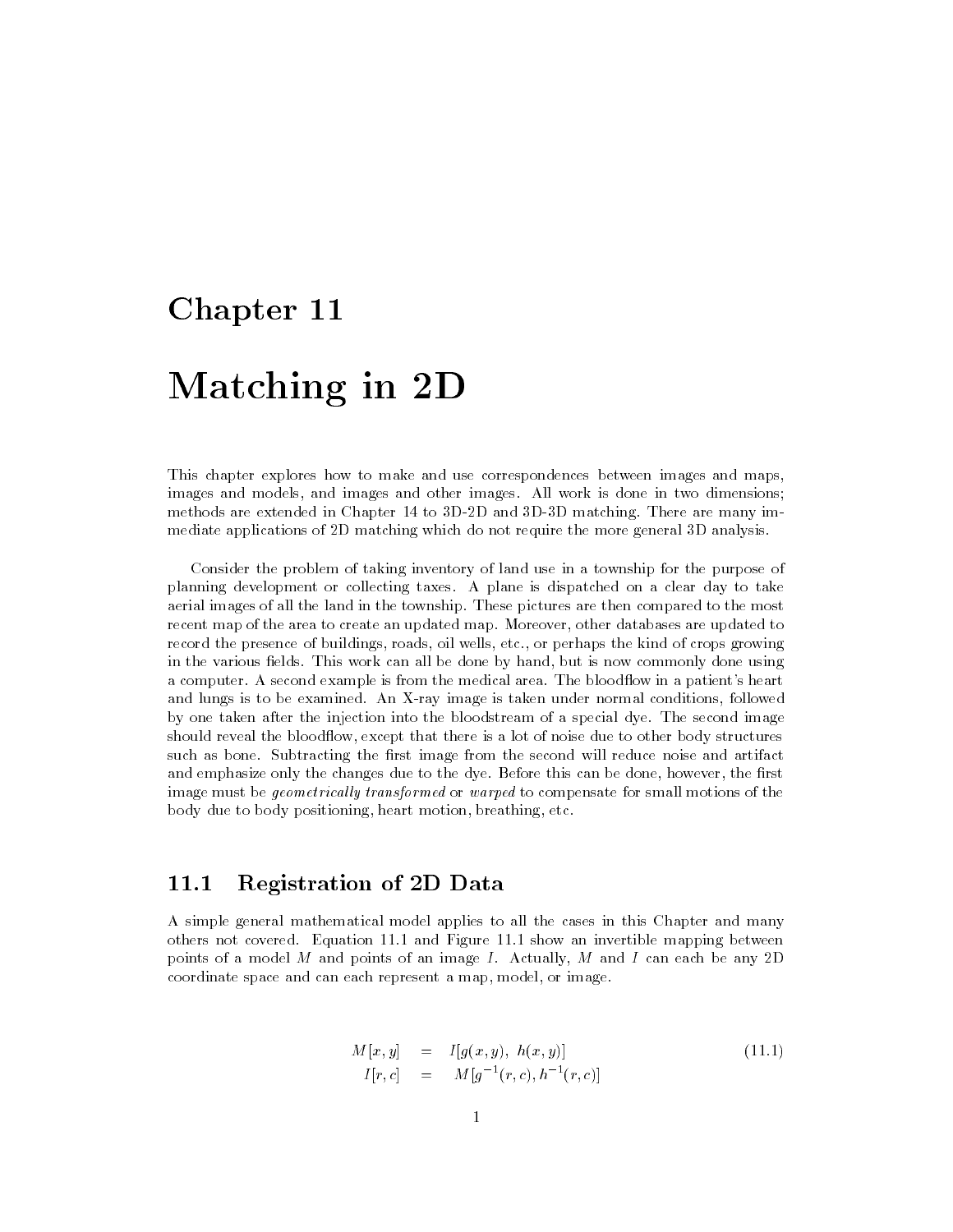

Figure 11.1: A mapping between 2D spaces  $M$  and  $I$ .  $M$  may be a model and  $I$  an image, but in general any 2D spaces are possible.

1 DEFINITION The mapping from one 2D coordinate space to another as defined in Equation 11.1 is sometimes called a spatial transformation, geometric transformation, or warp (although to some the term warp is reserved for only nonlinear transformations).

The functions g and h create a correspondence between model points  $[x, y]$  and image points  $[r, c]$  so that a point feature in the model can be located in the image: we assume that the mapping is invertible so that we can go in the other direction using their inverses. Having such mapping functions in the tax record problem allows one to transform property boundaries from a map into an aerial image. The region of the image representing a particular property can then be analyzed for new buildings or crop type, etc. (Currently, the analysis is likely to be done by a human using an interactive graphics workstation.) Having such functions in the medical problem allows the radiologist to analyze the difference image  $I_2[r_2, c_2] - I[g(r_2, c_2), h(r_2, c_2)]$ : here the mapping functions register like points in the two images.

## 2 DEFINITION Image registration is the process by which points of two images from similar viewpoints of essentially the same scene are geometrically transformed so that corresponding feature points of the two images have the same coordinates after transformation.

Another common and important application, although not actually a matching operation, is creation of a new image by collecting sample pixels from another image. For example, as shown in Figure 11.2, we might want to cut out a single face  $I_2$  from an image  $I_1$  of several people as shown in Figure 11.2. Although the content of the new image  $I_2$  is a subset of the original image  $I_1$ , it is possible that  $I_2$  can have the same number of pixels as  $I_1$  (as is the case in the figure), or even more.

There are several issues of this theory which have practical importance. What is the form of the functions  $g$  and  $h$ , are they linear, continuous, etc? Are straight lines in one space mapped into straight or curved lines in the other space? Are the distances between point pairs the same in both spaces? More important, how do we use the properties of different functions to achieve the mappings needed? Is the 2D space of the model or image continuous or discrete? If at least one of the spaces is a digital image then quantization effects will impact both accuracy and visual quality. (The quantization effects have deliberately been kept in the right image of Figure 11.2 to demonstrate this point.)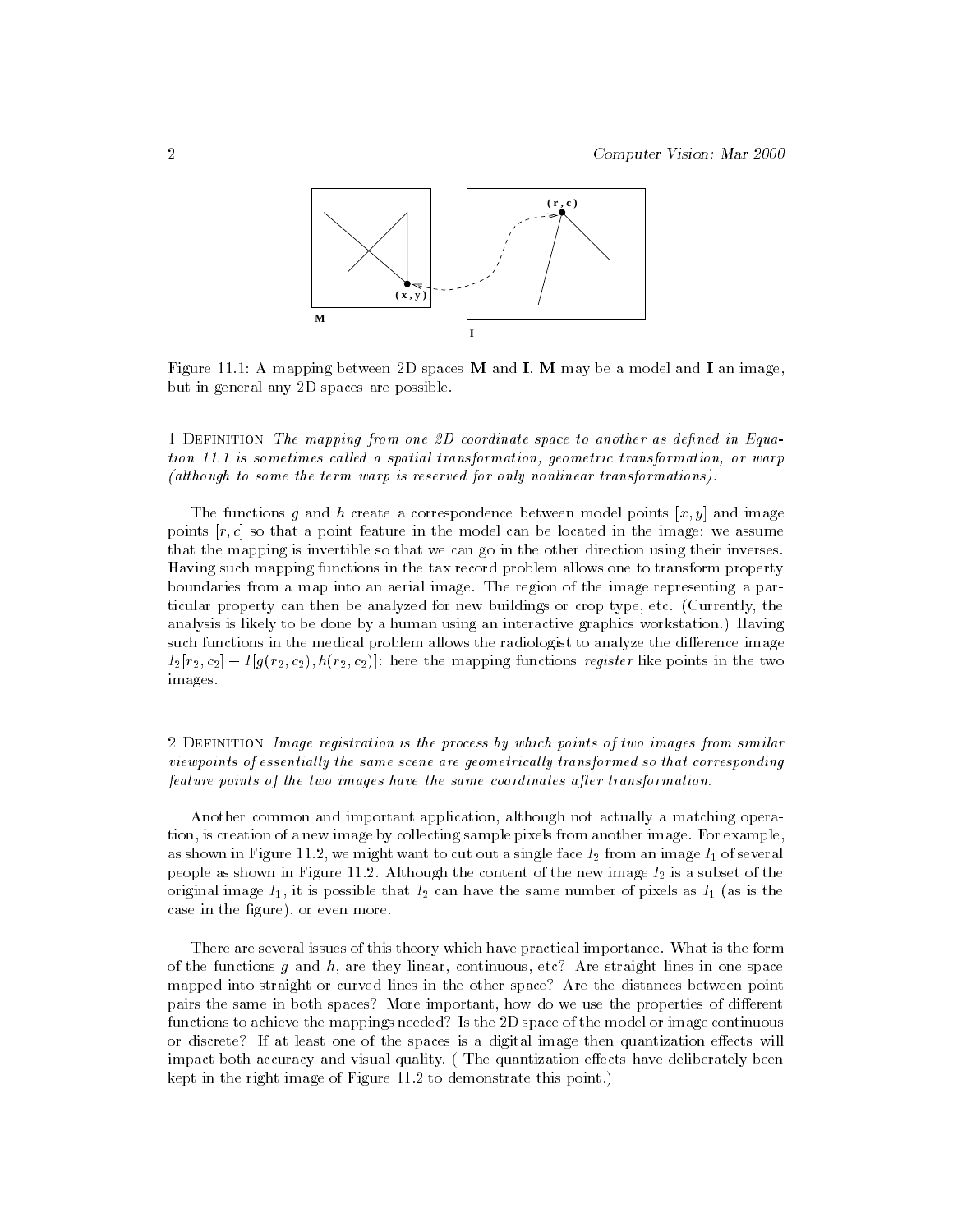

Figure 11.2: New image of a face (right) cut out of original image (left) using a sampling transformation. The face at the right is the rightmost face of the five at the left.

#### Exercise 1

Describe how to enhance the right image of Figure 11.2 to lessen the quantization or aliasing  $effect.$ 

## 11.2 Representation of Points

In this chapter, we work specifically with points from 2D spaces. Extension of the definitions and results to 3D is done later in Chapter 13; most, but not all, extensions are straightfor ward. It is good for the student to master the basic concepts and notation before handling the increased complexity sometimes present in 3D. A 2D point has two coordinates and is conveniently represented as either a row vector  $\mathbf{P} \, = \, |x,y|$  or column vector  $\mathbf{P} \, = \, |x,y|$  . The column vector notation will be used in our equations here to be consistent with most engineering books which apply transformations  $T$  on the left to points  $P$  on the right. For convenience, in our text we will often use the row vector form and omit the formal transpose notation t. Also, we will separate coordinates by commas, something that is not needed when a column vector is displayed vertically.

$$
\mathbf{P}~=~\left[x,y\right]^{t}~=~\left[ \begin{array}{c} x \\ y \end{array} \right]
$$

Sometimes we will have need to label a point according to the type of feature from which it was determined. For example, a point could be the center of a hole, a vertex of a polygon, or the computed location where two extended line segments intersect. Point type will be used to advantage in the automatic matching algorithms discussed later in the chapter.

#### Reference Frames

The coordinates of a point are always relative to some coordinate frame. Often, there are several coordinate frames needed to analyze an environment, as discussed at the end of Chapter 2. When multiple coordinate frames are in use, we may use a special superscript to denote which frame is in use for the coordinates being given for the point.

3 DEFINITION If  $P_i$  is some feature point and C is some reference frame, then we denote the coordinates of the point relative to the coordinate system as  ${}^{c}P_{j}$ .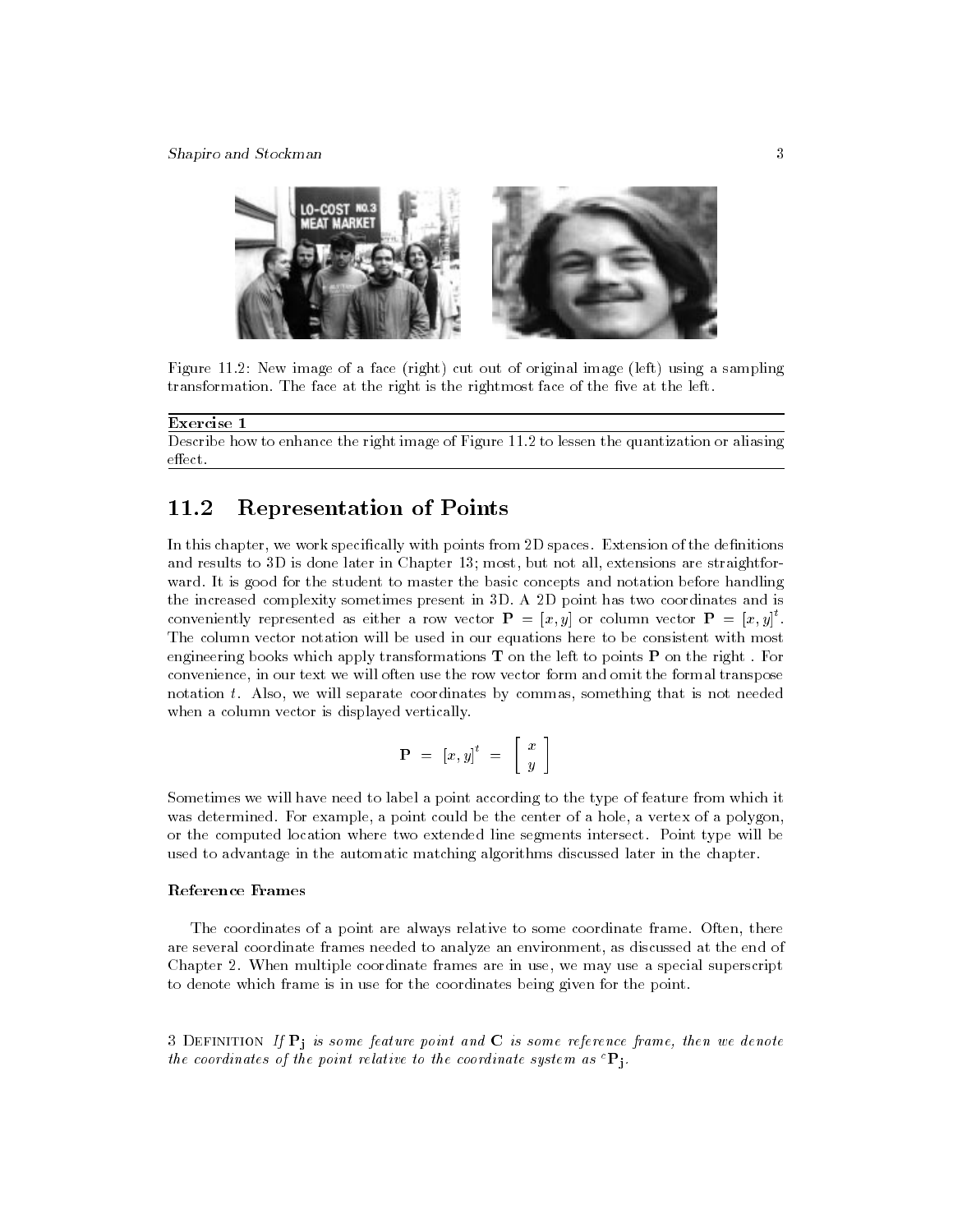#### Homogeneous Coordinates

As will soon become clear, it is often convenient notationally and for computer processing to use *homogeneous coordinates* for points, especially when affine transformations are used.

 $4$  DEFINITION The homogeneous coordinates of a 2D point  $\mathbf{F}^- = -|x,y|$  are  $[sx,sy,s]$  , where s is a scale factor, commonly 1.0.

Finally, we need to note the conventions of coordinate systems and programs that display pictures. The coordinate systems in the drawn figures of this chapter are typically plotted as they are in mathematics books with the first coordinate  $(x$  or  $u$  or even r) increasing to the right from the origin and the second coordinate (y or v or even c) increasing upward from the origin. However, our image display programs display an image of n rows and  $m$ columns with the row rest row (row) at the last role and the top and the last row rest row rest row r bottom. Thus  $r$  increases from the top downward and  $c$  increases from left to right. This presents no problem to our algebra, but may give our intuition trouble at times since the displayed image needs to be mentally rotated counterclockwise 90 degrees to agree with the conventional orientation in a math book.

## 11.3 Affine Mapping Functions

A large class of useful spatial transformations can be represented by multiplication of a matrix and a homogeneous point. Our treatment here is brief but fairly complete: for more details, consult one of the computer graphics texts or robotics texts listed in the references.

#### Scaling

A common operation is scaling. Uniform scaling changes all coordinates in the same way, or equivalently changes the size of all objects in the same way. Figure 11.3 shows a 2D point  $P = [1, 2]$  scaled by a factor of 2 to obtain the new point  $P' = [2, 4]$ . The same scale factor is applied to the three vertices of the triangle yielding a triangle twice as large. Scaling is a *linear transformation*, meaning that it can be easily represented in terms of the scale factor applied to the two basis vectors for 2D Euclidean space. For example,  $[1, 2] = 1[1, 0] + 2[0, 1]$  and  $2[1, 2] = 2(1[1, 0] + 2[0, 1]) = 2[1, 0] + 4[0, 1] = [2, 4].$ Equation 11.2 shows how scaling of a 2D point is conveniently represented using multiplication by a simple matrix containing the scale factors on the diagonal. The second case is the general case where the  $x$  and  $y$  unit vectors are scaled differently and is given in Equation 11.3. Recall the five coordinate frames introduced in Chapter 2: the change of coordinates of real image points expressed in mm units to pixel image points expressed in row and column units is one such scaling. In the case of a square pixel camera,  $c_x = c_y = c$ , but these constants will be in the ratio of  $4/3$  for cameras built using TV standards.

$$
\begin{bmatrix} x' \\ y' \end{bmatrix} = \begin{bmatrix} c & 0 \\ 0 & c \end{bmatrix} \begin{bmatrix} x \\ y \end{bmatrix} = \begin{bmatrix} cx \\ cy \end{bmatrix} = c \begin{bmatrix} x \\ y \end{bmatrix}
$$
 (11.2)

$$
\left[\begin{array}{c} x' \\ y' \end{array}\right] = \left[\begin{array}{cc} c_x & 0 \\ 0 & c_y \end{array}\right] \left[\begin{array}{c} x \\ y \end{array}\right] = \left[\begin{array}{c} c_x x \\ c_y y \end{array}\right] \tag{11.3}
$$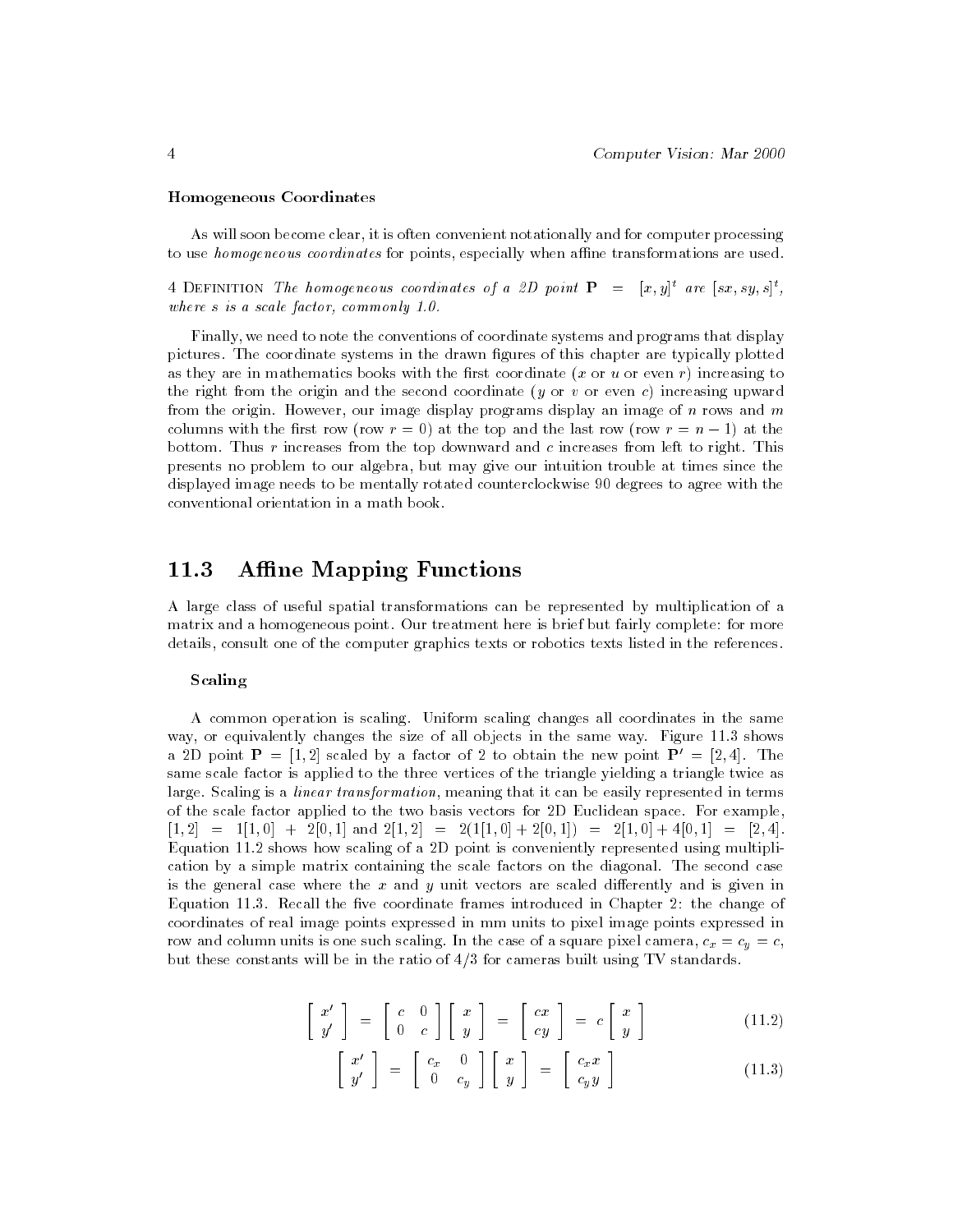

Figure 11.3: Scaling both coordinates of a 2D vector by scale factor 2.

#### Exercise 2 scaling for a non-square pixel camera

Suppose a square CCD chip has side 0.5 inches and contains 480 rows of 640 pixels each on this active area. Give the scaling matrix needed to convert pixel coordinates [r, c] to coordinates [x, y] in inches. The center of pixel [0,0] corresponds to [0, 0] in inches. Using your conversion matrix, what are the integer coordinates of the center of the pixel in row 100 column 200?

#### Rotation

A second common operation is rotation about a point in 2D space. Figure 11.4 (left) shows a 2D point  $P = [x, y]$  rotated by angle  $\theta$  counterclockwise about the origin to obtain the new point  $P' = [x', y']$ . Equation 11.4 shows how rotation of a 2D point about the origin is conveniently represented using multiplication by a simple matrix. As for any linear transformation, we take the columns of the matrix to be the result of the transformation applied to the basis vectors (Figure 11.4 (right)); transformation of any other vector can be expressed as a linear combination of the basis vectors.

$$
R_{\theta}([x, y]) = R_{\theta}(x[1, 0] + y[0, 1])
$$
  
\n
$$
= x R_{\theta}([1, 0]) + y R_{\theta}([0, 1]) = x[cos\theta, sin\theta] + y[-sin\theta, cos\theta]
$$
  
\n
$$
= [xcos\theta - y sin\theta, x sin\theta + y cos\theta]
$$
  
\n
$$
\begin{bmatrix} x' \\ y' \end{bmatrix} = \begin{bmatrix} cos\theta & -sin\theta \\ sin\theta & cos\theta \end{bmatrix} \begin{bmatrix} x \\ y \end{bmatrix} = \begin{bmatrix} x cos\theta - y sin\theta \\ x sin\theta + y cos\theta \end{bmatrix}
$$
(11.4)

2D rotations can be made about some arbitrary point in the 2D plane, which need not be the origin of the reference frame. Details are left for a guided exercise later in this section.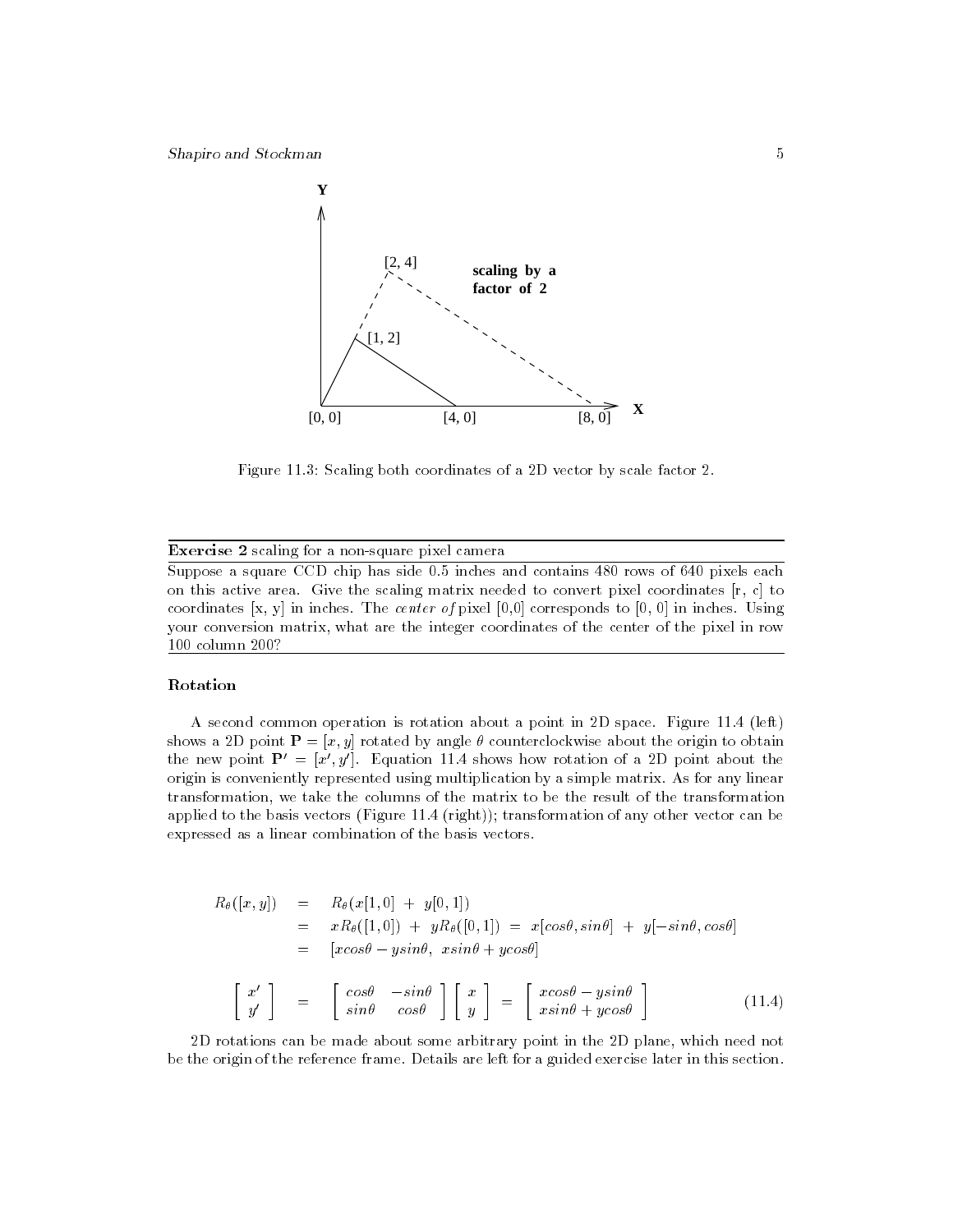

Figure 11.4: Rotation of any 2D point in terms of rotation of the basis vectors.

#### Exercise 3

(a) Sketch the three points  $[0,0]$ ,  $[2,2]$ , and  $[0,2]$  using an XY coordinate system. (b) Scale these points by 0.5 using Equation 11.2 and plot the results. (c) Using a new plot, plot the result of rotating the three points by 90 degrees about the origin using Equation 11.4. (d) Let the scaling matrix be S and the rotation matrix be R. Let SR be the matrix resulting from multiplying matrix  $S$  on the left of matrix  $R$ . Is there any difference if we transform the set of three points using SR and RS?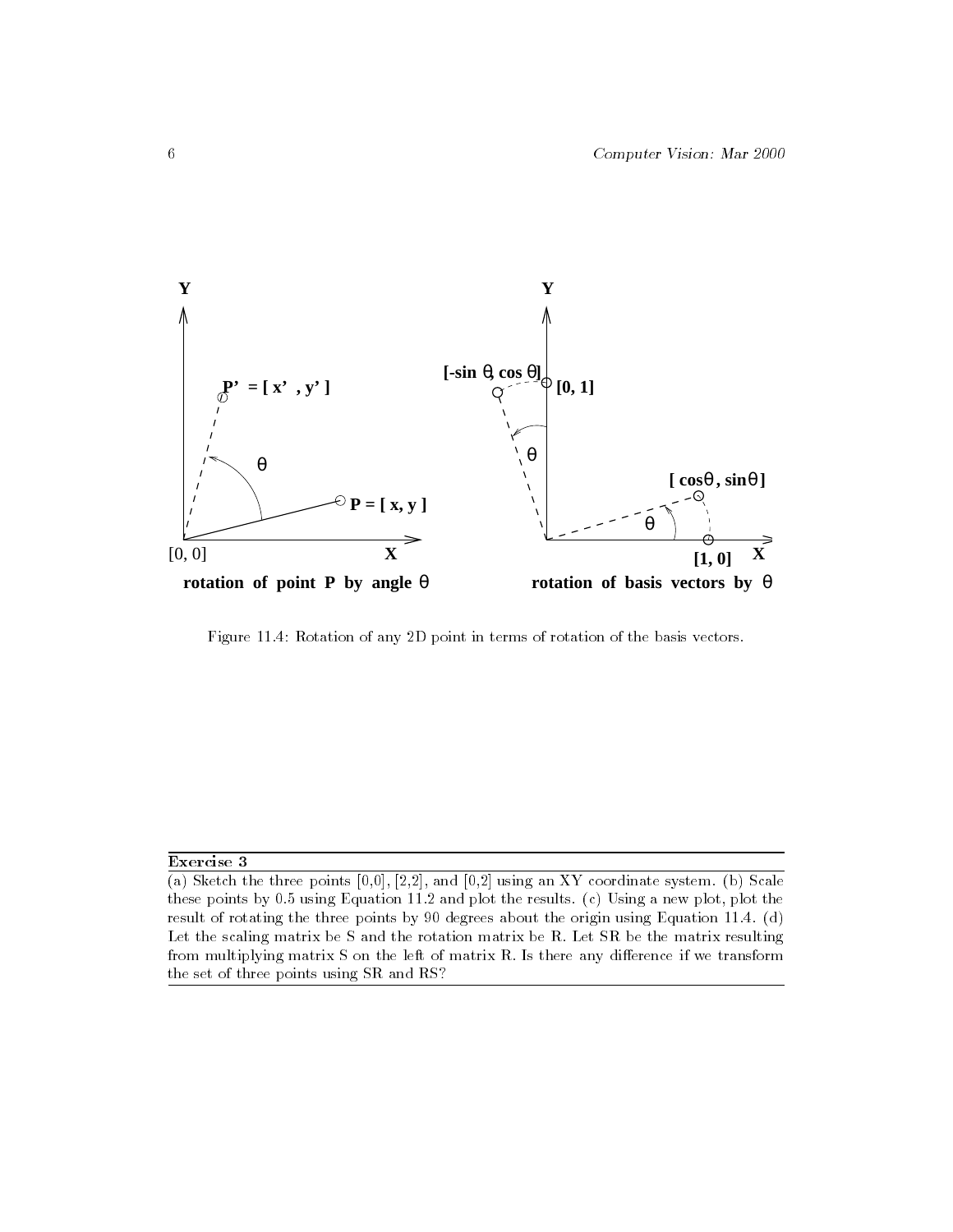Shapiro and Stockman 7

## \* Orthogonal and Orthonormal Transforms

 $5$  DEFINITION A set of vectors is said to be orthogonal if all pairs of vectors in the set are perpendicular; or equivalently, have scalar product of zero.

6 Definition A set of vectors is said to be orthonormal if it is an orthogonal set and if al l the vectors have unit length.

A rotation preserves both the length of the basis vectors and their othogonality. This can be seen both intuitively and algebraically. As a direct result, the distance between any two transformed points is the same as the distance between the points before transformation. A rigid transformation has this same property: a rigid transformation is a composition of rotation and translation. Rigid transformations are commonly used for rigid objects or for change of coordinate system. A uniform scaling that is not 1.0 does not preserve length; however, it does preserve the angle between vectors. These issues are important when we seek properties of objects that are invariant to how they are placed in the scene or how a camera views them.

#### Translation

Often, point coordinates need to be shifted by some constant amount, which is equivalent to changing the origin of the coordinate system. For example, row-column coordinates of a pixel image might need to be shifted to transform to latitude-longitude coordinates of a map. Since translation does not map the origin  $[0, 0]$  to itself, we cannot model it using a simple 2x2 matrix as has been done for scaling and rotation: in other words, it is not a linear operation. We can extend the dimension of our matrix to 3x3 to handle translation as well as some other operations: accordingly, another coordinate is added to our point vector to obtain homogeneous coordinates. Typically, the appended coordinate is 1.0, but other values may sometimes be convenient.

$$
\mathbf{P} = [x, y] \simeq [wx, wy, w] = [x, y, 1] \text{ for } w = 1
$$

The matrix multiplication shown in Equation 11.5 can now be used to model the translation **D** of point  $[x, y]$  so that  $[x', y'] = D([x, y]) = [x + x_0, y + y_0].$ 

$$
\left[\begin{array}{c}x'\\y'\\1\end{array}\right] = \left[\begin{array}{ccc}1&0&x_0\\0&1&y_0\\0&0&1\end{array}\right] \left[\begin{array}{c}x\\y\\1\end{array}\right] = \left[\begin{array}{c}x+x_0\\y+y_0\\1\end{array}\right] \qquad (11.5)
$$

Exercise 4 rotation about a point

Give the 3x3 matrix that represents a  $\pi/2$  rotation of the plane about the point [5, 8]. *Hint*: first derive the matrix  $D_{-5,-8}$  that translates the point [5, 8] to the origin of a new coordinate frame. The matrix which we want will be the combination  $\mathbf{D}_{5,8}$   $\mathbf{R}_{\pi/2}$   $\mathbf{D}_{-5,-8}$ . Check that your matrix correctly transforms points [5, 8],[6, 8] and [5, 9].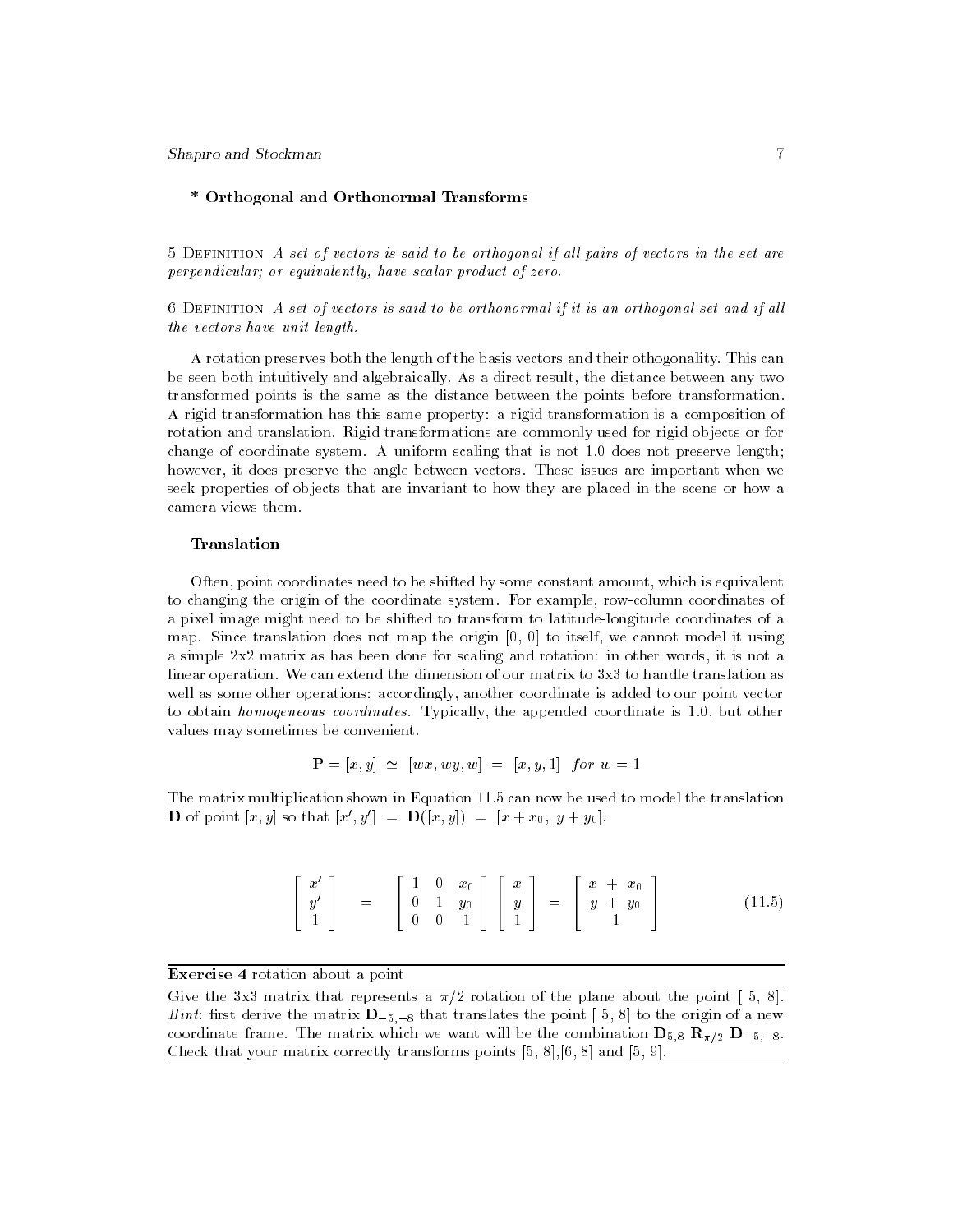Exercise 5 reflection about a coordinate axis

A reflection about the y-axis maps the basis vector  $[1, 0]$  onto  $[-1, 0]$  and the basis vector  $[0, 1]$  onto  $[0, 1]$ . (a) Construct the matrix representing this reflection. (b) Verify that the matrix is correct by transforming the three points  $[1, 1]$ ,  $[1, 0]$ , and  $[2, 1]$ .



Figure 11.5: Image from a square-pixel camera looking vertically down on a workbench: feature points in image coordinates need to be rotated, scaled, and translated to obtain workbench coordinates.

#### Rotation, Scaling and Translation

Figure 11.5 shows a common situation: an image  $I[r, c]$  is taken by a square-pixel camera looking perpendicularly down on a planar workspace  $W[x,y]$ . We need a formula that converts any pixel coordinates  $[r, c]$  in units of rows and columns to, say, mm units  $[x, y]$ . This can be done by composing a rotation  $R$ , a scaling  $S$ , and a translation  $D$  as given in equation 11.6 and denoted  $\mathbf{r_j} = \mathbf{D}_{x_0,y_0}$   $\mathbf{s_s}$   $\mathbf{R}_{\theta}$   $\mathbf{r_j}$ . There are four parameters that determine the mapping between row-column coordinates and x-y coordinates on the workbench; angle of rotation  $\theta$ , scale factor s that converts pixels to mm, and the two displacements  $x_0, y_0$ . These four parameters can be obtained from the coordinates of two *control points*  $P_1$ and  $P_2$ . These points are determined by clearly marked and easily measured features in the workspace that are also readily observed in the image  $-$  '+' marks, for example. In the land use application, road intersections, building corners, sharp river bends, etc. are often used as control points. It is important to emphasize that the same point feature, say  $P_1$ , can be represented by two (or more) distinct vectors, one with row-column coordinates relative to I and one with mm x-y coordinates relative to W. We denote these representations as  ${}^{i}P_1$  and **P**<sub>1</sub> respectively. For example, in Figure 11.5 we have  $P_1 = [100, 00]$  and  $P_1 = [200, 100]$ .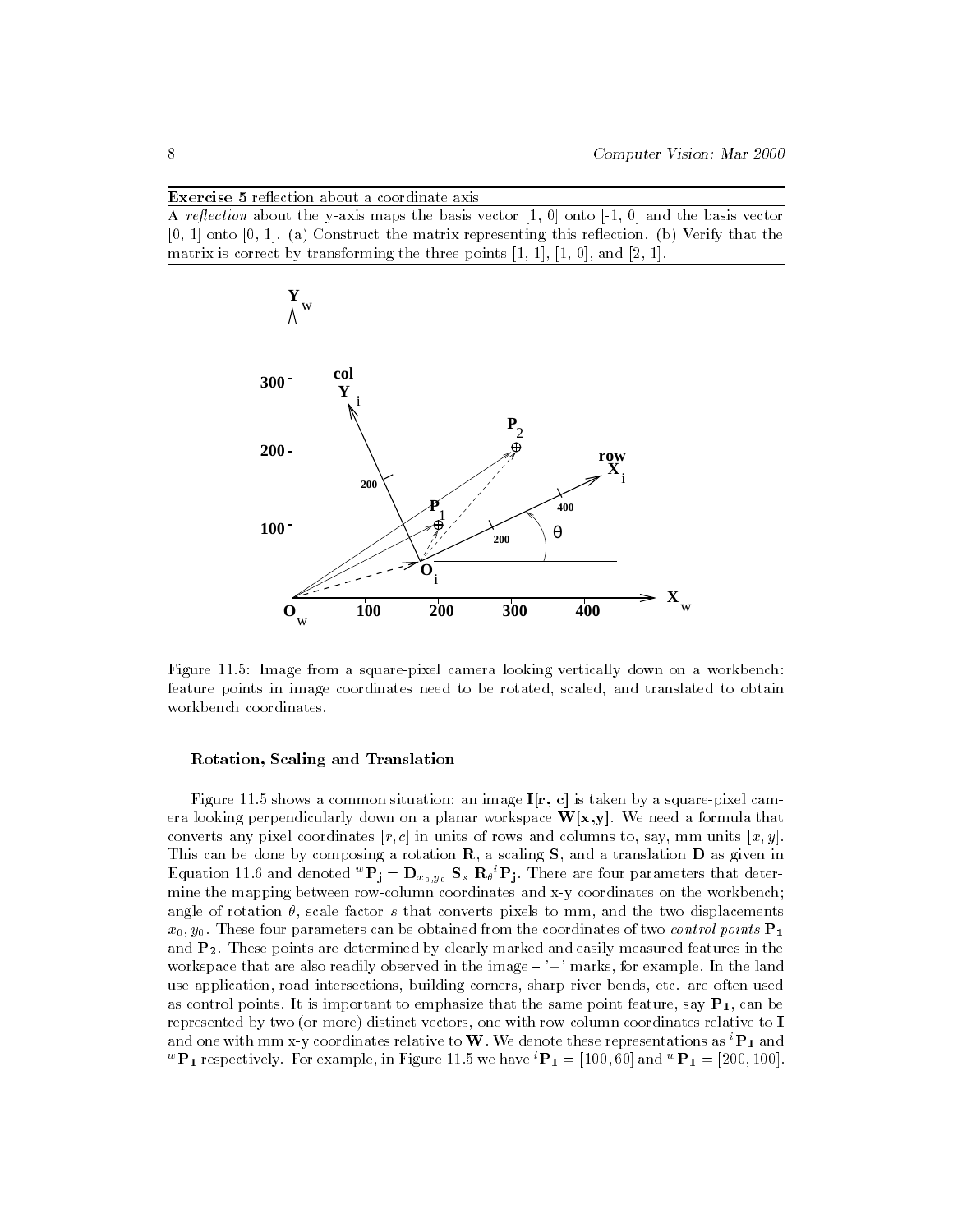7 Definition Control points are clearly distinguishable and easily measured points used to establish known correspondences between different coordinate spaces.

Given coordinates for point  $P_1$  in both coordinate systems, matrix equation 11.6 yields two separate equations in the four unknowns.

$$
\begin{bmatrix} x_w \\ y_w \\ 1 \end{bmatrix} = \begin{bmatrix} 1 & 0 & x_0 \\ 0 & 1 & y_0 \\ 0 & 0 & 1 \end{bmatrix} \begin{bmatrix} s & 0 & 0 \\ 0 & s & 0 \\ 0 & 0 & 1 \end{bmatrix} \begin{bmatrix} \cos \theta & -\sin \theta & 0 \\ \sin \theta & \cos \theta & 0 \\ 0 & 0 & 1 \end{bmatrix} \begin{bmatrix} x_i \\ y_i \\ 1 \end{bmatrix}
$$
(11.6)  

$$
x_w = x_i s \cos \theta - y_i s \sin \theta + x_0
$$
(11.7)

$$
y_w = x_i s \sin \theta + y_i s \cos \theta + y_0 \tag{11.8}
$$

Using point  $P_2$  yields two more equations and we should be able to solve the system to determine the four parameters of the conversion formula.  $\theta$  is easily determined independent of the other parameters as follows. First, the direction of the vector  $P_1P_2$  in I is determined as  $v_i = \arctan((\lceil y_2 \rceil - \lceil y_1 \rceil)/\lceil x_2 \rceil - \lceil x_1 \rceil)$ . Then, the direction of the vector in W is determined as  $v_w$   $=$  arctan((" $y_2$   $-$  " $y_1$ ) /(" $x_2$   $-$  " $x_1$ )). The rotation angle is just the difference of these two angles:  $\theta = \theta_w - \theta_i$ . Once  $\theta$  is determined, all the sin and cos elements are known: there are 3 equations and 3 unknowns which can easily be solved for s and  $x_0$ ,  $y_0$ . The reader should complete this solution via the exercise below.

Exercise 6 converting image coordinates to workbench coordinates

Assume an environment as in Figure 11.5. (Perhaps the vision system must inform a pickand-place robot of the locations of objects.) Give, in matrix form, the transformation that relates image coordinates  $[x_i, y_i, 1]$  to workbench coordinates  $[x_w, y_w, 1]$ . Compute the four parameters using these control points:  ${}^{i}\mathbf{P_{1}} = [100, 60],$   ${}^{w}\mathbf{P_{1}} = [200, 100]$ ;  ${}^{i}\mathbf{P_{2}} =$  $[380, 120]$ ,  ${}^w{\bf P}_2 = [300, 200]$ .

#### An Example Affine Warp

It is easy to extract a parallelogram of data from a digital image by selecting 3 points. The first point determines the origin of the output image to be created, while the second and third points determine the extreme point of the parallelogram sides. The output image will be a rectangular pixel array of any size constructed from samples from the input image. Figure 11.6 shows results of using a program based on this idea. To create the center image of the figure, the three selected points defined nonorthogonal axes, thus creating shear in the output; this shear was removed by extracting a third image from the center image and aligning the new sampling axes with the skewed axes. Figure 11.7 shows another example: a distorted version of Andrew Jackson's head has been extracted from an image of a \$20 bill (see Figure 11.24). In both of these examples, although only a portion of the input image was extracted, the output image contains the same number of pixels.

The program that created Figure 11.7 used the three user selected points to transform the input parallelogram defined at the left of the figure. The output image was n by  $m$ or 512x512 pixels with coordinates  $[r, c]$ ; for each pixel  $[r, c]$  of the output, the input image value was sampled at pixel  $[x, y]$  computed using the transformation in Equation 11.9. The first form of the equation is the intuitive construction in terms of basis vectors, while the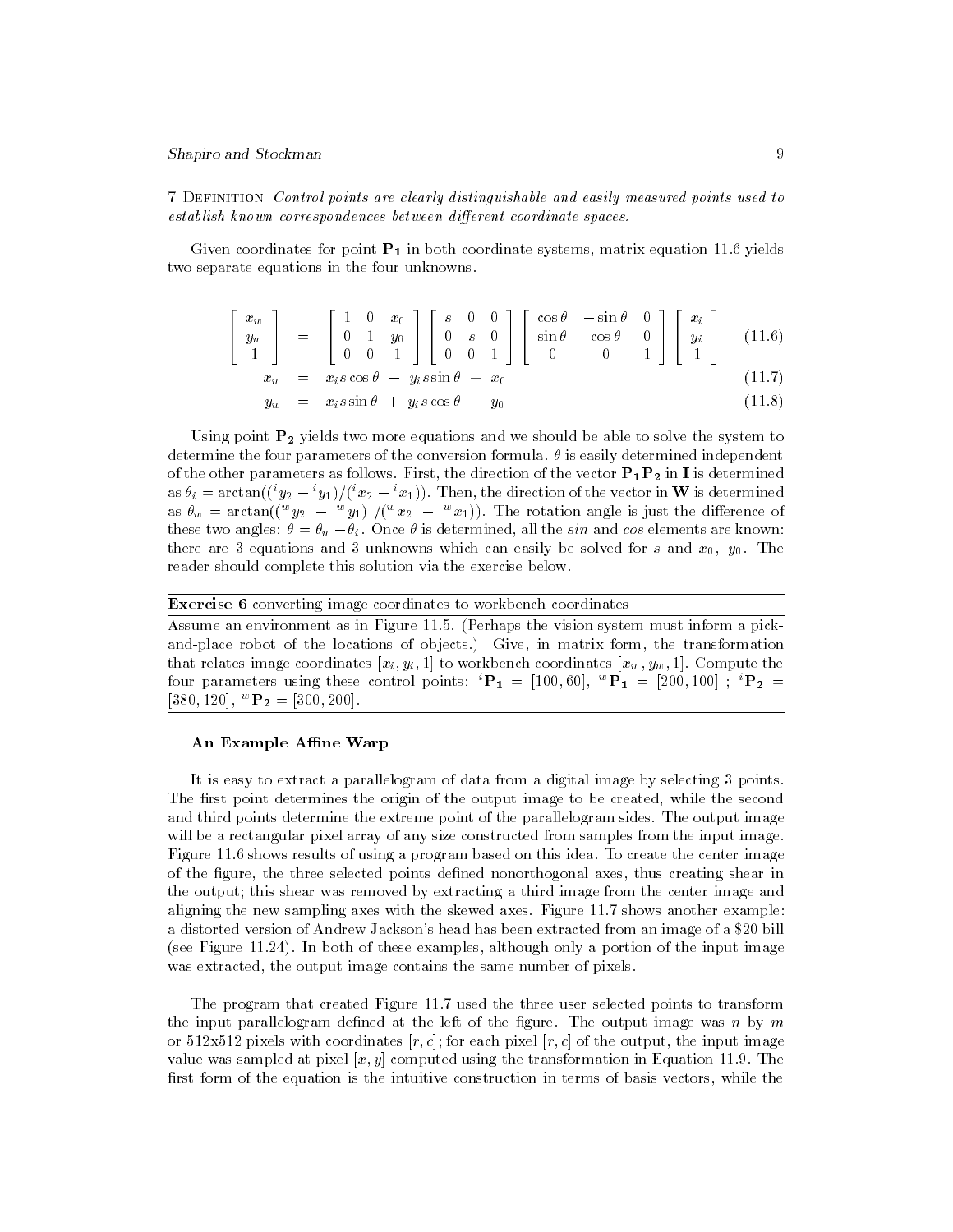

Figure 11.6: (Left) 128x128 digital image of grid; (center) 128x128 image extracted by an affine warp defined by three points in the left image; (right) 128x128 rectified version of part of the center image.



Figure 11.7: Distorted face of Andrew Jackson extracted from a \$20 bill by defining an affine mapping with shear.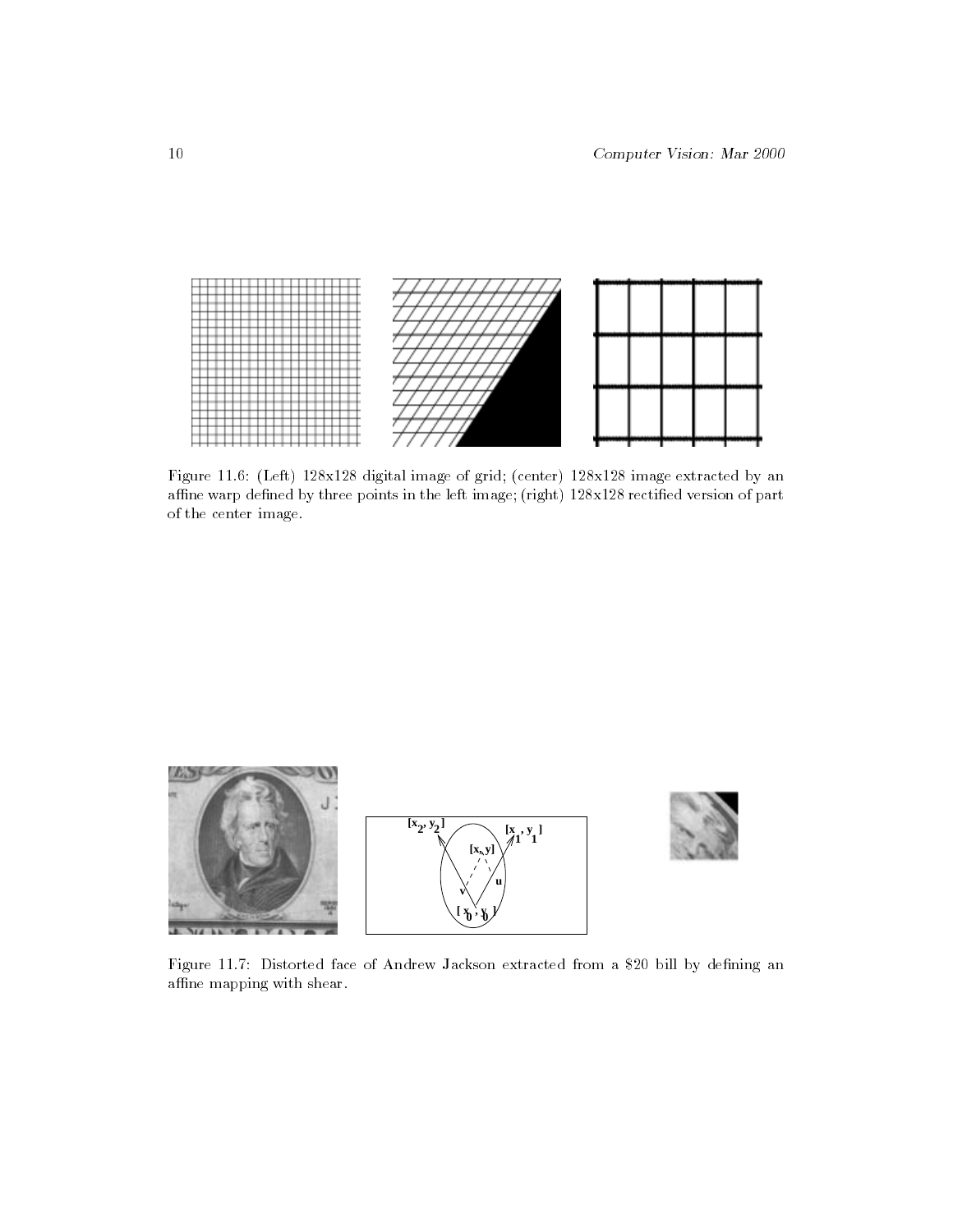second is its equivalent in standard form.

$$
\begin{bmatrix} x \\ y \end{bmatrix} = \begin{bmatrix} x_0 \\ y_0 \end{bmatrix} + \frac{r}{n} \left( \begin{bmatrix} x_1 \\ y_1 \end{bmatrix} - \begin{bmatrix} x_0 \\ y_0 \end{bmatrix} \right) + \frac{c}{m} \left( \begin{bmatrix} x_2 \\ y_2 \end{bmatrix} - \begin{bmatrix} x_0 \\ y_0 \end{bmatrix} \right)
$$

$$
\begin{bmatrix} x \\ y \\ 1 \end{bmatrix} = \begin{bmatrix} (x_1 - x_0)/n & (x_2 - x_0)/m & x_0 \\ (y_1 - y_0)/n & (y_2 - y_0)/m & y_0 \\ 0 & 0 & 1 \end{bmatrix} \begin{bmatrix} r \\ c \\ 1 \end{bmatrix}
$$
(11.9)

Conceptually, the point  $[x, y]$  is defined in terms of the new unit vectors along the new axes defined by the user selected points. The computed coordinates  $[x, y]$  must be rounded to get integer pixel coordinates to access digital image  ${}^{1}I$ . If either x or y are out of bounds, then the output point is set to black, in this case  ${}^{2}I[r, c] = 0$ ; otherwise  ${}^{2}I[r, c] = {}^{1}I[x, y]$ . One can see a black triangle at the upper right of Jackson's head because the sampling parallelogram protrudes above the input image of the \$20 bill image.

#### Ob ject Recognition/Location Example

Consider the example of computing the transformation matching the model of an object shown at the left in Figure 11.8 to the object in the image shown at the right of the figure. Assume that automatic feature extraction produced only three of the holes in the object. The spatial transformation will map points  $[x, y]$  of the model to points  $[u, v]$  of the image. Assume that we have a controlled imaging environment and the known scale factor has already been applied to the image coordinates to produce the u-v coordinates shown. Only two image points are needed in order to derive the rotation and translation that will align all model points with correpsonding image points. Point locations in the model and image and interpoint distances are shown in Tables 11.1 and 11.2. We will use the hypothesized correspondences  $(A, H_2)$  and  $(B, H_3)$  to deduce the transformation. Note that these correspondences are consistent with the known interpoint distances. We will discuss algorithms for making such hypotheses later on in this chapter.

| point | coordinates          | to A | to B | to C | to D | to E |
|-------|----------------------|------|------|------|------|------|
|       | O                    |      | റ    | ТĐ   | -37  | 2    |
|       | (16.26)              | 19   |      | 19   | 30   | 26   |
|       | $\left(23,16\right)$ | 15   | ۱O   |      | 22   |      |
|       | 45,20                | 97   | 30   | 22   |      | 30   |
|       | റെ                   |      |      |      |      |      |

Table 11.1: Model Point Locations and Interpoint Distances (feoordinates are for the center of holes).

The direction of the vector from A to B in the model is  $\theta_1 = \arctan(9.0/8.0) =$ 0.844 and the heading of the corresponding vector from  $H_2$  to  $H_3$  in the image is  $\theta_2 =$  $arctan(12.0/0.0) = \pi/2 = 1.571$ . The rotation is thus  $\theta = 0.727$  radians. Using Equations 11.6 and substituting the known matching coordinates for points A in the model and  $H_2$  in the image, we obtain the following system, where  $u_0, v_0$  are the unknown translation components in the image plane. Note that the values of  $sin(\theta)$  and  $cos(\theta)$  are actually known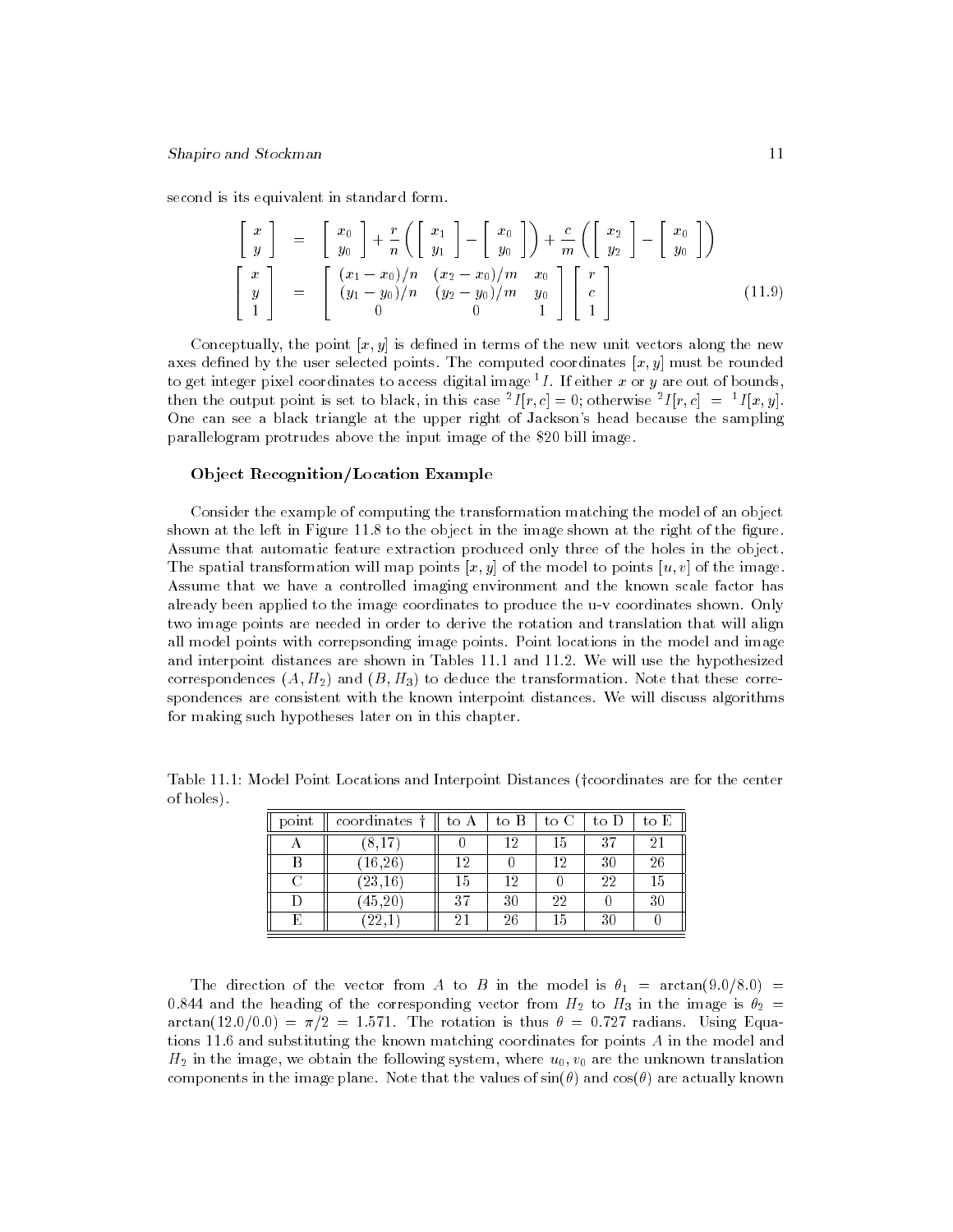

Figure 11.8: (Left) Model object and (right) three holes detected in an image.

Table 11.2: Image Point Locations and Interpoint Distances (†coordinates are for the center of holes).

| $\text{DOM}$ | coordinates † | to H | to H2 | τ∩. |
|--------------|---------------|------|-------|-----|
|              | 1 O L         |      |       |     |
| H2           |               |      |       | 1 ດ |
| Ч3           |               |      | 16    |     |

since  $\theta$  has been computed.

$$
\begin{bmatrix} u \\ v \\ 1 \end{bmatrix} = \begin{bmatrix} 10 \\ 12 \\ 1 \end{bmatrix} = \begin{bmatrix} \cos \theta & -\sin \theta & u_0 \\ \sin \theta & \cos \theta & v_0 \\ 0 & 0 & 1 \end{bmatrix} \begin{bmatrix} 8 \\ 17 \\ 1 \end{bmatrix}
$$
(11.10)

The two resulting linear equations readily produce  $u_0 = 15.3$  and  $v_0 = -5.95$ . As a check, we can use the matching points  $B$  and  $H_3$ , obtaining a similar result. Each distinct pair of points will result in a slightly different transformation. Methods of using many more points to obtain a transformation that is more accurate across the entire 2D space are discussed later in this chapter. Having a complete spatial transformation, we can now compute the location of any model points in the image space, including the *grip points*  $R = [29, 19]$  and  $Q = [32, 12]$ . As shown below, model point R transforms to image point  ${}^{i}R = [24.4, 27.4]$ : using  $Q = [32, 12]$  as the input to the transformation outputs the image location  $i^Q = [31.2, 24.2]$  for the other grip point.

$$
\begin{bmatrix} u_R \\ v_R \\ 1 \end{bmatrix} = \begin{bmatrix} 24.4 \\ 27.4 \\ 1 \end{bmatrix} = \begin{bmatrix} \cos \theta & -\sin \theta & 15.3 \\ \sin \theta & \cos \theta & -5.95 \\ 0 & 0 & 1 \end{bmatrix} \begin{bmatrix} 29 \\ 19 \\ 1 \end{bmatrix}
$$
(11.11)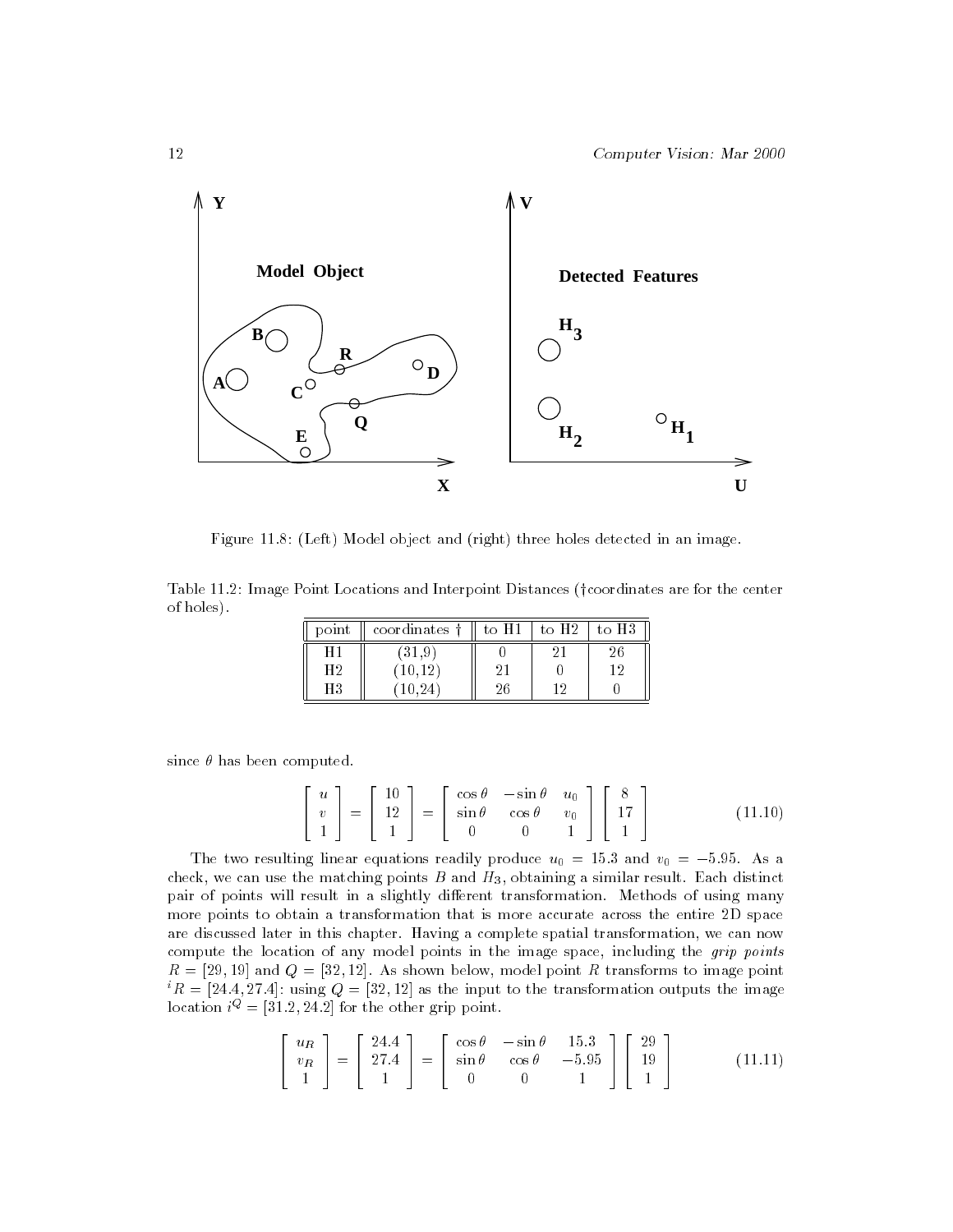#### Shapiro and Stockman 13

Given this knowledge, a robot could grasp the real object being imaged, provided that it had knowledge of the transformation from image coordinates to coordinates of the workbench supporting the object. Of course, a robot gripper would be opened a little wider than the transformed length obtained from  $\imath\rightarrow\imath\gamma$  indicates, to allow for small effects such as distortions in imaging, inaccuracies of feature detection, and computational errors. The required gripping action takes place on a real continuous object and real number coordinates make sense despite the fact that the image holds only discrete spatial samples. The image data itself is only defined at integer grid points. If our action were to verify the presence of holes <sup>i</sup>C and <sup>i</sup>D by checking for a bright image pixel, then the transformed model points should be rounded to access an image pixel. Or, perhaps an entire digital neighborhood containing the real transformed coordinates should be examined. With this example, we have seen the potential for recognizing 2D objects by *aligning* a model of the object with important feature points in its image.

8 DEFINITION Recognizing an object by matching transformed model features to image features via a rotation, scaling, and translation  $(RST)$  is called recognition-by-alignment.

## Exercise 7 are transformations commutative?

Suppose we have matrices for three primitive transformations:  $\mathbf{R}_{\theta}$  for a rotation about the  $\sigma$ ingin, S $x,s$ y for a scaling, and Dx0;y0 for a translation. (a) Do scaling and translation. commute; that is, does Ssx;sy  $\Gamma$   $x_0$ ;yo  $\Gamma$   $x_0$ ;yo  $\Gamma$  ss $x_i$ sy? (b)  $\Gamma$  be rotation and scaling commute; that is, does  $\{s_x,s_y\}$  , and  $\{s_x,s_y\}$  and  $\{s_y\}$  . The same question for rotation and translation. (d) Same question for scaling and translation. Do both the algebra and intuitive thinking to derive your answers and explanations.

#### Exercise 8

Construct the matrix for a reflection about the line  $y=3$  by composing a translation with  $y_0 = -3$  followed by a reflection about the x-axis. Verify that the matrix is correct by transforming the three points [1, 1], [1, 0], and [2, 1] and plotting the input and output points.

#### Exercise 9

Verify that the product of the matrices  $\mathbf{D}_{x_0,y_0}$  and  $\mathbf{D}_{-x_0,-y_0}$  is the 3x3 identity matrix. Explain why this should be the case.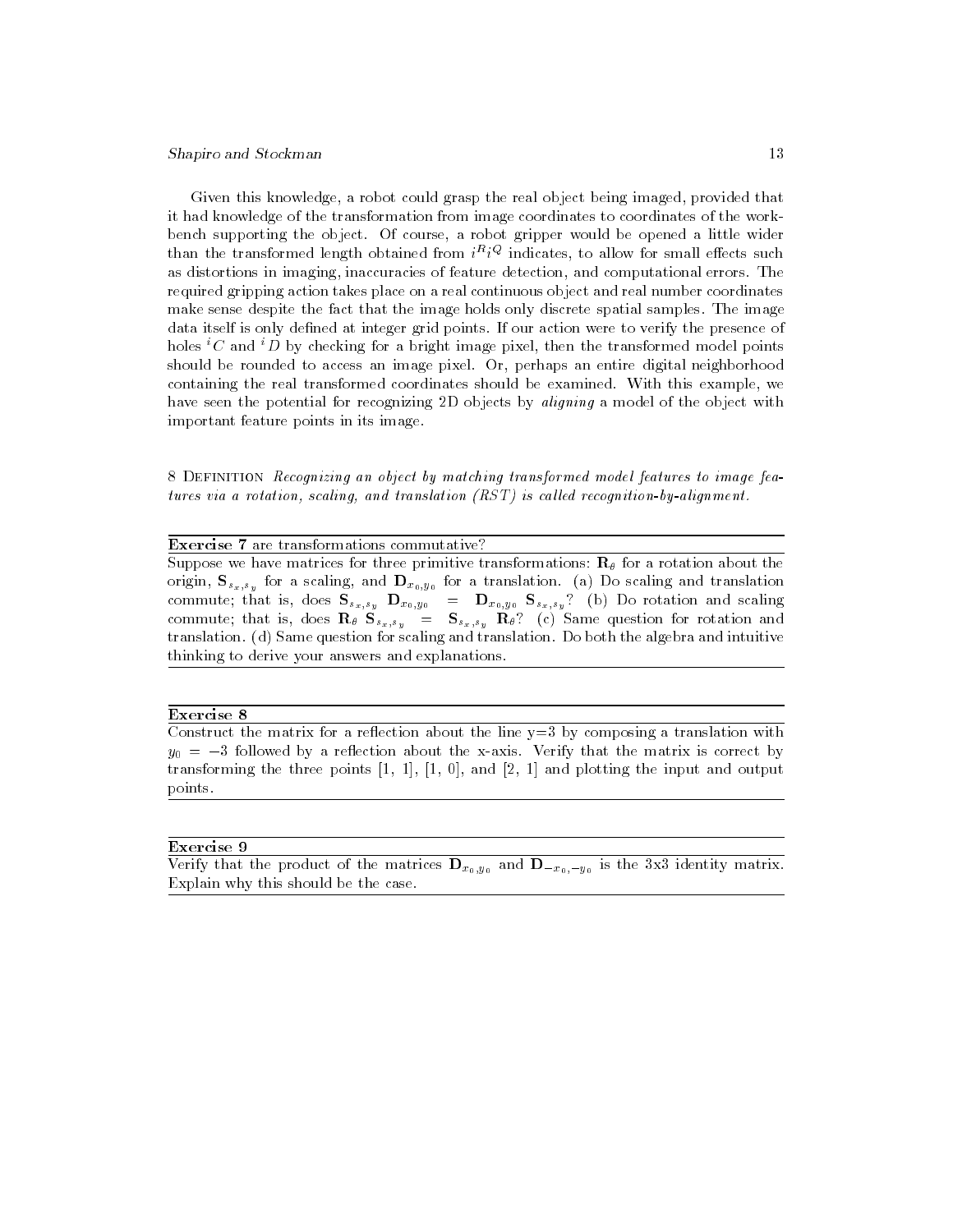

Figure 11.9: (Left) v-axis shear and (right) u-axis shear.

#### \* General Affine Transformations

We have already covered affine transformation components of rotation, scaling, and translation. A fourth component is shear. Figure 11.9 shows the eect of shear. Using using using using using u coordinates, point vectors move along the v-axis in proportion to their distance from the v-axis. The point  $[u, v]$  is transformed to  $[u, e_u u + v]$  with v-axis shear and to  $[u + e_v v, v]$ with u-axis shear. The matrix equations are given in Equation 11.12 and Equation 11.13. Recall that the column vectors of the shear matrix are just the images of the basis vectors under the transformation.

$$
\begin{bmatrix} x \\ y \\ 1 \end{bmatrix} = \begin{bmatrix} 1 & 0 & 0 \\ e_u & 1 & 0 \\ 0 & 0 & 1 \end{bmatrix} \begin{bmatrix} u \\ v \\ 1 \end{bmatrix}
$$
\n
$$
\begin{bmatrix} x \\ y \end{bmatrix} = \begin{bmatrix} 1 & e_v & 0 \\ 0 & 1 & 0 \end{bmatrix} \begin{bmatrix} u \\ v \end{bmatrix}
$$
\n(11.12)

**State Communication of the Communication** 

the contract of the contract of the contract of the contract of the contract of

<sup>5</sup> <sup>4</sup> v

Reflections are a fifth type of component. A reflection about the u-axis maps the basis vectors  $[1,0], [0,1]$  onto  $[1,0], [0,-1]$  respectively, while a reflection about the v-axis maps  $[1, 0], [0, 1]$  onto  $[-1, 0], [0, 1]$ . The 2x2 or 3x3 matrix representation is straightforward. Any affine transformation can be constructed as a composition of any of the component types - rotations, scaling, translation, shearing, or reflection. Inverses of these components exist and are of the same type. Thus, it is clear that the matrix of a general affine transformation composed of any components has six parameters as shown in Equation 11.14. These six parameters can be determined using 3 sets of noncolinear points known to be in correspondence by solving 3 matrix equations of this type. We have already seen an example using shear in the case of the slanted grid in Figure 11.6.

 $1 - 1$   $0$   $1$   $0$   $1$ 

 $\overline{\phantom{a}}$  0  $\overline{\phantom{a}}$  0  $\overline{\phantom{a}}$  0  $\overline{\phantom{a}}$  1  $\overline{\phantom{a}}$  1  $\overline{\phantom{a}}$ 

<sup>4</sup> y

the contract of the contract of the contract of the contract of the contract of

$$
\begin{bmatrix} x \\ y \\ 1 \end{bmatrix} = \begin{bmatrix} a_{11} & a_{12} & a_{13} \\ a_{21} & a_{22} & a_{23} \\ 0 & 0 & 1 \end{bmatrix} \begin{bmatrix} u \\ v \\ 1 \end{bmatrix}
$$
 (11.14)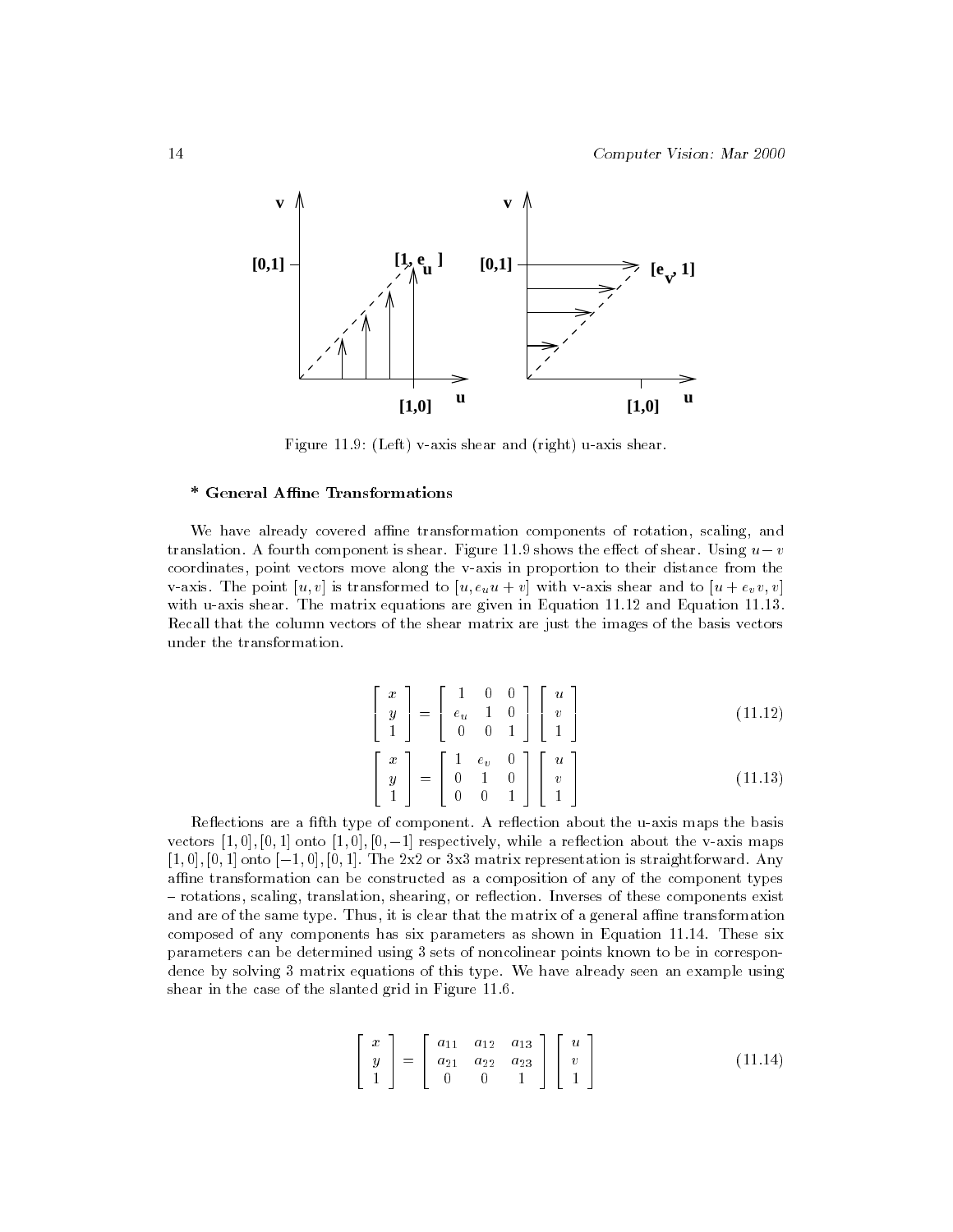#### \* A Best 2D Affine Transformation 11.4

A general affine transformation from 2D to 2D as in Equation 11.15 requires six parameters and can be computed from only 3 matching pairs of points  $([x_i, y_j], [u_i, v_j])_{j=1,3})$ .

$$
\begin{bmatrix} u \\ v \\ 1 \end{bmatrix} = \begin{bmatrix} a_{11} & a_{12} & a_{13} \\ a_{21} & a_{22} & a_{23} \\ 0 & 0 & 1 \end{bmatrix} \begin{bmatrix} x \\ y \\ 1 \end{bmatrix}
$$
 (11.15)

Error in any of the coordinates of any of the points will surely cause error in the transformation parameters. A much better approach is to use many more pairs of matching control points to determine a least-squares estimate of the six parameters. We can define an error criteria function similar to that used for fitting a straight line in Chapter 10.

$$
\varepsilon(a_{11}, a_{12}, a_{13}, a_{21}, a_{22}, a_{23}) = \sum_{j=1}^{n} ((a_{11}x_j + a_{12}y_j + a_{13} - u_j)^2 + (a_{21}x_j + a_{22}y_j + a_{23} - v_j)^2)
$$
\n(11.16)

Taking the six partial derivatives of the error function with respect to each of the six variables and setting this expression to zero gives us the six equations represented in matrix form in Equation 11.17 .

$$
\begin{bmatrix}\n\Sigma x_j^2 & \Sigma x_j y_j & \Sigma x_j & 0 & 0 & 0 \\
\Sigma x_j y_j & \Sigma y_j^2 & \Sigma y_j & 0 & 0 & 0 \\
\Sigma x_j & \Sigma y_j & \Sigma 1 & 0 & 0 & 0 \\
0 & 0 & 0 & \Sigma x_j^2 & \Sigma x_j y_j & \Sigma x_j \\
0 & 0 & 0 & \Sigma x_j y_j & \Sigma y_j^2 & \Sigma y_j \\
0 & 0 & 0 & \Sigma x_j & \Sigma y_j & \Sigma 1\n\end{bmatrix}\n\begin{bmatrix}\na_{11} \\
a_{12} \\
a_{13} \\
a_{21} \\
a_{22} \\
a_{23}\n\end{bmatrix} = \begin{bmatrix}\n\Sigma u_j x_j \\
\Sigma u_j y_j \\
\Sigma v_j x_j \\
\Sigma v_j y_j \\
\Sigma v_j\n\end{bmatrix}
$$
\n(11.17)

Exercise 10

Solve Equation 11.17 using the following three pairs of matching control points:  $([0,0],[0,0])$ ,  $([1,0],[0,2])$ ,  $([0,1],[0,2])$ . Do your computations give the same answer as reasoning about the transformation using basis vectors?

#### Exercise 11

Solve Equation 11.17 using the following three pairs of matching control points:  $([0,0],[1,2])$ ,  $([1,0],[3,2])$ ,  $([0,1],[1,4])$ . Do your computations give the same answer as reasoning about the transformation using basis vectors?

It is common to use many control points to put an image and map or two images into correspondence. Figure 11.10 shows two images of approximately the same scene. Eleven pairs of matching control points are given at the bottom of the figure. Control points are corners of objects that are uniquely identiable in both images (or map). In this case, the control points were selected using a display program and mouse. The list of residuals shows that, using the derived transformation matrix, no  $u$  or  $v$  coordinate in the right image will be off by 2 pixels from the transformed value. Most residuals are less than one pixel. Better results can be obtained by using automatic feature detection which locates feature points with subpixel accuracy: control point coordinates are often off by one pixel when chosen

 $\sim$  1.16)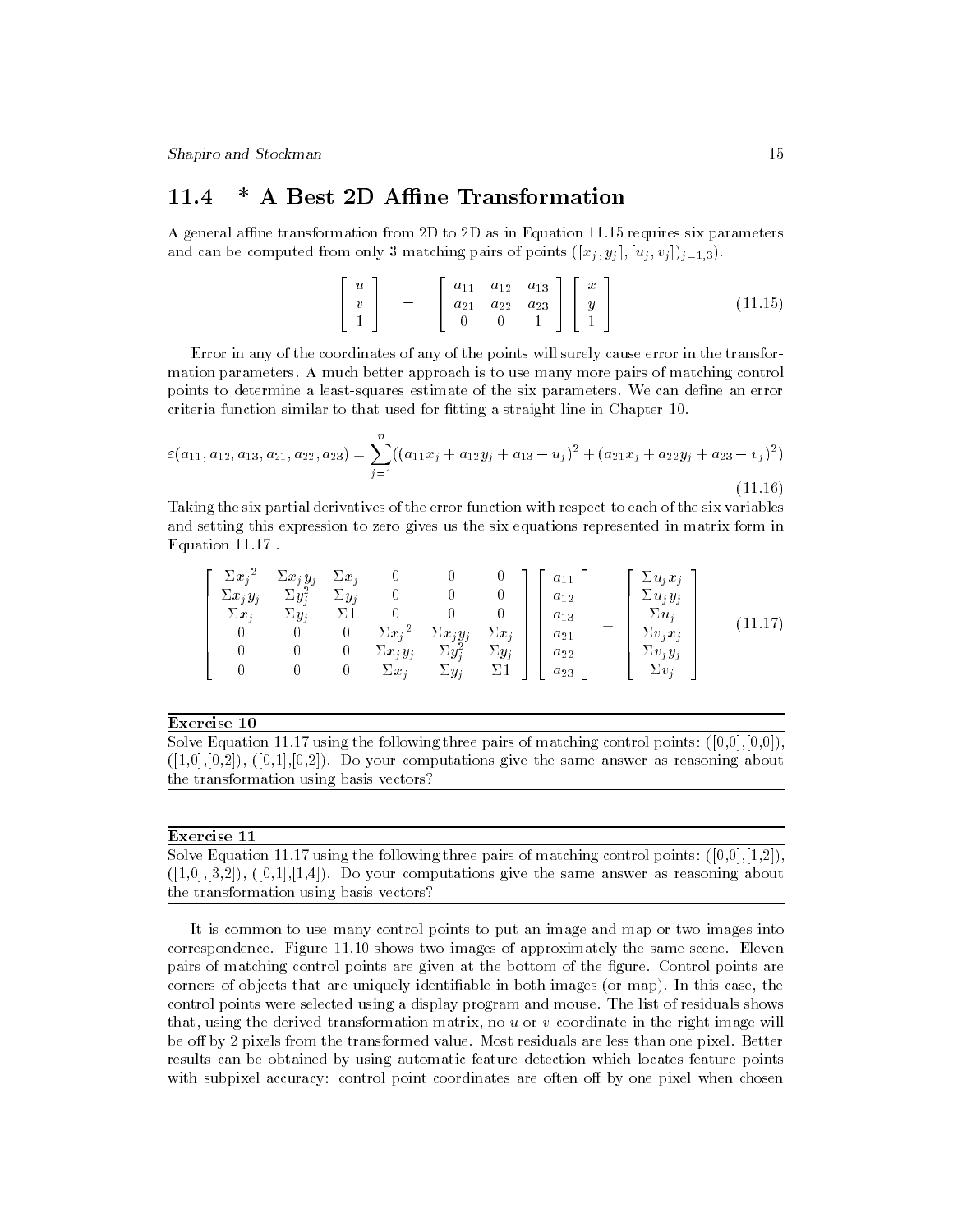using a computer mouse and the human eye. Using the derived affine transformation, the right image can be searched for objects known to be in the left image. Thus we have reached the point of understanding how the tax-collectors map can be put into correspondence with an aerial image for the purpose of updating its inventory of objects.

#### Exercise 12

Take three pairs of matching control points from Figure 11.10 (for example, ([288, 210, 1],  $[31, 160, 1]$ ) and verify that the affine tranformation matrix maps the first into the second.

## 11.5 2D Object Recognition via Affine Mapping

In this section we study a few methods of recognizing 2D objects through mappings of model points onto image points. We have already introduced one method of recognition-byalignment in the section on affine mappings. The general methods work with general point features; however, each application domain will present distinguishing features which allow labels to be attached to feature points. Thus we might have corners or centers of holes in a part sorting application, or intersections and high curvature land/water boundary points in a land use application.

Figure 11.11 illustrates the overall model-matching paradigm. Figure 11.11a) is a boundary model of an airplane part. Feature points that may be used in matching are indicated with small black circles. Figure 11.11b) is an image of the real airplane part in approximately the same orientation as the model. Figure 11.11c) is a second image of the real part rotated about 45 degrees. Figure 11.11d) is a third image of the real part in which the camera angle causes a large amount of skewing in the resultant image. The methods described in this section are meant to determine if a given image, such as those of Figures 11.11b), 11.11c), and 11.11d) contains an instance of an object model such as that of Figure 11.11a) and to determine the pose (position and orientation) of the object with respect to the camera.

#### Local Feature Focus Method

The local-feature-focus method uses local features of an object and their 2D spatial relationships to recognize the object. In advance, a set of object models is constructed, one for each object to be recognized. Each object model contains a set of focus features, which are major features of the object that should be easily detected if they are not occluded by some other object. For each focus feature, a set of its nearby features is included in the model. The nearby features can be used to verify that the correct focus feature has been found and to help determine the pose of the object.

In the matching phase, feature extraction is performed on an image of one or more objects. The matching algorithm looks first for focus features. When it finds a focus feature belonging to a given model, it looks for a cluster of image features near the focus feature that match as many as possible of the required nearby features for that focus feature in that model. Once such a cluster has been found and the correspondences between this small set of image features and object model features have been determined, the algorithm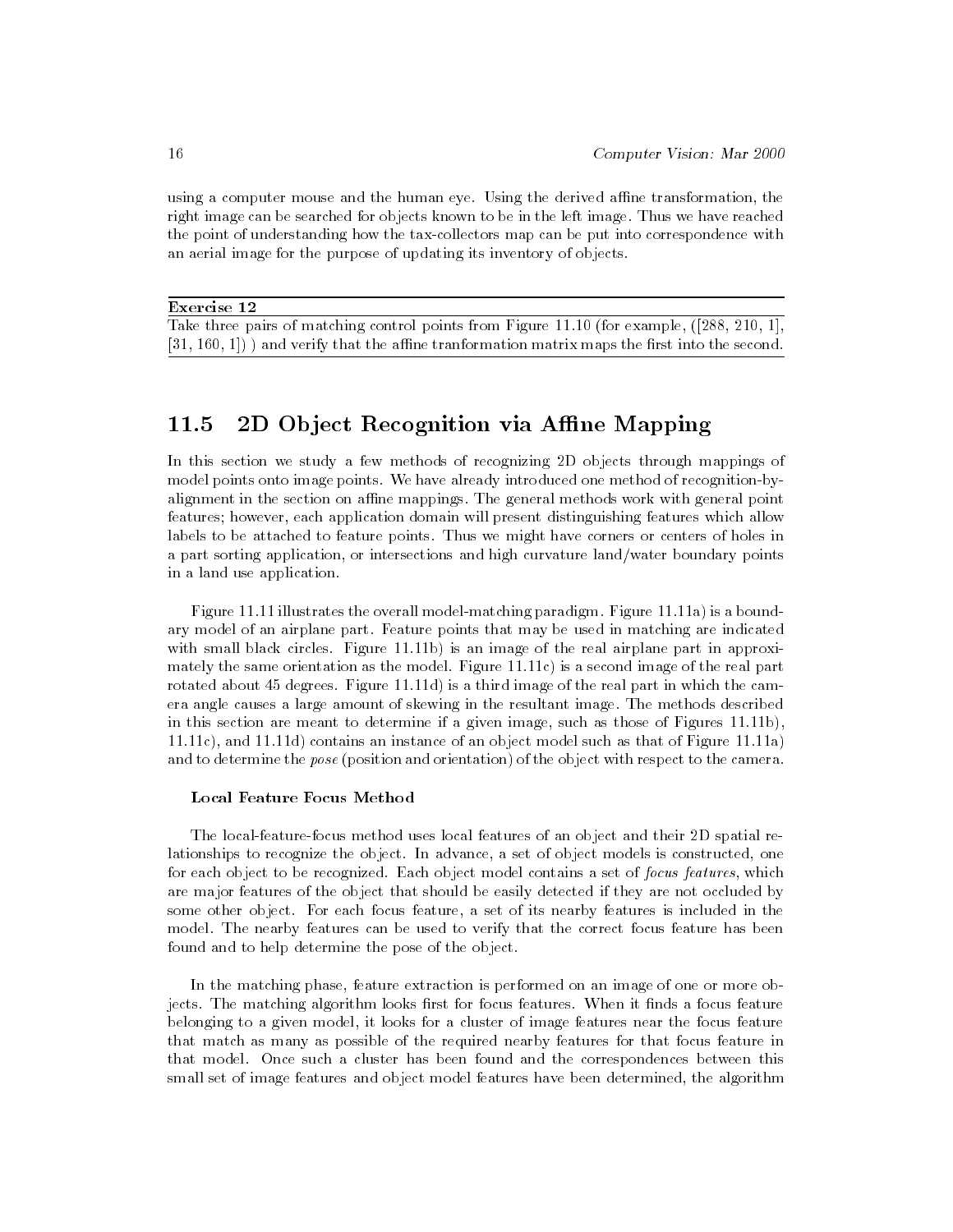

======Best 2D Affine Fit Program====== Matching control point pairs are: 288 210 31 160 232 288 95 205 195 372 161 229 269 314 112 159 203 424 199 209 230 336 130 196 284 401 180 124 327 428 198 69

#### The Transformation Matrix is:

 $[-0.0414, 0.773, -119]$  $-1.120$  ,  $-0.213$  , 526 ]

Residuals (in pixels) for 22 equations are as follows:

0.18 -0.68 -1.22 0.47 -0.77 0.06 0.34 -0.51 1.09 0.04 0.96 1.51 -1.04 -0.81 0.05 0.27 0.13 -1.12 0.39 -1.04 -0.12 1.81

======Fitting Program Complete======

Figure 11.10: Images of same scene and best affine mapping from the left image into the right image using 11 control points.  $[x,y]$  coordinates for the left image with x increasing downward and y increasing to the right;  $[u, v]$  coordinates for the right image with u increasing downward and v toward the right. The 11 clusters of coordinates directly below the images are the matching control points x,y,u,v.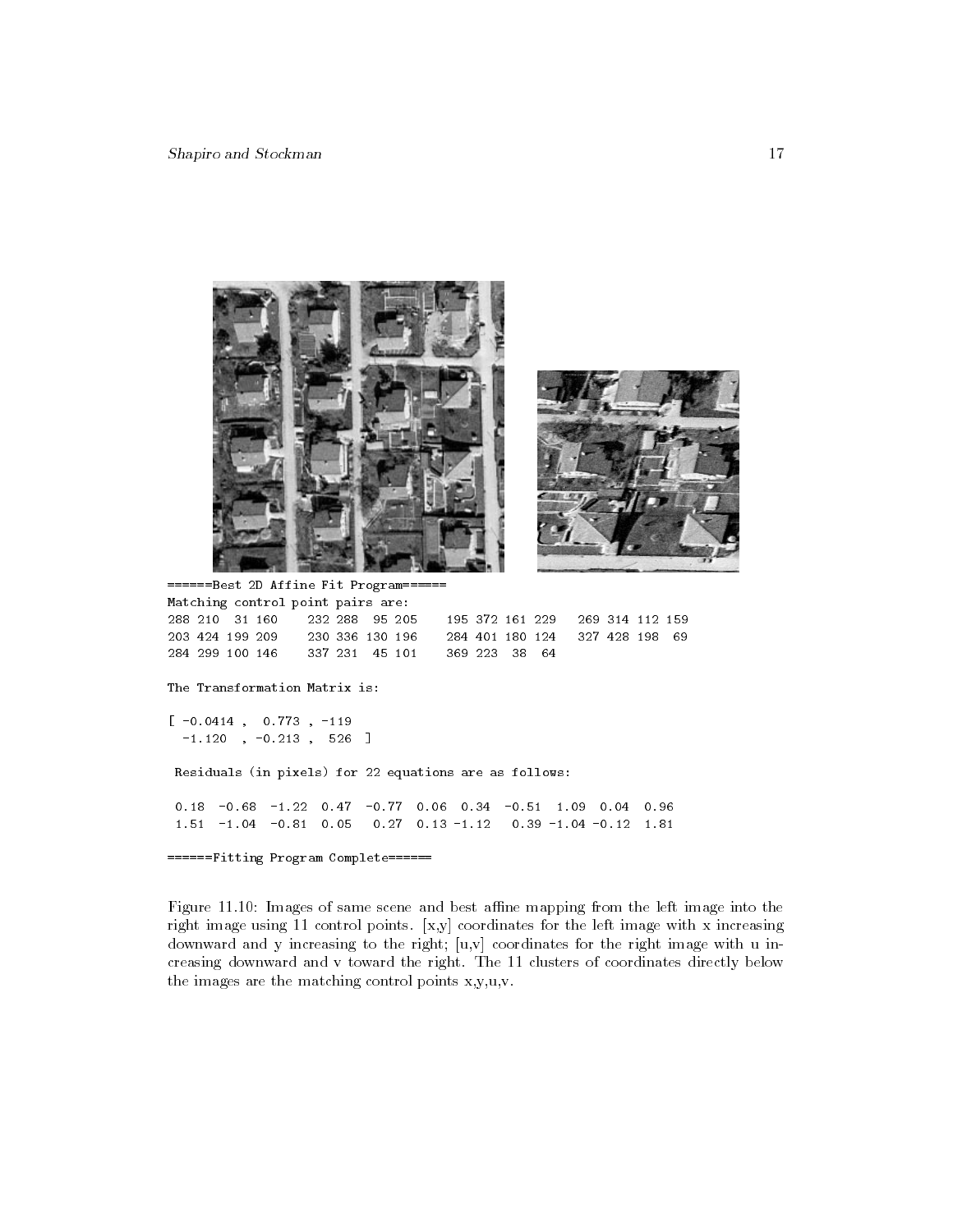

c) Rotated Image d) Rotated and Skewed Image

Figure 11.11: A 2D model and 3 matching images of an airplane part.

hypothesizes that this object is in the image and uses a verication technique to decide if the hypothesis is correct.

The verification procedure must determine whether there is enough evidence in the image that the hypothesized object is in the scene. For polyhedral objects, the boundary of the object is often used as suitable evidence. The set of feature correspondences is used to determine a possible affine transformation from the model points to the image points. This transformation is then used to transform each line segment of the boundary into the image space. The transformed line segments should approximately line up with image line segments wherever the object is unoccluded. Due to noise in the image and errors in feature extraction and matching, it is unlikely that the transformed line segments will exactly align with image line segments, but a rectangular area about each transformed line segment can be searched for evidence of possibly matching image segments. If sufficient evidence is found, that model segment is marked as verified. If enough model segments are verified, the object is declared to be in the image at the location specied by the computed transformation.

The local-feature-focus algorithm for matching a given model F to an image is given below. The model has a set focus for  $f\in T$  ;  $\mathbb{Z}$  ,  $\mathbb{Z}$  ,  $\mathbb{Z}$  for each focus feature  $\mathbb{Z}$  . For each function  $\mathbb{Z}$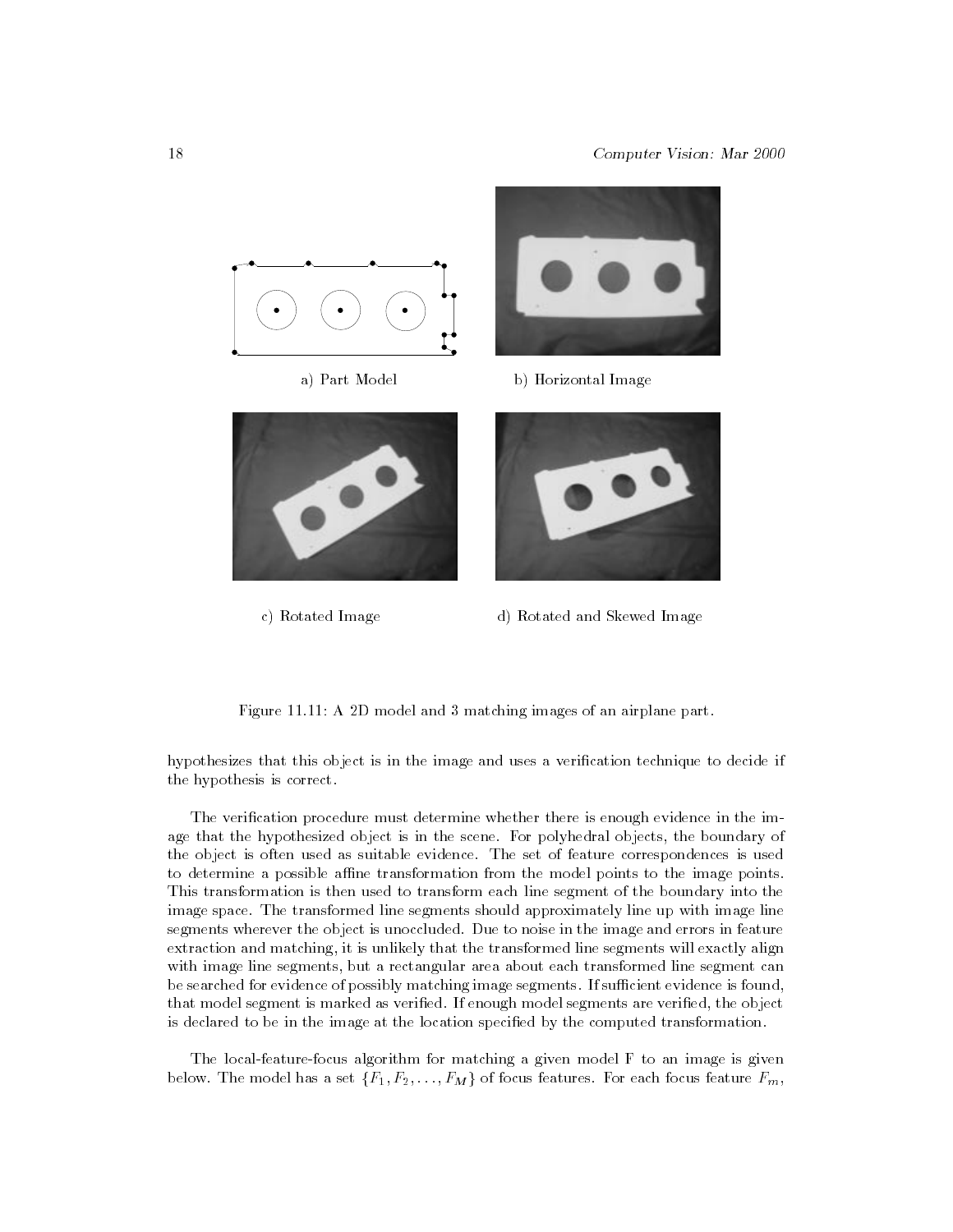Shapiro and Stockman 19

there is a set  $S(F_m)$  of nearby features that can help to verify this focus feature. The image has a set  $\{G_1, G_2, \ldots, G_I\}$  of detected image features. For each image feature  $G_i$ , there is a set of nearby image features  $S(G_i)$ .

```
Find the transformation from model features to image features
using the local-feature-focus approach.
G_i, i = 1, I is the set of the detected image features.
F_m, m = 1, M is the set of focus features of the model.
S(f) is the set of nearby features for any feature f.
      procedure local feature focus(G,F);
      for the contract of the contract of
     for each focus feature F_mfor each image feature G_i of the same type as F_mf
             Find the maximal subgraph S_m of S(F_m) that
                matches a subgraph S_i of S(G_i);
             Compute the transformation T that maps the points of
                each feature of S_m to the corresponding feature of S_i;
             Apply T to the boundary segments of the model;
             if enough of the transformed boundary segments find
                evidence in the image then return(T);
           \};
      \}
```
Algorithm 1: Local-Feature-Focus Method

Figure 11.12 illustrates the local-feature-focus method with two models, E and F, and an image. The detected features are circular holes and sharp corners. Local feature F1 of model F has been hypothesized to correspond to feature G1 in the image. Nearby features F2, F3, and F4 of the model have been found to correspond well to nearby features G2, G3, and  $G4$ , respectively, of the image. The verification step will show that model  $F$  is indeed in the image. Considering the other model E, feature E1 and the set of nearby features E2, E3, and E4 have been hypothesized to correspond to features G5, G6, G7, and G8 in the image. However, when verification is performed, the boundary of model E will not line up well with the image segments, and this hypothesis will be discarded.

#### Pose Clustering

We have seen that an alignment between model and image features using an RST transformation can be obtained from two matching control points. The solution can be obtained using Equations 11.6 once two control points have been matched between image and model. Obtaining the matching control points automatically may not be easy due to ambiguous matching possibilities. The pose clustering approach computes an RST alignment for all possible control point pairs and then checks for a cluster of similar parameter sets. If indeed there are many matching feature points between model and image, then a cluster should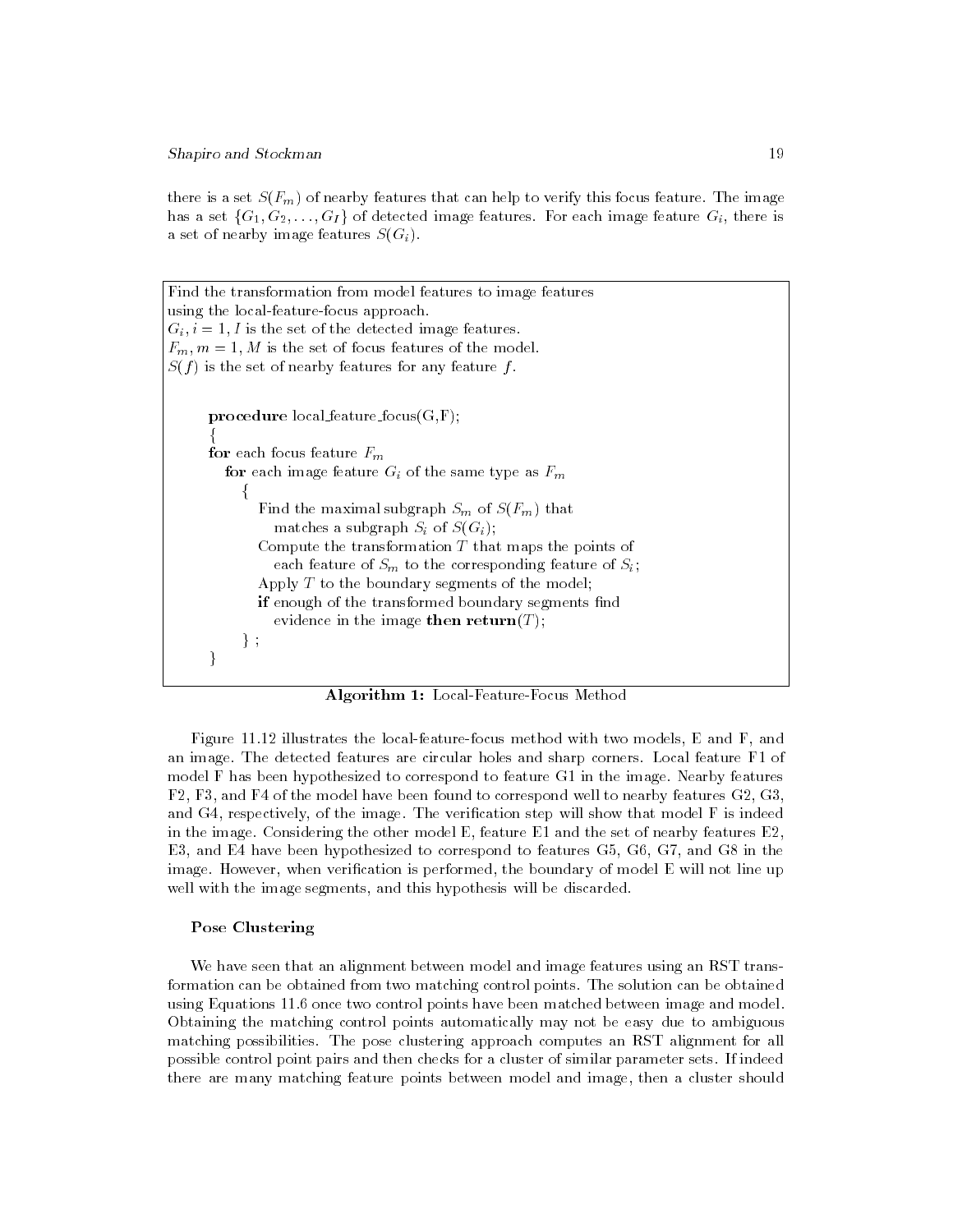

Figure 11.12: The Local Feature Focus Method

exist in the parameter space. A pose-clustering algorithm is sketched below.

## 9 DEFINITION Let  $T$  be a spatial transformation aligning model  $M$  to an object  $O$  in image I. The pose of object O is its location and orientation as defined by the parameters  $\alpha$  of T.

Using all possible pairs of feature points would provide too much redundancy. An application in matching aerial images to maps can use intersection points detected on road networks or at the corners of regions such as fields. The degree of the intersection gives it a type to be used in matching; for example, common intersections have type 'L','Y','T', 'Arrow', and 'X'. Assume that we use only the pairs of combined type LX or TY. Figure 11.14 shows an example with  $5$  image pairs and  $4$  image pairs and 4 image pairs. Although the are 4 in  $\sigma$ 



Figure 11.13: Common line-segment junctions used in matching.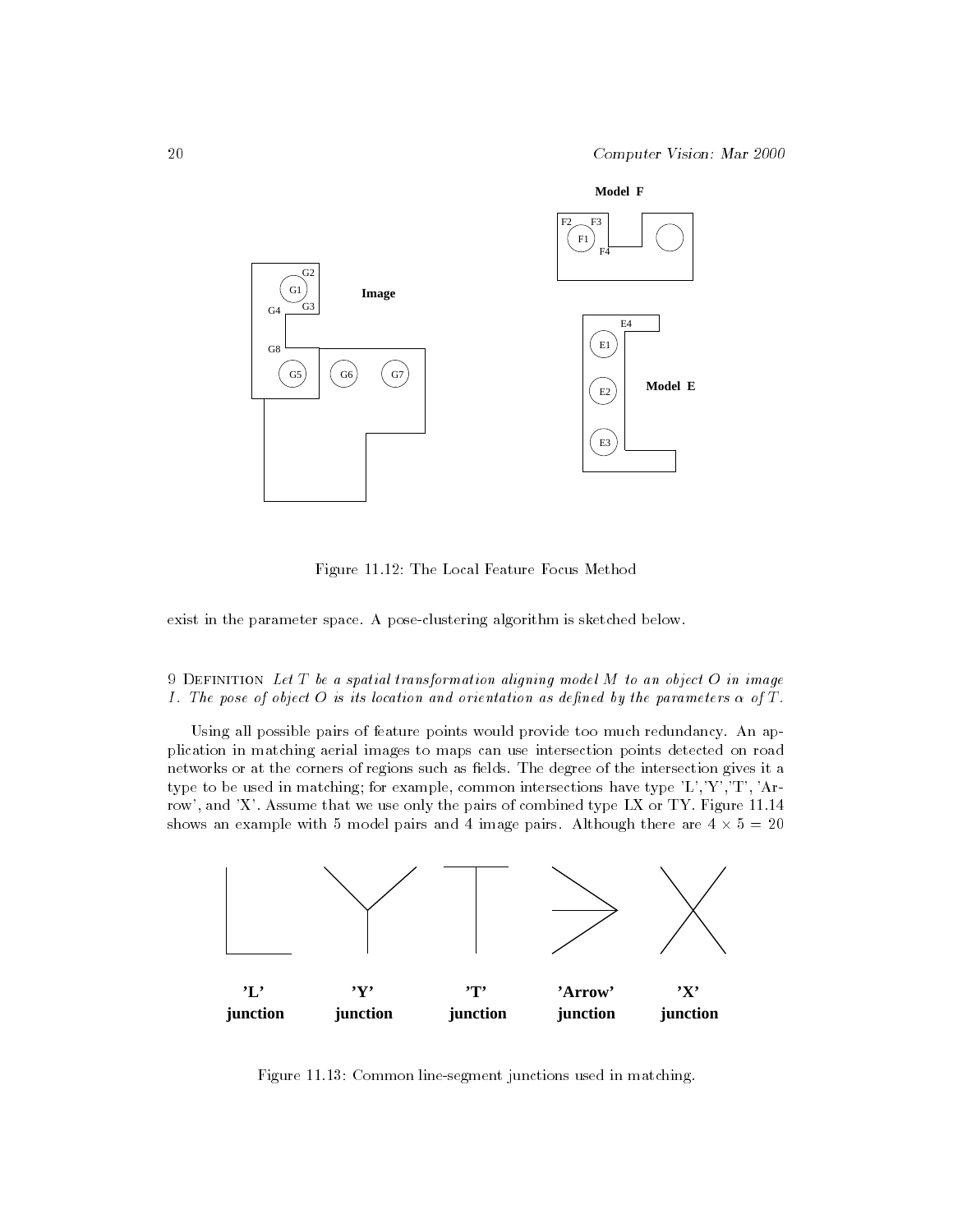Find the transformation from model features to image features using pose clustering.  $P_i$ ,  $i = 1, D$  is the set of detected image features.  $L_j$ ,  $j = 1, M$  is the set of stored model features. procedure pose\_clustering $(P,L)$ ; for the contract of the contract of for each pair of image feature points  $(P_i, P_j)$ for each pair of model feature points  $(L_m, L_n)$  of same type f compute parameters  $\alpha$  of RST mapping pair  $(L_m, L_n)$  onto  $(P_i, P_j)$ ; contribute  $\alpha$  to the cluster space; g ; examine space of all candidates  $\alpha$  for clusters; verify every large cluster by mapping all model feature points and checking the image; return(verified  $\{\alpha_k\}$ );  $\}$ 

Algorithm 2: Pose-Clustering Algorithm

possible pairings, only 10 of them have matching types for both points. The transformations computed from each of those are given in Table 11.3. The 10 transformations computed have scattered and inconsistent parameter sets, except for 3 of them indicated by  $*$  in the last column of the table. These 3 parameter sets form a cluster whose average parameters are  $\theta = 0.68$ ,  $s = 2.01$ ,  $u_0 = 233$ ,  $v_0 = -41$ . While one would like less variance than this for correct matches, this variance is typical due to slight errors in point feature location and small nonlinear distortions in the imaging process. If the parameters of the RST mapping are inaccurate, they can be used to verify matching points which can then be used as control points to find a nonlinear mapping or affine mapping (with more parameters) that is more accurate in matching control points.

Pose clustering can work using low level features; however, both accuracy and efficiency are improved when features can be filtered by type. Clustering can be performed by a simple  $O(n^2)$  algorithm: for each parameter set  $\alpha_i$  count the number of other parameter sets  $\alpha_i$ that are close to it using some permissible distance. This requires n 1 distance computations for each of the  $n$  parameter sets in cluster space. A faster, but less flexible, alternative is to use binning. Binning has been the traditional approach reported in the literature and was discussed in Chapter 10 with respect to the Hough transform. Each parameter set produced is contributed to a bin in parameter space, after which all bins are examined for significant counts. A cluster can be lost when a set of similar  $\alpha_i$  spread over neighboring bins.

The clustering approach has been used to detect the presence of a particular model of airplane from an aerial image, as shown in Figure 11.15. Edge and curvature features are extracted from the image using the methods of Chapters 5 and 10. Various overlapping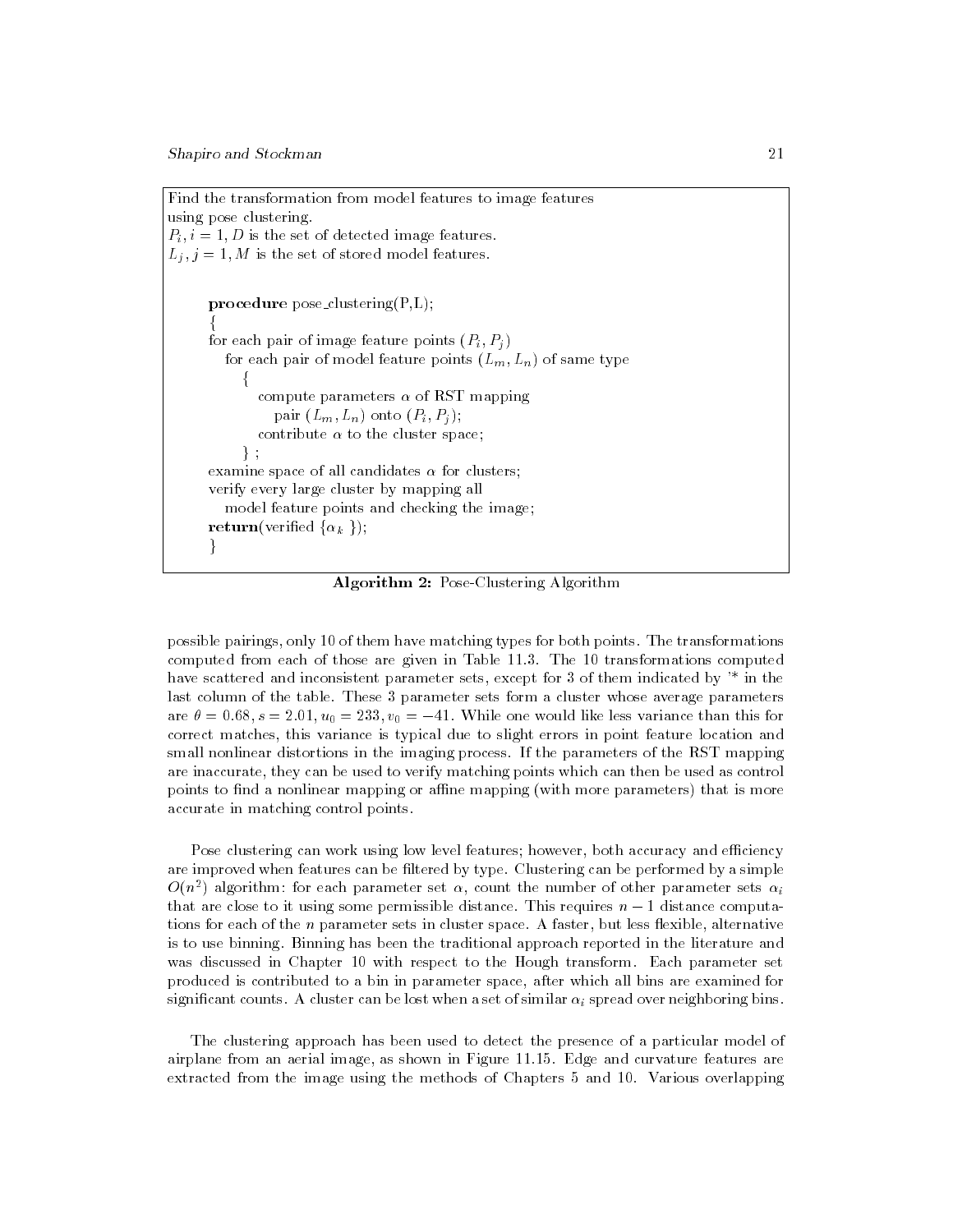

Figure 11.14: Example pose detection problem with 5 model feature point pairs and 4 image feature point pairs.

| Model Pair                              | Image Pair                  | $\theta$ | s     | $u_0$ | $v_0$   |        |
|-----------------------------------------|-----------------------------|----------|-------|-------|---------|--------|
| $\ $ L(170,220), X(100,200)             | L(545, 400), X(200, 120)    | 0.403    | 6.10  | 118   | $-1240$ |        |
| $\left[ L(170,220), X(100,200) \right]$ | L(420,370), X(360,500)      | 5.14     | 2.05  | $-97$ | 514     |        |
| $\ $ T(100,100), Y(40,150)              | T(260, 240), Y(100, 245)    | 0.663    | 2.05  | 225   | $-48$   | $\ast$ |
| $\Gamma$ T(100,100), Y(40,150)          | $T(140,380)$ , $Y(300,380)$ | 3.87     | 2.05  | 166   | 669     |        |
| $\left[ L(200,100), X(220,170) \right]$ | L(545, 400), X(200, 120)    | 2.53     | 6.10  | 1895  | 200     |        |
| $\left[ L(200,100), X(220,170) \right]$ | L(420,370), X(360,500)      | 0.711    | 1.97  | 250   | $-36$   | $\ast$ |
| L(260, 70), X(40, 70)                   | L(545, 400), X(200, 120)    | 0.682    | 2.02  | 226   | $-41$   | $\ast$ |
| L(260, 70), X(40, 70)                   | $L(420,370)$ , $X(360,500)$ | 5.14     | 0.651 | 308   | 505     |        |
| T(150, 125), Y(150, 50)                 | T(260, 240), Y(100, 245)    | 4.68     | 2.13  | 3     | 568     |        |
| $\mathbb{T}(150, 125), Y(150, 50)$      | $T(140,380)$ , $Y(300,380)$ | 1.57     | 2.13  | 407   | 60      |        |

Table 11.3: Cluster space formed from 10 pose computations from Figure 11.14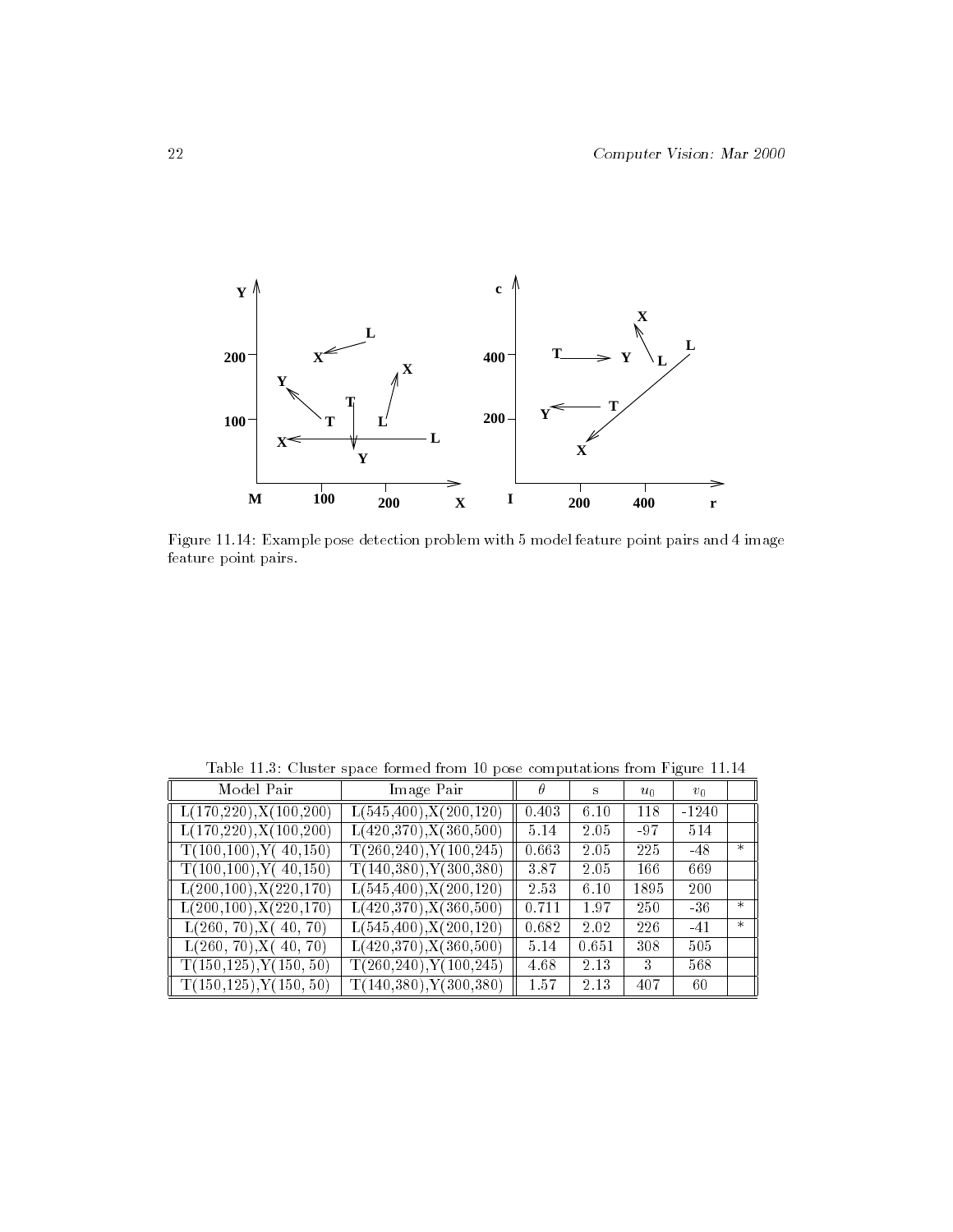

(a) original aireld image



(b) model of object



(c) detections matching model

Figure 11.15: Pose-clustering applied to detection of a particular airplane. (a) Aerial image of an airfield; (b) object model in terms of real edges and abstract edges subtending one corner and one curve tip point; (c) image window containing detections that match many model parts via the same transformation.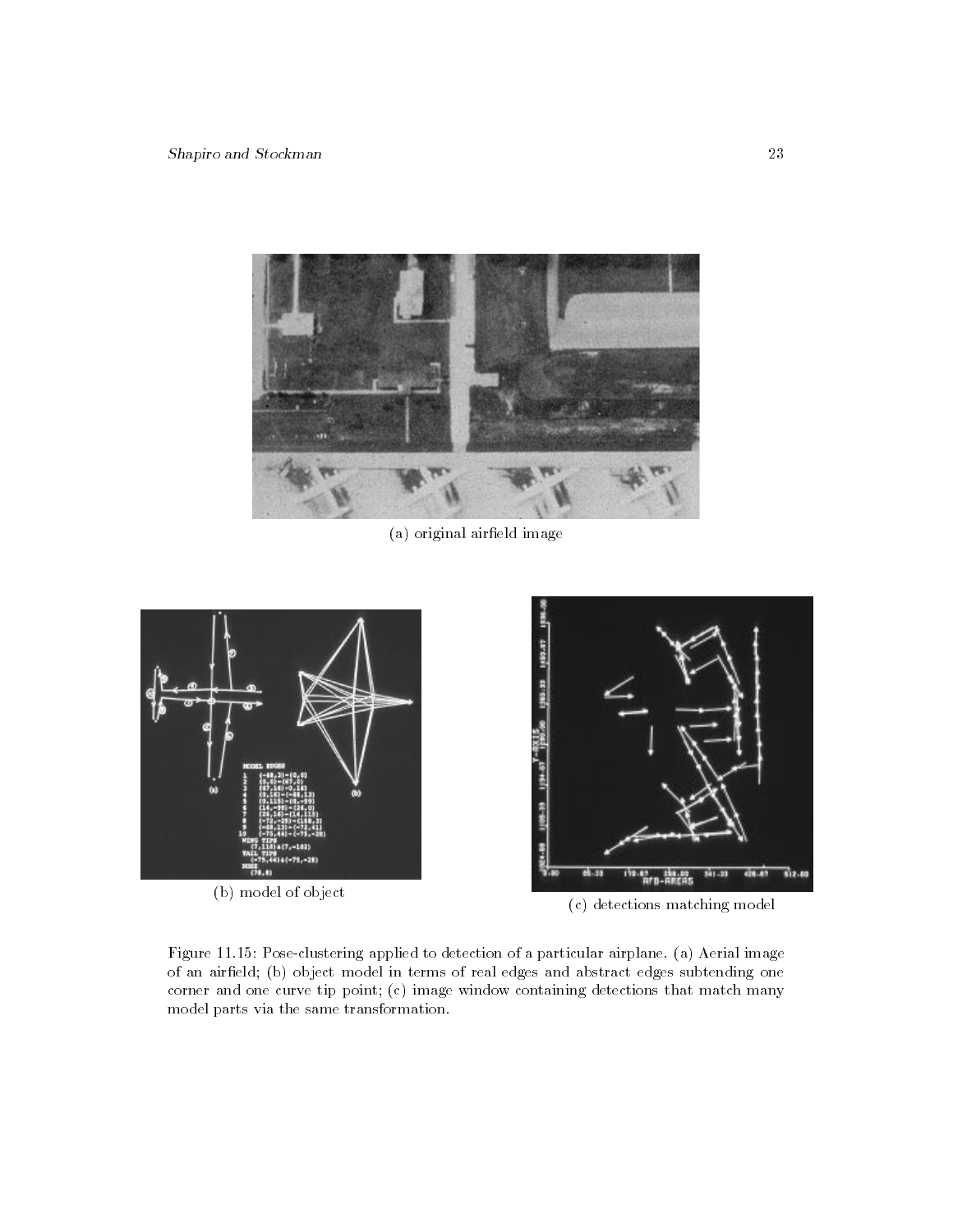windows of these features are matched against the model shown in part (b) of the figure. Part (c) of the figure shows the edges detected in one of these windows where many of the features aligned with the model features using the same transformation parameters.

#### Geometric Hashing

Both the local-feature-focus method and the pose clustering algorithm were designed to match a single model to an image. If several different object models were possible, then these methods would try each model, one at a time. This makes them less suited for problems in which a large number of different objects can appear. Geometric hashing was designed to work with a large database of models. It trades a large amount of offline preprocessing and a large amount of space for a potentially fast online object recognition and pose determination.

Suppose we are given

- 1. a large database of models
- 2. an unknown object whose features are extracted from an image and which is known to be an affine transformation of one of the models.

and we wish to determine which model it is and what transformation was applied.

Consider a model  $M$  to be an ordered set of feature points. Any subset of three noncollinear points  $E = \{e_{00}, e_{01}, e_{10}\}$  of M can be used to form an affine basis set, which defines a coordinate system on  $M$ , as shown in Figure 11.16a). Once the coordinate system is chosen, any point  $\mathbf x$  and  $\mathbf x$  and  $\mathbf x$  and  $\mathbf x$  where  $\mathbf x$  where  $\mathbf x$  where  $\mathbf x$  where  $\mathbf x$  where  $\mathbf x$  where  $\mathbf x$  is  $\mathbf x$  and  $\mathbf x$  where  $\mathbf x$  is  $\mathbf x$  is an expectation of  $\mathbf x$  and  $\mathbf x$ 

$$
x = \xi(e_{10} - e_{00}) + \eta(e_{01} - e_{00}) + e_{00}
$$

Furthermore, if we apply an affine transform T to point x, we get

$$
Tx = \xi(Te_{10} - Te_{00}) + \eta(Te_{01} - Te_{00}) + Te_{00}
$$

Thus Tx has the same affine coordinates  $(\xi, \eta)$  with respect to  $(Te_{00}, Te_{01}, Te_{10})$  as x has with respect to  $(e_{00}, e_{01}, e_{10})$ . This is illustrated in Figure 11.16b).

**Offline Preprocessing:** The offline preprocessing step creates a hash table containing all of the models in the database. The hash table is set up so that the pair of affine coordinates  $(\xi, \eta)$  indexes a bin of the hash table that stores a list of model-basis pairs  $(M, E)$  where some point x of model M has affine coordinates  $(\xi, \eta)$  with respect to basis E. The offline preprocessing algorithm is given below.

**Online Recognition:** The hash table created in the preprocessing step is used in the online recognition step. The recognition step also uses an accumulator array A indexed by model-basis pairs. The bin for each  $(M, E)$  is initialized to zero and used to vote for the hypothesis that there is a transformation T that places  $(M, E)$  in the image. Computation of the actual transformations is done only for those model-basis pairs that achieve a high number of votes and is part of the verification step that follows the voting. The online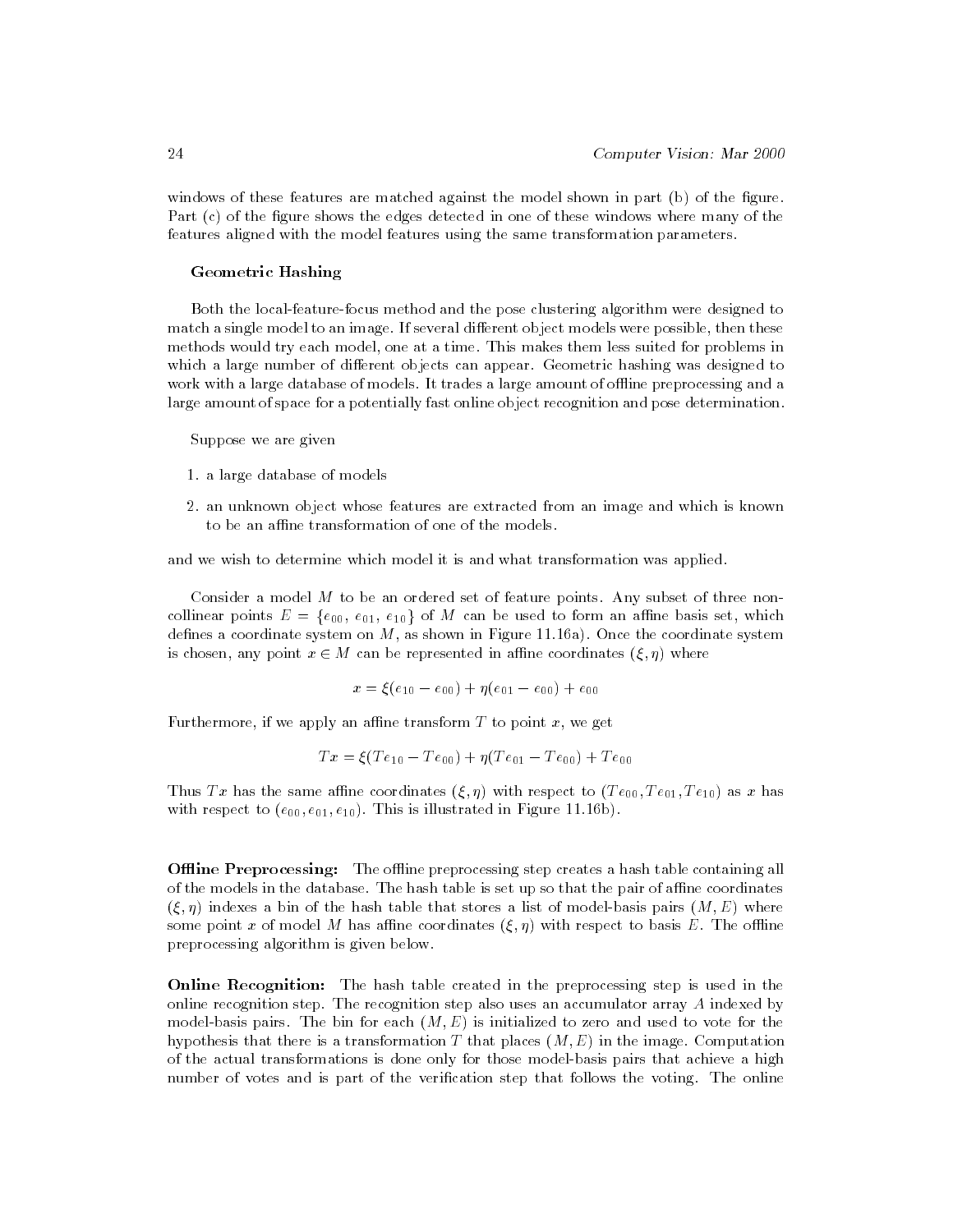

Figure 11.16: The affine transformation of a point with respect to an affine basis set.

recognition and pose estimation algorithm is given below.

Suppose that there are s models of approximately n points each. Then the preprocessing step has complexity  $O(s n \, \gamma)$  which comes from processing  $s$  models,  $O(n \, \gamma)$  triples per model, and  $O(n)$  other points per model. In the matching, the amount of work done depends somewhat on how well the feature points can be found in the image, how many of them are occluded, and how many false or extra feature points are detected. In the best case, the first triple selected consists of three real feature points all from the same model, this model gets a large number of votes, the verification procedure succeeds, and the task is done. In this best case, assuming the average list in the hash table is of a small constant size and that hashing time is approximately constant, the complexity of the matching step is approximately  $O(n)$ . In the worst case, for instance when the model is not in the database at all, every triple is tried, and the complexity is  $O(n^+)$ . In practice, although it would be rare to try all bases, it is also rare for only one basis to succeed. A number of different things can go wrong:

- 1. feature point coordinates have some error
- 2. missing and extra feature points
- 3. occlusion, multiple objects
- 4. unstable bases
- 5. weird affine transforms on a subset of the points

In particular, the algorithm can "halucinate" a transformation based on a subset of the points that passes the point verification tests, but gives the wrong answer. Figure 11.17 illustrates this point. Pose clustering and focus feature methods are also susceptible to this same phenomenon.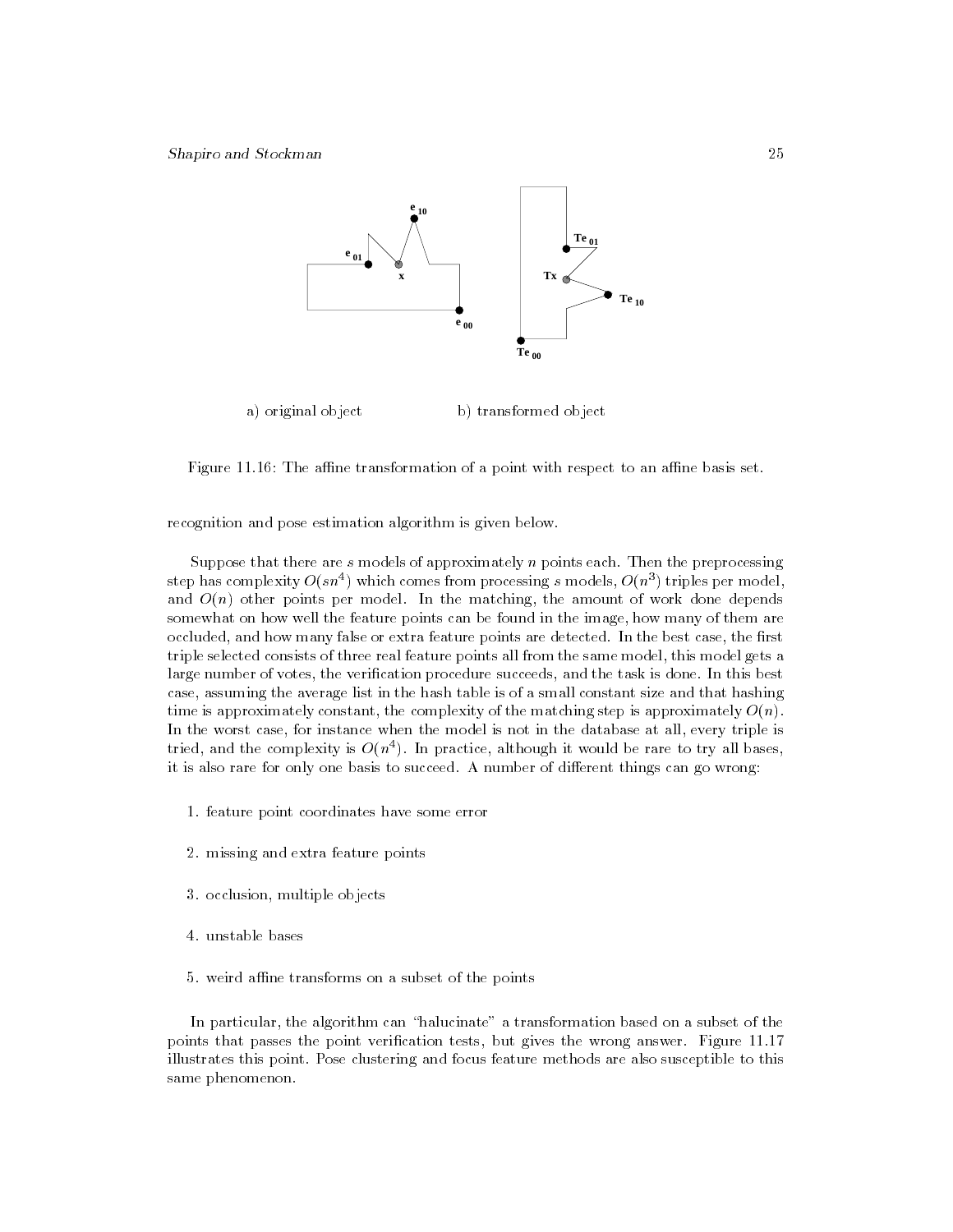```
Set up the hash table for matching to a database of models
using geometric hashing.
D is the database of models.
H is an initially empty hash table.
       procedure GH_Preprocessing(D,H);
       for the contract of the contract of
       for each model M
          for the state of the state of the state of
          Extract the feature point set F_M of M;
          for each noncollinear triple E of points from F_Mfor each other point x of F_Mfor the contract of the contract of the
                Calculate (\xi, \eta) for x with respect to E;
                Store (M, E) in hash table H at index (\xi, \eta);
                \} ;
          \} ;
       \}
```
Algorithm 3: Geometric Hashing Offline Preprocessing

## 11.6 2D Ob ject Recognition via Relational Matching

We have previously described three useful methods for matching observed image points to model points: these were local-feature-focus, pose clustering, and geometric hashing. In this section, we examine three simple general paradigms for object recognition within the context given in this chapter. All three paradigms view recognition as a mapping from model structures to image structures: a *consistent labeling* of image features is sought in terms of model features, recognition is equivalent to mapping a sufficient number of features from a single model to the observed image features. The three paradigms differ in how the mapping is developed.

Four concepts important to the matching paradigms are parts, labels, assignments, and relations.

- <sup>A</sup> part is an object or structure in the scene such as region segment, edge segment, hole, corner or blob.
- <sup>A</sup> label is a symbol assigned to a part to identify/recognize it at some level.
- An assignment is a mapping from parts to labels. If  $P_1$  is a region segment and  $L_1$  is the lake symbol and  $L_2$  the field symbol, an assignment may include the pair  $(P_1, L_2)$  or perhaps  $(P_1, \{L_1, L_2\})$  to indicate remaining ambiguity. A pairing  $(P_1, NIL)$  indicates that  $P_1$  has no interpretation in the current label set. An interpretation of the scene is just the set of all pairs making up an assignment.
- <sup>A</sup> relation is the formal mathematical notion. Relations will be discovered and computed among scene objects and will be stored for model objects. For example,  $R4(P_1, P_2)$  might indicate that region  $P_1$  is adjacent to region  $P_2$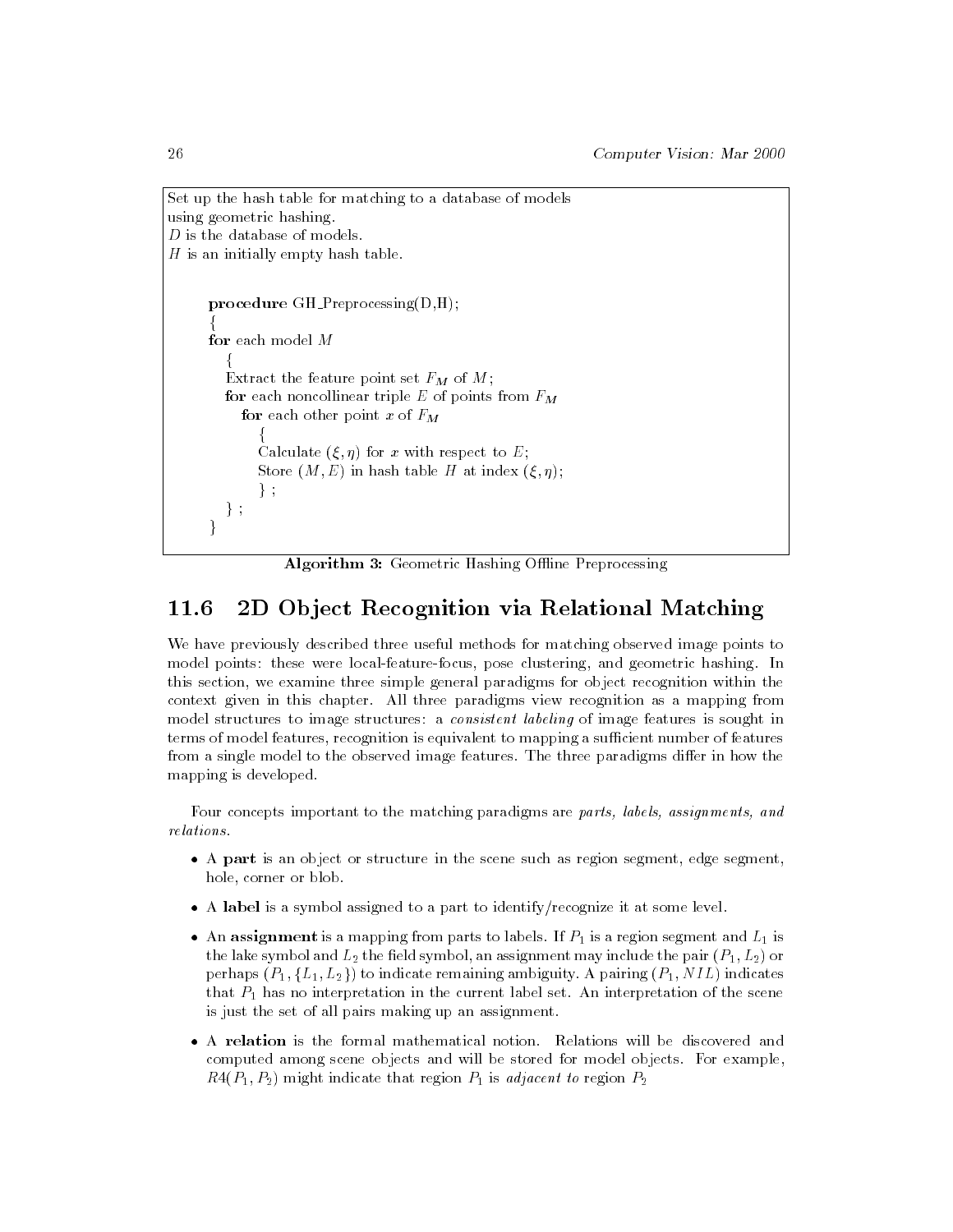```
Use the hash table to find the correct model and transformation
that maps image features to model features.
H is the hash table created by the preprocessing step.
A is an accumulator array indexed by (M, E) pairs.
I is the image being analyzed.
      procedure GH Recognition(H,A,I);
       for the contract of the contract of
      Initialize accumulator array A to all zeroes;
       Extract feature points from image I;
      for each basis triple Ffor the state of the state of the state of the state of the state of the state of the state of the state of the
         for each other point vf
            Calculate (\xi, \eta) for v with respect to F;
             Retrieve the list L of model-basis pairs from the
               hash table H at index (\xi, \eta);
            for each pair (M, E) of L
               A[M, E] = A[M, E] + 1;\} ;
          Find the peaks in accumulator array A;
         for each peak (M, E)f
            Calculate T such at F = TE;
            if enough of the transformed model points of M find
               evidence on the image then return(T);
            \} ;
         \} ;
       \overline{ }
```
Algorithm 4: Geometric Hashing Online Recognition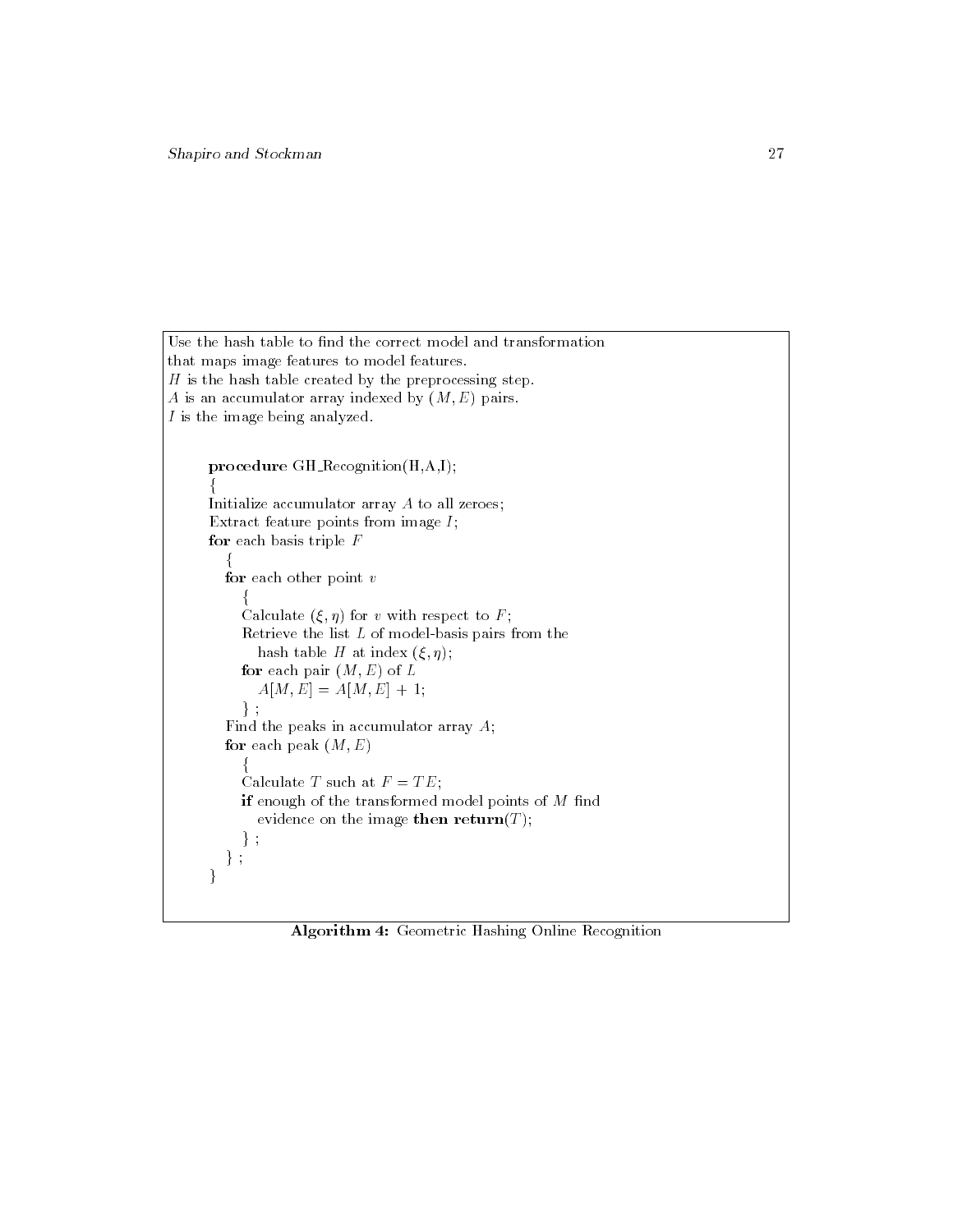28 Computer Vision: Mar 2000



Figure 11.17: The geometric hashing algorithm can halucinate that a given model is present in an image. In this example,  $60\%$  of the feature points (left) led to the verified hypothesis of an object (right) that was not actually present in the image.

Given these four concepts, we can define a consistent labeling.

10 DEFINITION Given a set of parts  $P$ , a set of labels for those parts  $L$ , a relation  $R_P$  over P, and a second relation  $R_L$  over L, a consistent labeling f is an assignment of labels to parts that satisfies:

$$
If (p_i, p_{i'}) \in R_P, then (f(p_i), f(p_{i'})) \in R_L.
$$

For example, suppose we are trying to find a match between two images: for each image we have a set of extracted line segments and a *connection* relation that indicates which pairs of line segments are connected. Let P be the set of line segments and  $R_P$  be the set of pairs  $\alpha$  . Similarly, the sequence from the set of  $\alpha$  -respectively,  $\alpha$  -respectively, i.e.  $\alpha$  set of  $\alpha$  . line segments and  $R_L$  be the set of pairs of connecting line segments from the second image, re  $\mu$   $\mu$  -  $\mu$  is the set of the sets  $\mu$  is the sets P , and R , and R ,  $\mu$  , and  $\mu$  , and  $\mu$  , and  $\mu$ Note that both  $R_P$  and  $R_L$  are symmetric relations; if  $(Si, Sj)$  belongs to such a relation, then so does  $(S_i, S_i)$ . In our examples, we list only tuples  $(S_i, S_j)$  where  $i < j$ , but the mirror image tuple  $(Sj, Si)$  is implicitly present.

A consistent labeling for this problem is the mapping f given below:

| $f(S1)$ | = | $Sj$ | $f(S7)$  | = | $Sg$ |
|---------|---|------|----------|---|------|
| $f(S2)$ | = | $Sa$ | $f(S8)$  | = | $S1$ |
| $f(S3)$ | = | $Sb$ | $f(S9)$  | = | $Sd$ |
| $f(S4)$ | = | $Sn$ | $f(S10)$ | = | $Sf$ |
| $f(S5)$ | = | $Si$ | $f(S11)$ | = | $Sh$ |
| $f(S6)$ | = | $Sk$ |          |   |      |

For another example, we return to the recognition of the kleep object shown in Figure 11.8 and defined in the associated tables. Our matching paradigms will use the distance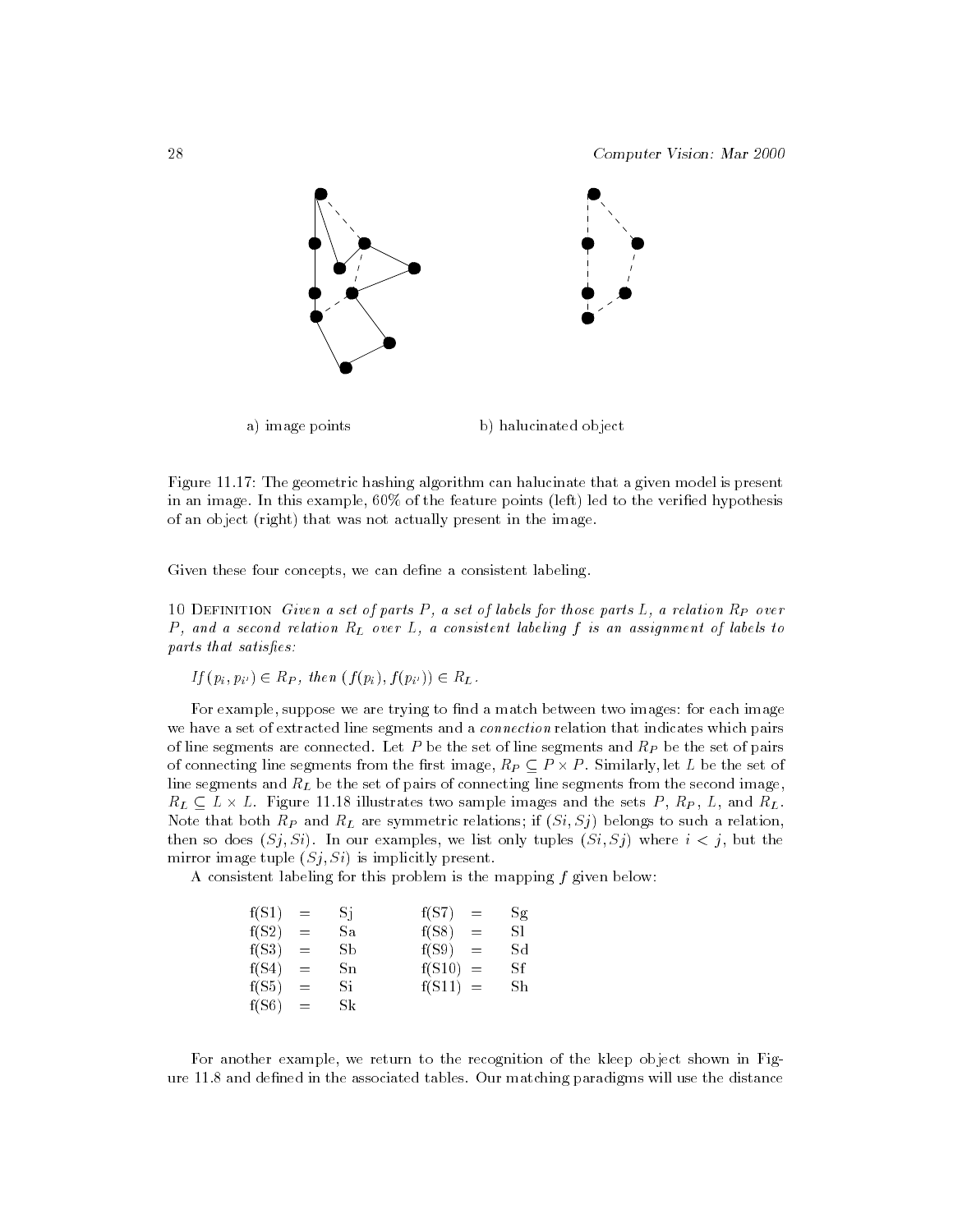Shapiro and Stockman 29



 $P = \{S1, S2, S3, S4, S5, S6, S7, S8, S9, S10, S11\}.$ 

 $L = \{Sa, Sb, Sc, Sd, Se, Sf, Sg, Sh, Si, Si, Sk, Sl, Sm\}.$ 

 $R_P = \{ (S1,S2), (S1,S5), (S1,S6), (S2,S3), (S2,S4), (S3,S4), (S3,S9), (S4,S5), (S4,S7),$ (S4,S11), (S5,S6), (S5,S7), (S5,S11), (S6,S8), (S6,S11), (S7,S9), (S7,S10), (S7,S11), (S8,S10),  $(S8,S11), (S9,S10)$ .

 $R_L = \{ (Sa, Sb), (Sa, Sj), (Sa, Sn), (Sb, Sc), (Sb, Sd), (Sb, Sn), (Sc, Sd), (Sd, Se), (Sd, Sf), (Sd, Sf), (Sd, Sf), (Sd, Sf), (Sd, Sf), (Sd, Sf), (Sd, Se), (Sd, Se), (Sd, Se), (Sd, Se), (Sd, Se), (Sd, Se), (Sd, Se), (Sd, Se), (Sd, Se), (Sd, Se), (Sd, Se), (Sd, Se), (Sd, Se), (Sd, Se), (Sd, Se), (Sd, Se), (Sd, Se), (Sd, Se), (Sd, Se), (Sd, Se), (Sd, Se$ (Sd,Sg), (Se,Sf ), (Se,Sg), (Sf,Sg), (Sf,Sl), (Sf,Sm), (Sg,Sh), (Sg,Si), (Sg,Sn), (Sh,Si), (Sh,Sk),  $(Sh, Sl)$ ,  $(Sh,Sn)$ ,  $(Si, Sj)$ ,  $(Si, Sk)$ ,  $(Si,Sn)$ ,  $(Sj, Sk)$ ,  $(Sk, Sl)$ ,  $(Sl, Sm)$ .

Figure 11.18: Example of a Consistent Labeling Problem

Exercise 13 Consistent Labeling Problem Show that the labeling  $f$  given above is a consistent labeling. Because the relations are symmetric, the following modified constraint must be satisfied:

If  $(p_i, p_{i'}) \in R_P$ , then  $(f(p_i), f(p_{i'})) \in R_L$  or  $(f(p_{i'}), f(p_i)) \in R_L$ .

"relation" defined for any two points: each pair of holes is related by the distance between them. Distance is invariant to rotations and translations but not scale change. Abusing notation, we write  $12(A, B)$  and  $12(B, C)$  to indicate that points A and B are distance 12 apart in the model, similarly for points B and C.  $12(C, D)$  does NOT hold, however, as we see from the distance tables. To allow for some distortion or detection error, we might allow that 12(C; D) is true even when the distance between C and D is actually 12 + = for some small amount  $\Delta$ .

#### The Interpretation Tree

11 DEFINITION An interpretation tree (IT) is a tree that represents all possible assignments of labels to parts. Every path in the tree is terminated either because it represents a complete consistent assignment, or because the partial assignment it represents fails some relation.

A partial interpretation tree for the image data of Figure 11.8 is shown in Figure 11.19. The tree has three levels, each to assign a label to one of the three holes  $H_1, H_2, H_3$  ob-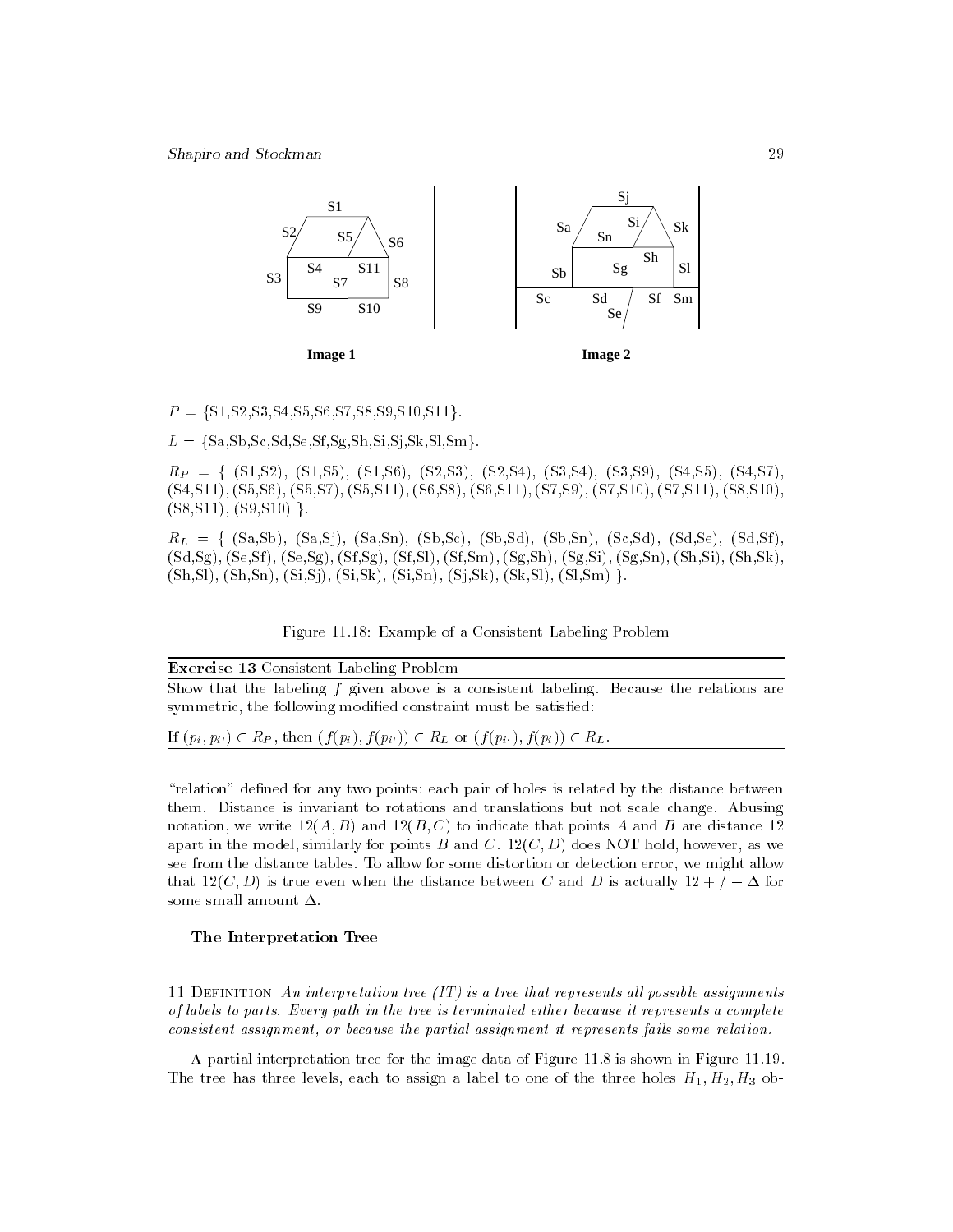

Figure 11.19: Partial interpretation tree search for a consistent labeling of the kleep parts in Figure 11.8 (right).

served in the image. No inconsistencies occur at the first level since there are no distance constraints to check. However, most label possibilities at level 2 can be immediately terminated using one distance check. For example, the partial assignment  $\{(H_1, A), (H_2, A)\}$ is inconsistent because the relation  $21(H_1, H_2)$  is violated by  $0(A, A)$ . Many paths are not shown due to lack of space. The path of labels denoted by the boxes yields a complete and consistent assignment. The path of labels denoted by ellipses is also consistent; however, it contains one NIL label and thus has fewer constraints to check. This assignment has the first two pairs of the complete (boxed) assignment reversed in labels and the single distance check is consistent. Multiple paths of an IT can succeed due to symmetry. Although the IT potentially contains an exponential number of paths, it has been shown that most paths will terminate by level 3 due to the relational constraints. Use of the label NIL allows for detection of artifacts or the presence of features from another object in the scene.

The IT can easily be developed using a recursive backtracking process that develops paths in a depth-first fashion. At any instantiation of the procedure, the parameter  $f$ , which is initially NIL, contains the consistent partial assignment. Whenever a new labeling of a part is consistent with the partial assignment, the algorithm goes deeper in the tree by hypothesizing another label for an unlabeled part; if an inconsistency is detected, then the algorithm backs up to make an alternate choice. As coded, the algorithm returns the first completed path, which may include  $NIL$  labels if that label is explicitly included in  $L$ .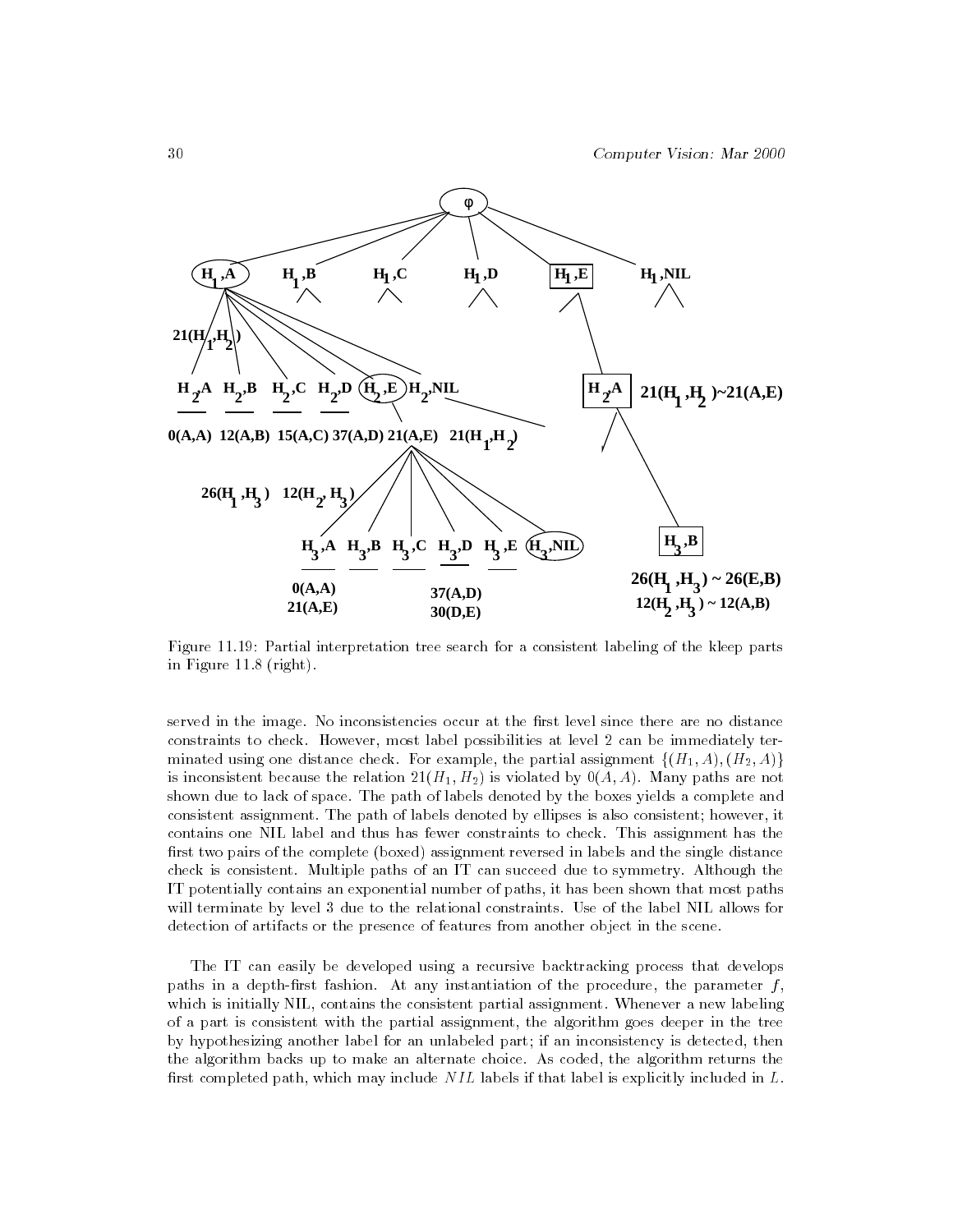### Shapiro and Stockman 31

An improvement would be to return the completed path with the most nonNIL pairs, or perhaps all completed paths.

The recursive interpretation tree search algorithm is given below. It is defined to be general and to handle arbitary N-ary relations,  $R_P$  and  $R_L$ , rather than just binary relations.  $R_P$  and  $R_L$  can be single relations, such as the connection relation in our first example, or they can be unions of a number of different relations, such as connection, parallel, and distance.

```
Find the mapping from model features to image features that
satisfies the model relationships by a tree search.
P is the set of detected image features.
L is the set of stored model features.
R_P is the relationship over the image features.
R_L is the relationship over the model features.
f is the consistent labeling to be returned, initially NIL.
          procedure Interpretation Tree Search(P, L, R_P, R_L, f);f
          p := \text{first}(P);
          for each l in Lfor the state of the state of the state of the state of the state of the state of the state of the state of the
               f' = f \cup \{(p, l)\}; /* add part-label to interpretation */
               OK = true;for each N-tuple (p_1, \ldots, p_N) in R_P containing component p
                   and whose other components are all in domain(f)/* check on relations */if (f(p_1),...,f(p_N)) is not in R_L then
                        for the contract of the contract of the contract of the contract of the contract of the contract of the contract of the contract of the contract of the contract of the contract of the contract of the contract of the contra
                       OK: = false;
                       break;
                        graduate and the state of the state of the state of the state of the state of the state of the state of the state of the state of the state of the state of the state of the state of the state of the state of the state of t
              if OK then
                   for the contract of the contract of
                   P' = \text{rest}(P);
                  if isempty(P') then output(f');
                   else Interpretation-Tree-Search(P', L, R_P, R_L, f');
                   \mathcal{E}\}\overline{\mathcal{C}}
```


Discrete Relaxation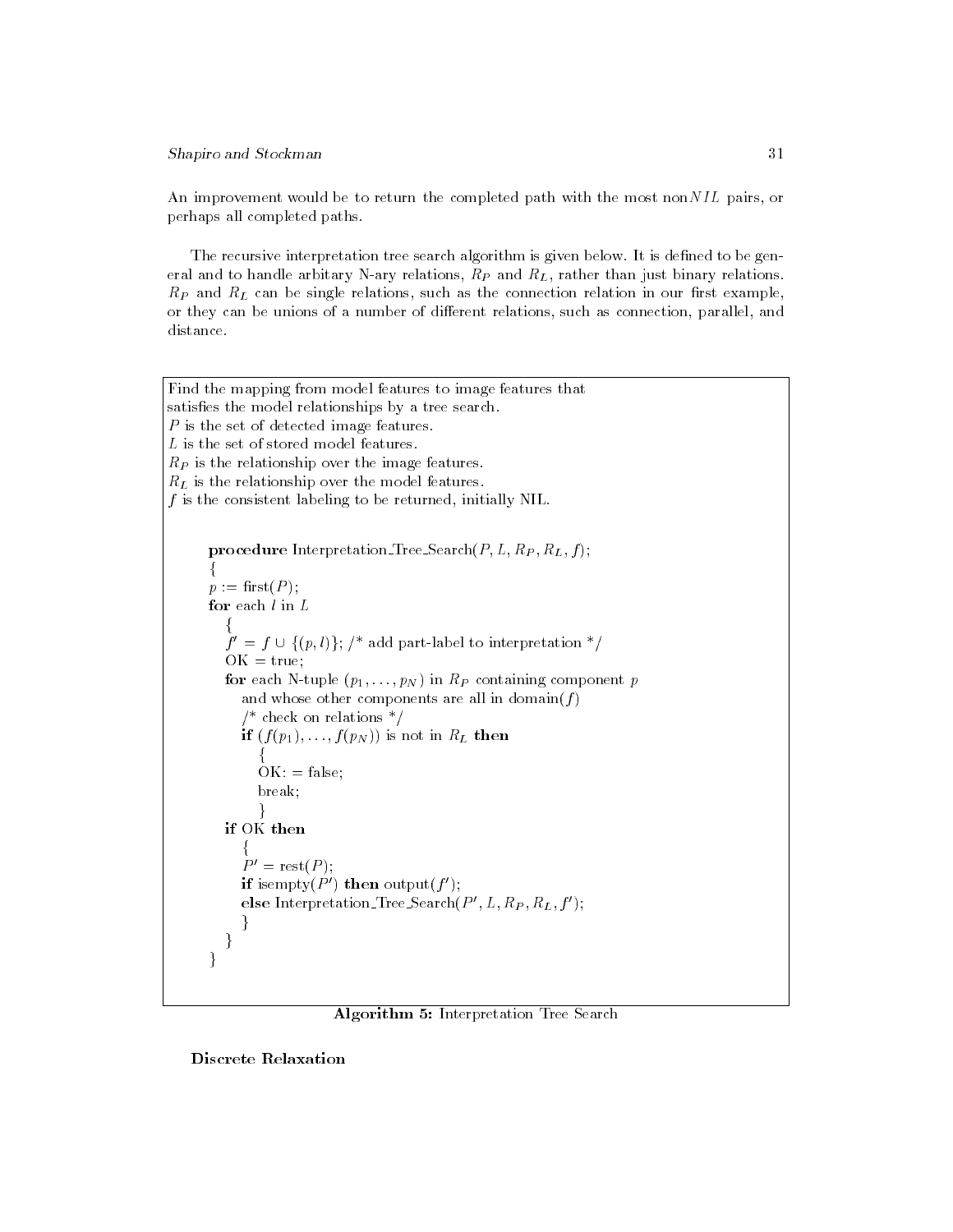Relaxation uses only local constraints rather than all the constraints available; for example, all constraints from matches on a single path of the  $IT$ . After N iterations, local constraints from one part neighborhood can propagate across the object to another part on a path N edges distant. Although the constraints used in one iteration are weaker than those available using the IT search, they can be applied in parallel, thus making faster and simpler processing possible.

Initially, a part can be labeled by any label permitted by its type; suppose we assign it a set of all these possible labels. Discrete relaxation examines the relations between a particular part and all others, and by doing so, reduces the possible labels for that particular part. In the related problem of character recognition, if it is known that the following letter cannot be " $U$ ", then we can conclude that the current letter cannot be " $Q$ ". In yet a different domain, if it is known that an image region is not water, then an object in it is not a ship. Discrete relaxation was popularized by David Waltz, who used it to constrain the labels assigned to edges of line drawings. (Waltz filtering is discussed in the text by Winston.) Waltz used an algorithm with some sequential character; here we present a parallel approach.

Each part  $P_i$  is initially assigned the entire set of possible labels  $L_i$  according to its type. Then, all relations are checked to see if some labels are impossible: inconsistent labels are removed from the set. The label sets for each part can be processed in parallel through passes. If, after any pass some labels have been filtered out of some sets, then another pass is executed; if no labels have changed, then the filtering is completed. There may be no interpretations left possible, or there may be several. The following example should be instructive. To keep it simple, we assume that there are no extra features detected that are not actual parts of the model; as before, we assume that some features may have been missed.

We now match the data in Tables 11.1 and 11.2. The filtering process begins with all 5 labels possible for each of the 3 holes  $H_1, H_2, H_3$ . To add interest and to be more practical, we will not a tolerance of 2 on distance matches. These the 3 label sets at 3 label sets at 3 lab some point midway through the first pass. Each cell of the table gives the reason why a label must be deleted or why it survives. A is deleted from the label set for  $H_1$  because the relation  $26(H_1, H_3)$  cannot be explained by any label for  $H_3$ . The label A survives for  $H_2$  because the is label E 2 L(H1) to explain the relation  $\mathcal{L}$  and label B 2 L(H3) to explain the relation  $\mathcal{L}$ relation  $12(H_2, H_3)$ . The label C survives for  $H_2$ , because  $d(H_2, H_1) = 21 \approx 22 = d(C, D)$ .

At the end of the first pass, as Table 11.5 shows, there are only two labels possible for  $H_2$ , only label E remains for  $H_1$ , and only label B remains for  $H_3$ . At the end of pass 1 the reduced label sets are made available for the parallel processing of pass 2, where each label set is further filtered in asynchronous parallel order.

#### Exercise 14

Give detailed justication for each of the labels being in or out of each of the label sets after pass 1 as shown in Table 11.5.

Pass 2 deletes label C from  $L(H_2)$  because the relation  $21(H_1, H_2)$  can no longer be explained by using  $D$  as a label for  $H_1$ . After pass 3, additional passes cannot change any label set so the process has converged. In this case, the label sets are all singletons repre-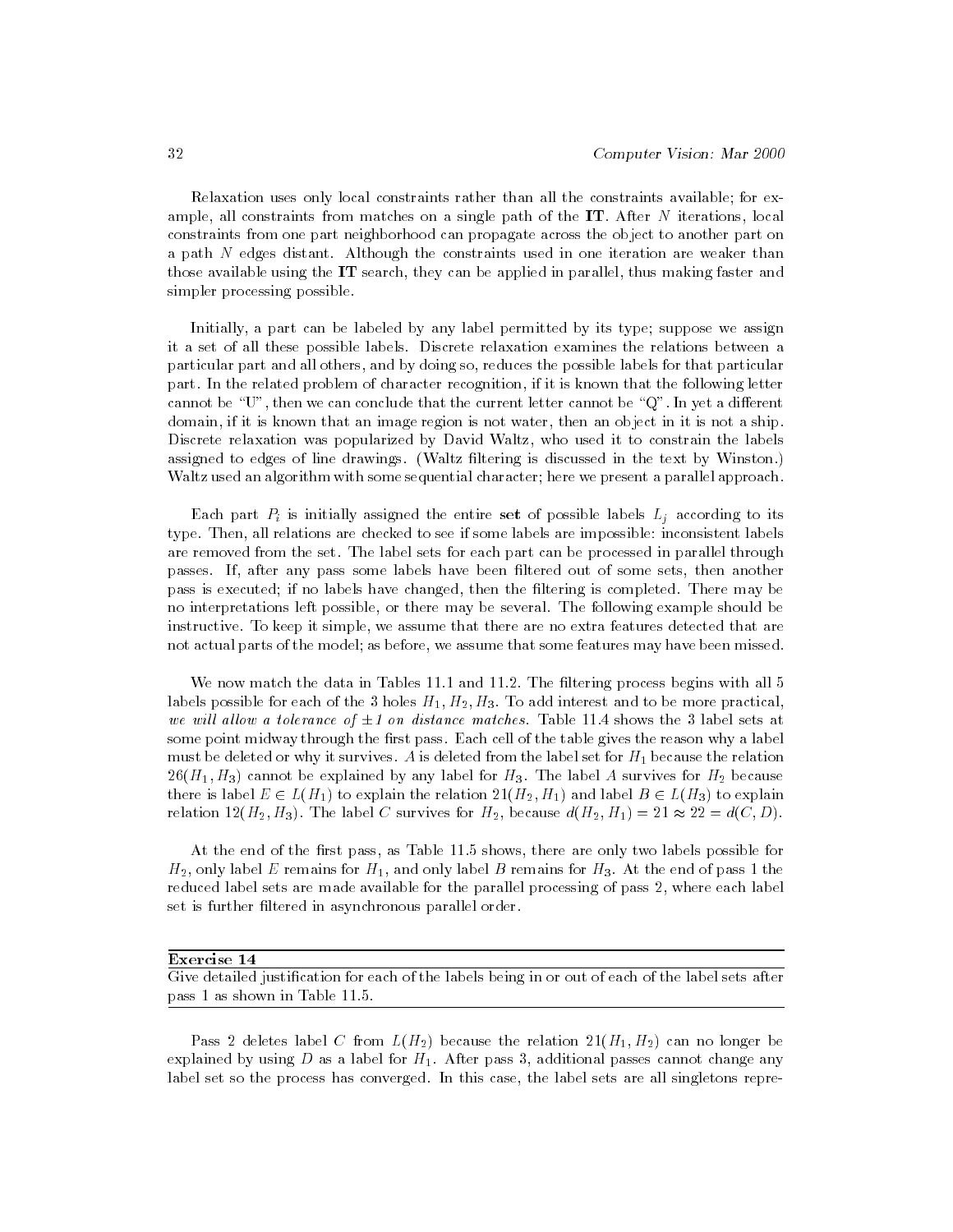|                |                | В              |                |                | E              |
|----------------|----------------|----------------|----------------|----------------|----------------|
| $H_{1}$        | no $N \ni$     | no $N \ni$     | no $N \ni$     | no $N \ni$     | $21(H_1, H_2)$ |
|                | $d(A, N) = 26$ | $d(B, N) = 21$ | $d(C, N) = 26$ | $d(D, N) = 26$ | $A\in L(H_2)$  |
|                |                |                |                |                | $26(H_1, H_3)$ |
|                |                |                |                |                | $B\in L(H_3)$  |
| H <sub>2</sub> | $21(H_2, H_1)$ | no $N \ni$     | $21(H_2, H_1)$ |                |                |
|                | $E\in L(H_1)$  | $d(B, N) = 21$ | $D\in L(H_1)$  |                |                |
|                | $12(H_2, H_3)$ |                | $12(H_2, H_3)$ |                |                |
|                | $B\in L(H_3)$  |                | $B\in L(H_3)$  |                |                |
| $H_3$          | no $N \ni$     | $12(H_3, H_2)$ |                |                |                |
|                | $d(A, N) = 26$ | $A\in L(H_2)$  |                |                |                |
|                |                | $26(H_3, H_1)$ |                |                |                |
|                |                | $E\in L(H_1)$  |                |                |                |

Table 11.4: Midway through first pass of relaxation labeling

Table 11.5: After completion of the first pass of relaxation labeling

|    | no       | no       | no       | nο | possible |
|----|----------|----------|----------|----|----------|
| П2 | possible | no       | possible | no | no       |
| П3 | no       | possible | no       | nο | no       |

senting a single assignment and interpretation. A high-level sketch of the algorithm is given below. Although a simple and potentially fast procedure, relaxation labeling sometimes leaves more ambiguity in the interpretation than does IT search because constraints are only applied pairwise. Relaxation labeling can be applied as preprocessing for IT search: it can substantially reduce the branching factor of the tree search.

### Continuous Relaxation

In exact consistent labeling procedures, such as tree search and discrete relaxation, a label  $l$  for a part  $p$  is either possible or impossible at any stage of the process. As soon as a part-label pair  $(p, l)$  is found to be incompatible with some already instantiated pair, the label  $l$  is marked as illegal for part  $p$ . This property of calling a label either possible or impossible in the preceding algorithms makes them discrete algorithms. In contrast, we can associate with each part-label pair  $(p, l)$  a real number representing the probability or

|      | no       | nο       | no | nο | possible |
|------|----------|----------|----|----|----------|
|      | possible | nο       | no | no | no       |
| 2I P | no       | possible | no | no | nο       |

Table 11.6: After completion of the second pass of relaxation labeling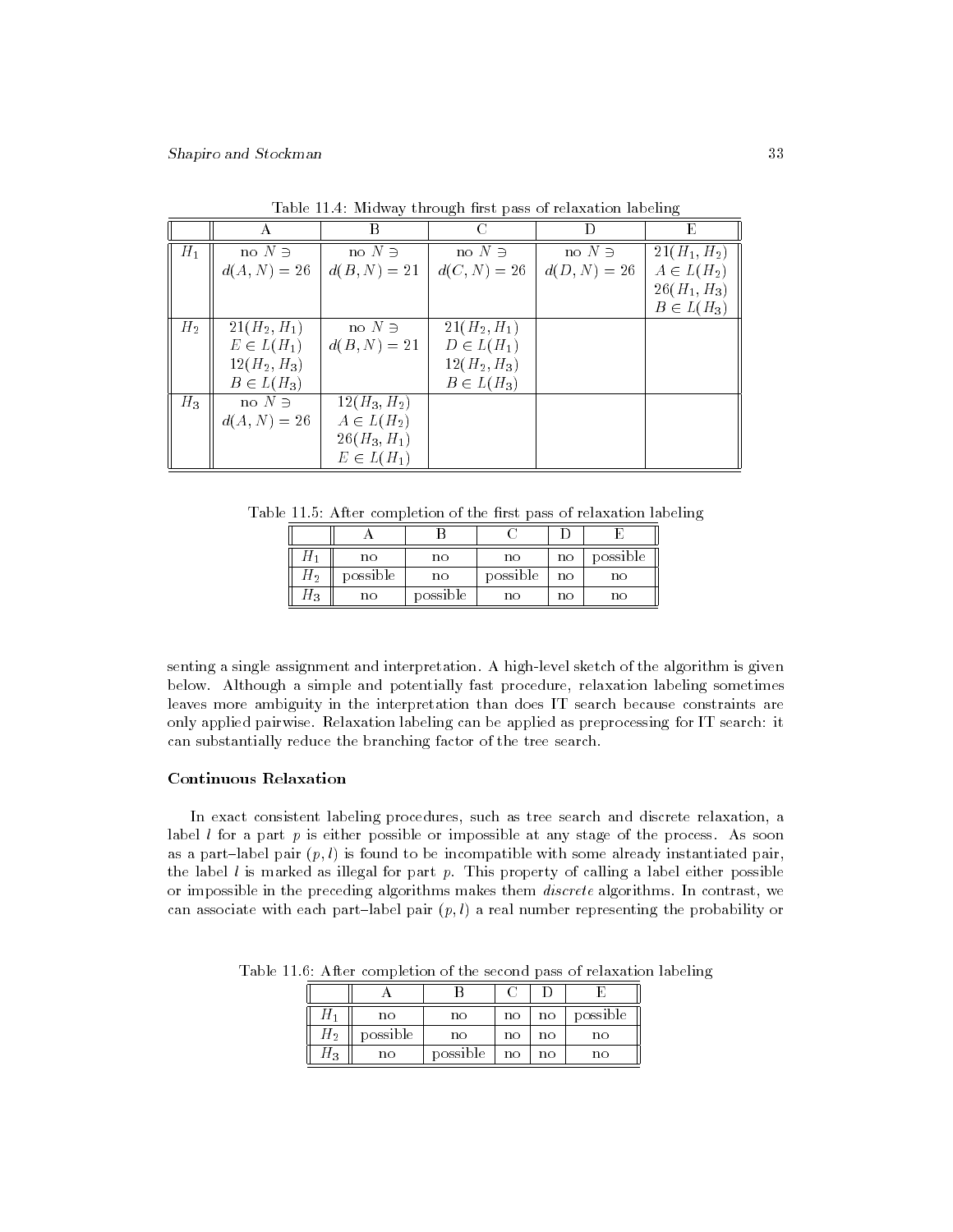|      | no       | no       | no | no | possible |
|------|----------|----------|----|----|----------|
| П2   | possible | no       | no | no | no       |
| LL 3 | no       | possible | no | no | no       |

Table 11.7: After completion of the third pass of relaxation labeling

```
Remove incompatible labels from the possible labels for a set
of detected image features.
P_i, i = 1, D is the set of detected image features.
S(P_i), i = 1, D is the set of initially compatible labels.
R is a relationship over which compatibility is determined.
      procedure Relaxation Labeling(P, S, R);
       f
      repeat
         for each (P_i, S(P_i))f
            for each label L_k \in S(P_i)for each relation R(P_i, P_j) over the image parts
                  if \mathcal{P} = \mathcal{P} is a state \mathcal{P} = \{P_1, P_2, \ldots, P_n\} in the result of \mathcal{P}then keep L_k in S(P_i)else delete L_k from S(P_i)\}until no change in any set S(P_i)return(S);
       \}
```
Algorithm 6: Discrete Relaxation Labeling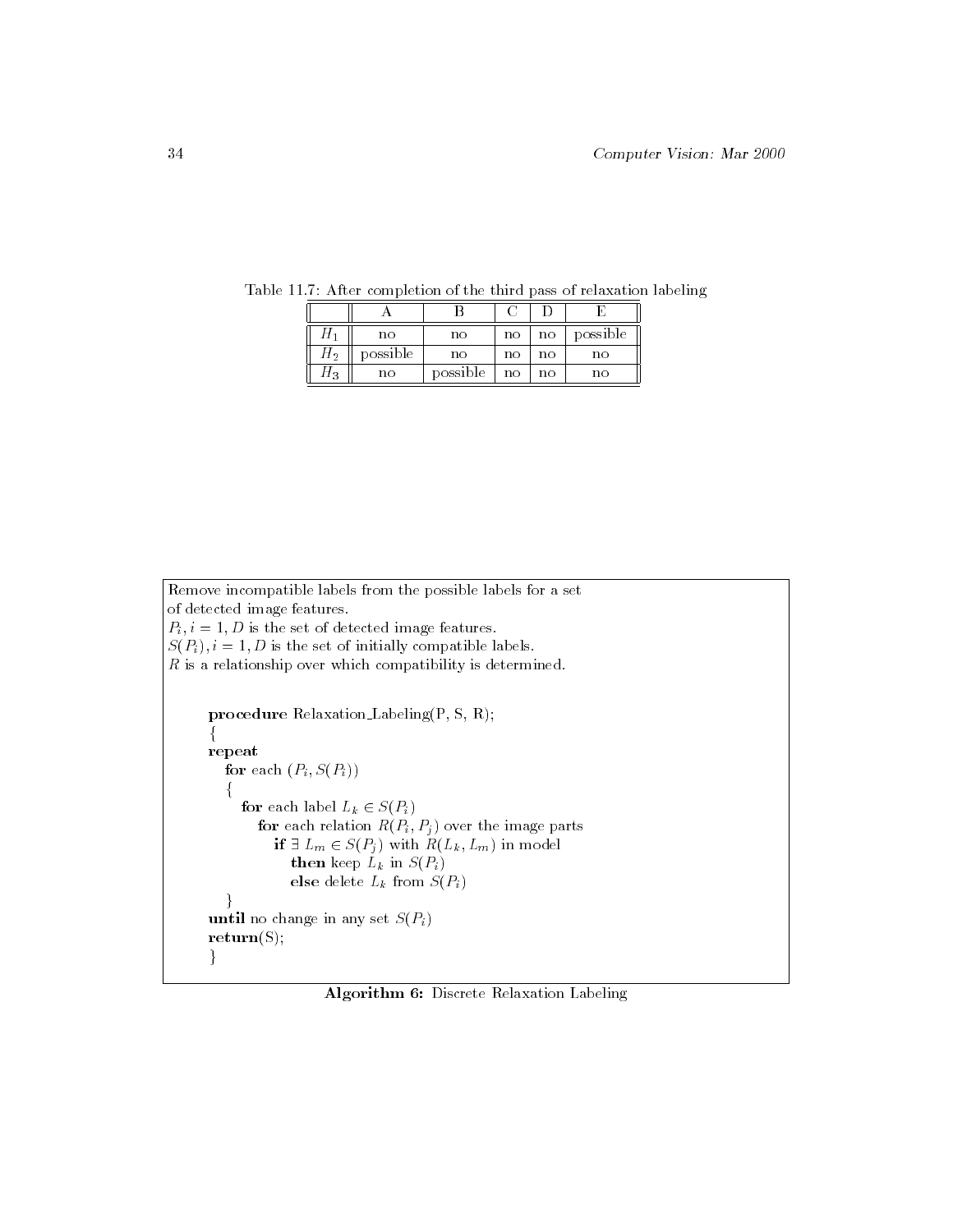certainty that part  $p$  can be assigned label  $l$ . In this case the corresponding algorithms are called continuous. In this section we will look at a labeling algorithm called continuous relaxation for symmetric binary relations.

A continuous relaxation labeling problem is a 6-tuple  $CLRP = (P, L, R_P, R_L, PR, C)$ . As before, P is a set of parts, L is a set of labels for those parts,  $R_P$  is a relationship over the parts, and  $R_L$  is a relationship over the labels. L is usually given as the union over all parts i of  $L_i$ , the set of allowable labels for part i. Suppose that  $|P| = n$ . Then PR is a set of n functions  $PR = \{pr_1 \ldots, pr_n\}$  where  $pr_i(l)$  is the a priori probability that label l is valid for part i. C is a set of  $n^2$  compatibility coefficients  $C = \{c_{ij}\}\$ ,  $i = 1, \ldots, n; j = 1, \ldots, n$ .  $c_{ij}$ can be thought of as the influence that part  $j$  has on the labels of part  $i$ . Thus, if we view the constraint relation  $R_P$  as a graph, we can view  $c_{ij}$  as a weight on the edge between part i and part j.

Instead of using  $\kappa_P$  and  $\kappa_L$  directly, we combine them to form a set  $\kappa$  of  $n^\perp$  functions  $R = \{r_{ij}\}, i = 1, \ldots, n; j = 1, \ldots, n$ , where  $r_{ij}(l, l')$  is the compatibility of label l for part i with label l' for part j. In the discrete case,  $r_{ij}(l, l')$  would be 1, meaning  $((i, l), (j, l'))$ is allowed or 0, meaning that combination is incompatible. In the continuous case,  $r_{ii}(l, l')$ can be any value between 0 and 1, indicating how compatible the relationship between parts i and j is with the relationship between labels l and l'. This information can come from  $R_P$  and  $R_L$ , which may be themselves simple, binary relations or may be attributed binary relations, where the attribute associated with a pair of parts (or pair of labels) represents the likelihood that the required relationship holds between them. The solution of a continuous relaxation labeling problem, like that of a consistent labeling problem, is a mapping f : P ! <sup>L</sup> that assigns a label to each unit. Unlike the discrete case, there is no external definition stating what conditions such a mapping  $f$  must satisfy. Instead, the definition of  $f$  is implicit in the procedure that produces it. This procedure is known as continuous relaxation.

As discrete relaxation algorithms iterate to remove possible labels from the label set  $L_i$ of a part i, continuous relaxation iterates to update the probabilities associated with each part-label pair. The initial probabilities are defined by the set  $PR$  of functions defining a priori probabilities. The algorithm starts with these initial probabilities at step 0. Thus we define the probabilities at step 0 by

$$
pr_i^0(l) = pr_i(l) \tag{11.18}
$$

for each part i and label  $l$ . At each iteration  $k$  of the relaxation, a new set of probabilities  $\{pr_i(t)\}\;$  is computed from the previous set and the compatibility information. In order to define  $pr_i$  (*t*) we first introduce a piece of it,  $q_i$  (*t*) defined by

$$
q_i^k(l) = \sum_{\{j \mid (i,j) \in R_P\}} c_{ij} \left[ \sum_{l' \in L_j} r_{ij}(l, l') pr_j^k(l') \right]
$$
(11.19)

The function  $q_i(t)$  represents the inhuence that the current probabilities associated with labels of other parts constrained by part  $i$  have on the label of part  $i$ . With this formulation, the formula for updating the  $\mathit{pr}_{i}^{k}$ 's can be written as

$$
pr_i^{k+1}(l) = \frac{pr_i^k(l)(1+q_i^k(l))}{\sum\limits_{l' \in L_i} pr_i^k(l')(1+q_i^k(l'))}
$$
(11.20)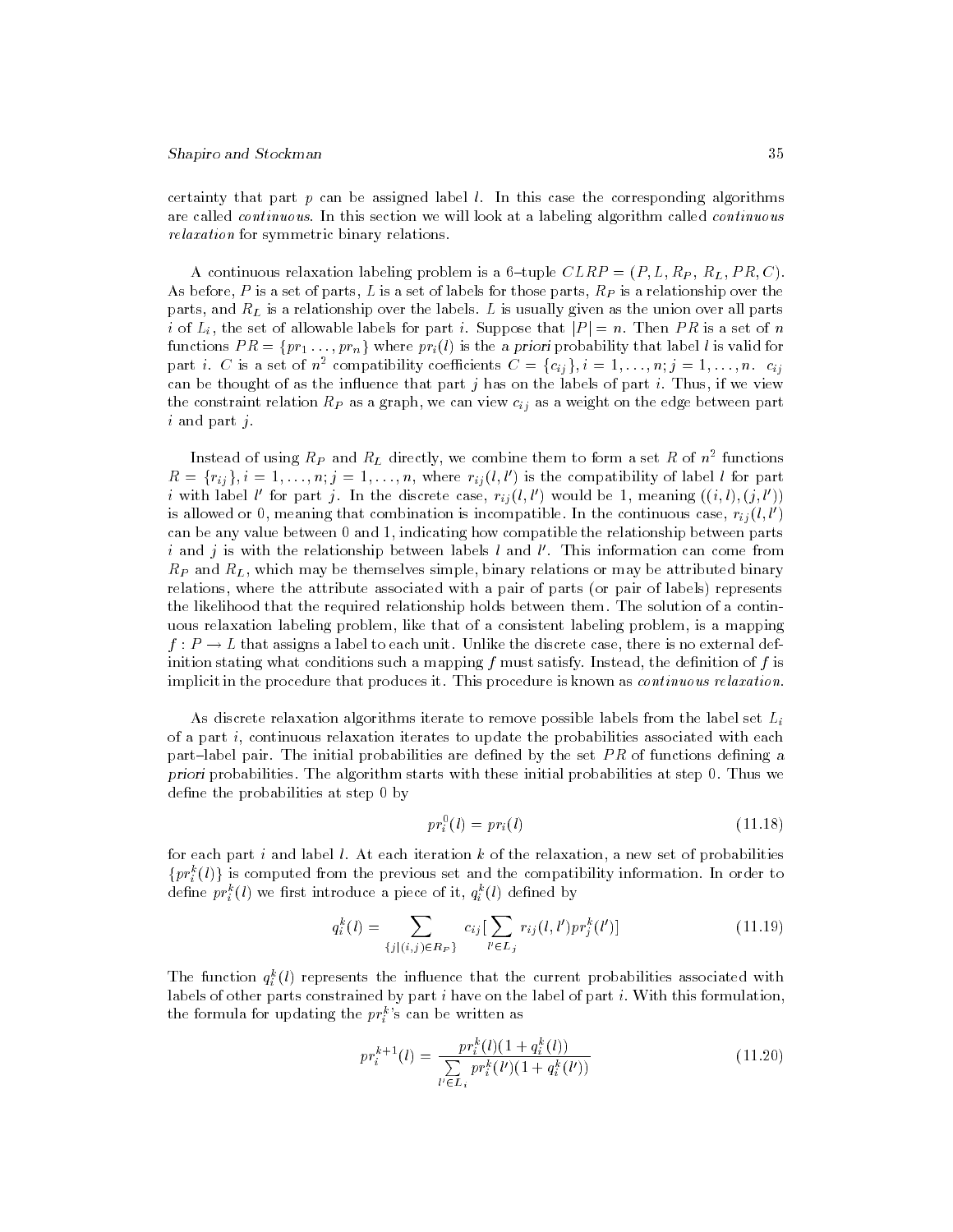

Figure 11.20: A model and image for continuous relaxation.

The numerator of the expression allows us to add to the current probability  $pr_i^{\cdot}(t)$  a term that is the product  $pr_i^*(\iota)q_i^*(\iota)$  of the current probability and the opinions of other related parts, based on the current probabilities of their own possible labels. The denominator normalizes the expression by summing over all possible labels for part i.

Exercise 15 Continous Relaxation

Figure 11.20 shows a model and an image, each composed of line segments. Two line segments are said to be in the relationship *closadj* if their endpoints either coincide or are close to each other. a) Construct the attributed relation  $R<sub>P</sub>$  over the parts of the model defined by  $R_P = \{(p_i, p_j, d)|p_i \text{ closed } j \text{ } p_j\}$  and the attributed relation  $R_L$  over the labels of the image defined by  $R_L = \{(l_i, l_j) | l_i \text{ closed } l_j \}$ . b) Define the compatibility coefficients by  $c_{ij} = 1$  if  $(p_i, p_j) \in R_P$  else 0. Use  $R_P$  and  $R_L$  together to define R in a manner of your choosing. Let  $pr_i(l_i)$  be given as 1 if  $p_i$  has the same orientation as  $l_i$ , 0 if they are perpendicular, and .5 if one is diagonal and the other is horizontal or vertical. Define pr for the parts of the model and labels of the image. c) Apply several iterations of continuous relaxation to find a probable labeling from the model parts to the image labels.

#### Relational Distance Matching

A fully-consistent labeling is unrealistic in many real applications. Due to feature extraction errors, noise, and occlusion of one object by another, an image may have missing and extra parts, and required relationships may not hold. Continous relaxation may be used in these cases, but it is not guaranteed to find the best solution. In problems where finding an optimal solution is important, we can perform a search to find the best mapping f from P to  $L$ , in the sense that it preserves the most relationships and/or minimizes the number of NIL labels. The concept of *relational distance* as originally defined by Haralick and Shapiro [1981] allows us to define the best mapping in the general case where there may be any number of relations with possibly different dimensions. To do this we first need the concept of a relational description of an image or object.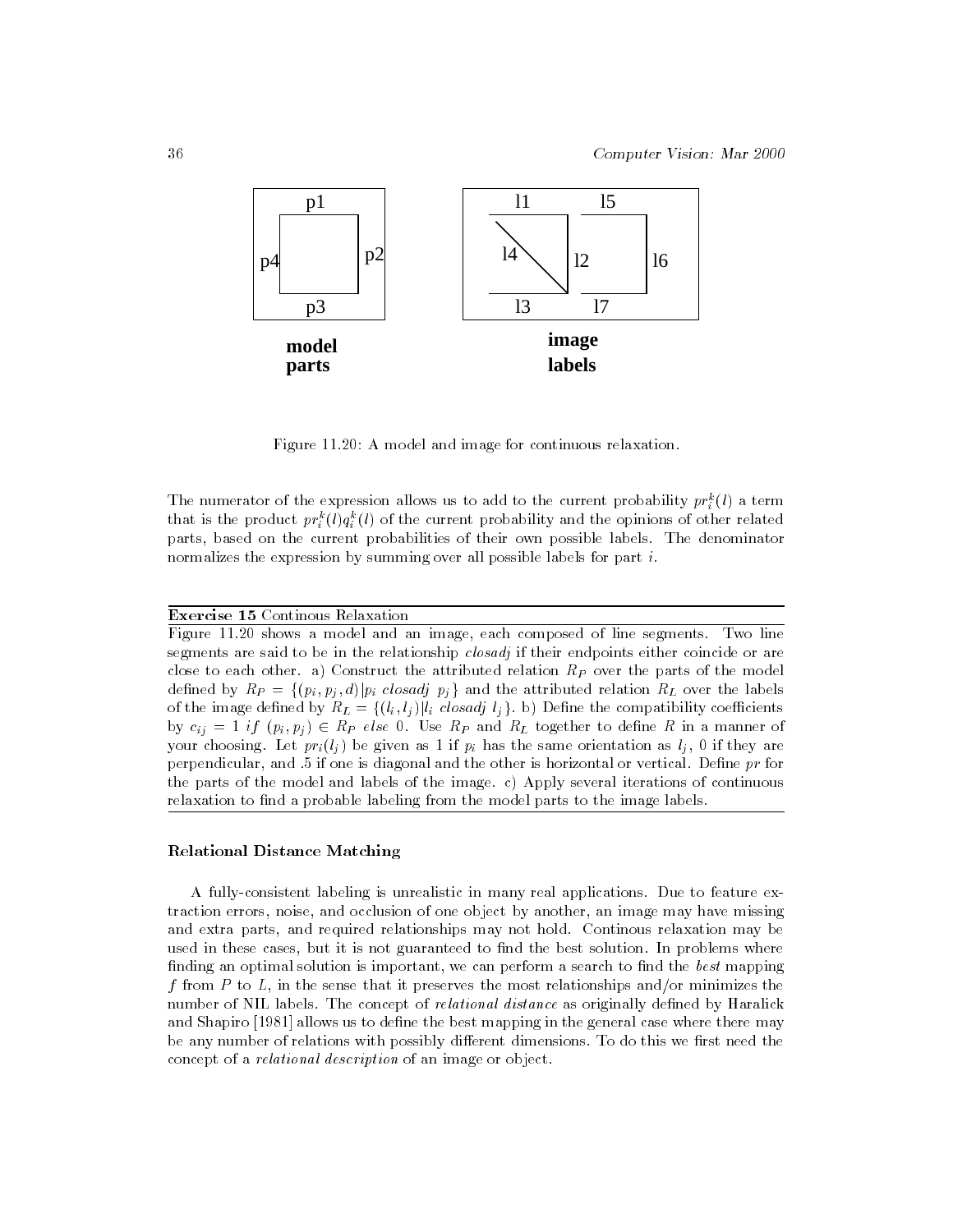12 DEFINITION A relational description D<sub>P</sub> is a sequence of relations  $D_X = \{R_1, \ldots, R_I\}$ where for each  $i = 1, \ldots, I$ , there exists a positive integer  $n_i$  with  $R_i \subseteq P^{n_i}$  for some set P. P is a set of the parts of the entity being described and the relations  $R_i$  indicate various relationships among the parts.

A relational description is a data structure that may be used to describe two-dimensional shape models, three-dimensional object models, regions on an image, and so on.

Let  $D_A = \{R_1, \ldots, R_I\}$  be a relational description with part set A and  $D_B = \{S_1, \ldots, S_I\}$ be a relation with part set B. We will assume that it as will assume that just be a j=j b; if this is not be i the case, we will add enough dummy parts to the smaller set to make it the case. The assumption is made in order to guarantee that the relational distance is a metric.

Let f be any one-one, onto mapping from A to B. For any  $R \subseteq A^{\sim}$  , iv a positive integer, the composition R <sup>f</sup> of relation <sup>R</sup> with function <sup>f</sup> is given by

$$
R \circ f = \{(b_1, \ldots, b_N) \in B^N \mid there \ exists(a_1, \ldots, a_N) \in R
$$
  
with  $f(a_n) = b_n, n = 1, \ldots, N\}$ 

This composition operator takes  $N$ -tuples of R and maps them, component by component, into  $N$  –tuples of  $B^{\top}$  .

The function f maps parts from set A to parts from set B. The *structural error* of f for the *i*th pair of corresponding relations  $(R_i \text{ and } S_i)$  in  $D_A$  and  $D_B$  is given by

$$
E_S^i(f) = | R_i \circ f - S_i | + | S_i \circ f^{-1} - R_i |.
$$

The structural error indicates how many tuples in  $R_i$  are not mapped by f to tuples in  $S_i$ and how many tuples in  $S_i$  are not mapped by  $f^{-1}$  to tuples in  $R_i$ . The structural error is expressed with respect to only one pair of corresponding relations.

The total error of f with respect to  $D_A$  and  $D_B$  is the sum of the structural errors for each pair of corresponding relations. That is,

$$
E(f) = \sum_{i=1}^{I} E_S^i(f).
$$

The total error gives a quantitative idea of the difference between the two relational descriptions  $D_A$  and  $D_B$  with respect to the mapping  $f$ .

The relational distance  $GD(D_A, D_B)$  between  $D_A$  and  $D_B$  is then given by

$$
GD(D_A, D_B) = \min_{\substack{1 \to 1 \\ f: A \to B \\ \text{onto}}} E(f).
$$

That is, the relational distance is the minimal total error obtained for any one-one, onto mapping f from A to B. We call a mapping f that minimizes total error a best mapping from  $D_A$  to  $D_B$ . If there is more than one best mapping, additional information that is outside the pure relational paradigm can be used to select the preferred mapping. More than one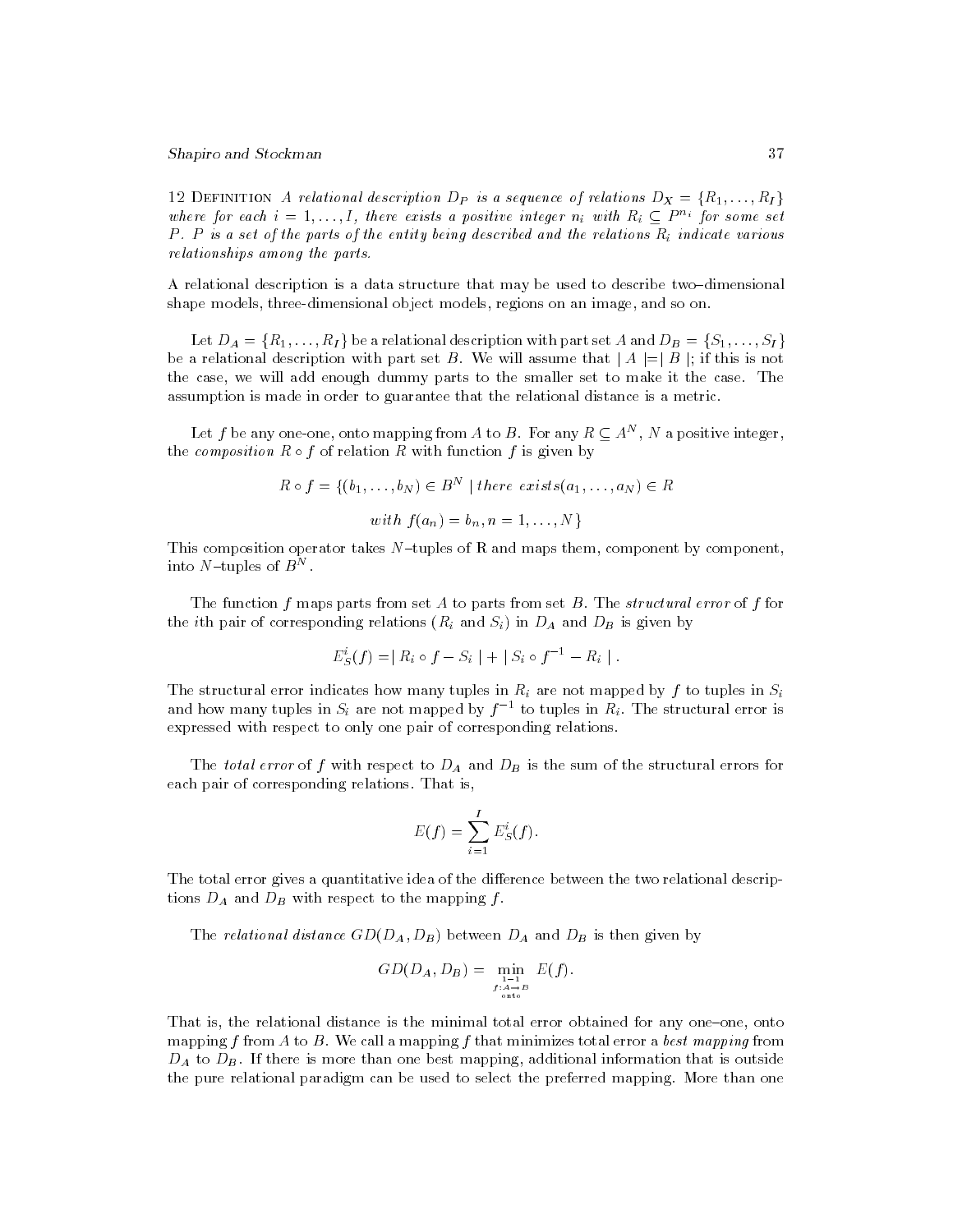

Figure 11.21: Two digraphs whose relational distance is 3.

best mapping will occur when the relational descriptions involve certain kinds of symmetries.

We illustrate the relational distance with several examples. Figure 11.21 shows two digraphs, each having four nodes. A best mapping from  $A = \{1, 2, 3, 4\}$  to  $B = \{a, b, c, d\}$  is  $f(f(1) = a, f(2) = b, f(3) = c, f(4) = d$ . For this mapping we have

$$
|R \circ f - S| = |\{(1, 2)(2, 3)(3, 4)(4, 2)\} \circ f - \{(a, b)(b, c)(c, b)(d, b)\}|
$$
  
\n
$$
= |\{(a, b)(b, c)(c, d)(d, b)\} - \{(a, b)(b, c)(c, b)(d, b)\}|
$$
  
\n
$$
= |\{(c, d)\}|
$$
  
\n
$$
|S \circ f^{-1} - R| = |\{(a, b)(b, c)(c, b)(d, b)\} \circ f^{-1} - \{(1, 2)(2, 3)(3, 4)(4, 2)\}|
$$
  
\n
$$
= |\{(1, 2)(2, 3)(3, 2)(4, 2)\} - \{(1, 2)(2, 3)(3, 4)(4, 2)\}|
$$
  
\n
$$
= |\{(3, 2)\}|
$$
  
\n
$$
= 1
$$
  
\n
$$
E(f) = |R \circ f - S| + |S \circ f^{-1} - R|
$$
  
\n
$$
= 1 + 1
$$
  
\n
$$
= 2
$$

Since  $f$  is a best mapping, the relational distance is also 2.

Figure 11.22 gives a set of object models  $M_1, M_2, M_3$ , and  $M_4$  whose primitives are image regions. Two relations are shown in the figure: the connection relation and the parallel relation. Both are binary relations over the set of primitives. Consider the first two models,  $M_1$  and  $M_2$ . The best mapping f maps primitive 1 to 1', 2 to 2', and 3 to 3'. Under this mapping the connection relations are isomorphic. The parallel relationship  $(2, 3)$  in model  $M_1$  does not hold between 2' and 3' in model  $M_2$ . Thus the relational distance between  $M_1$ and  $M_2$  is exactly 1. Now consider models  $M_1$  and  $M_3$ . The best mapping maps 1 to 1", 2 to  $2^{\prime\prime}$ , 3 to  $3^{\prime\prime}$ , and a dummy primitive to  $4^{\prime\prime}$ . Under this mapping, the parallel relations are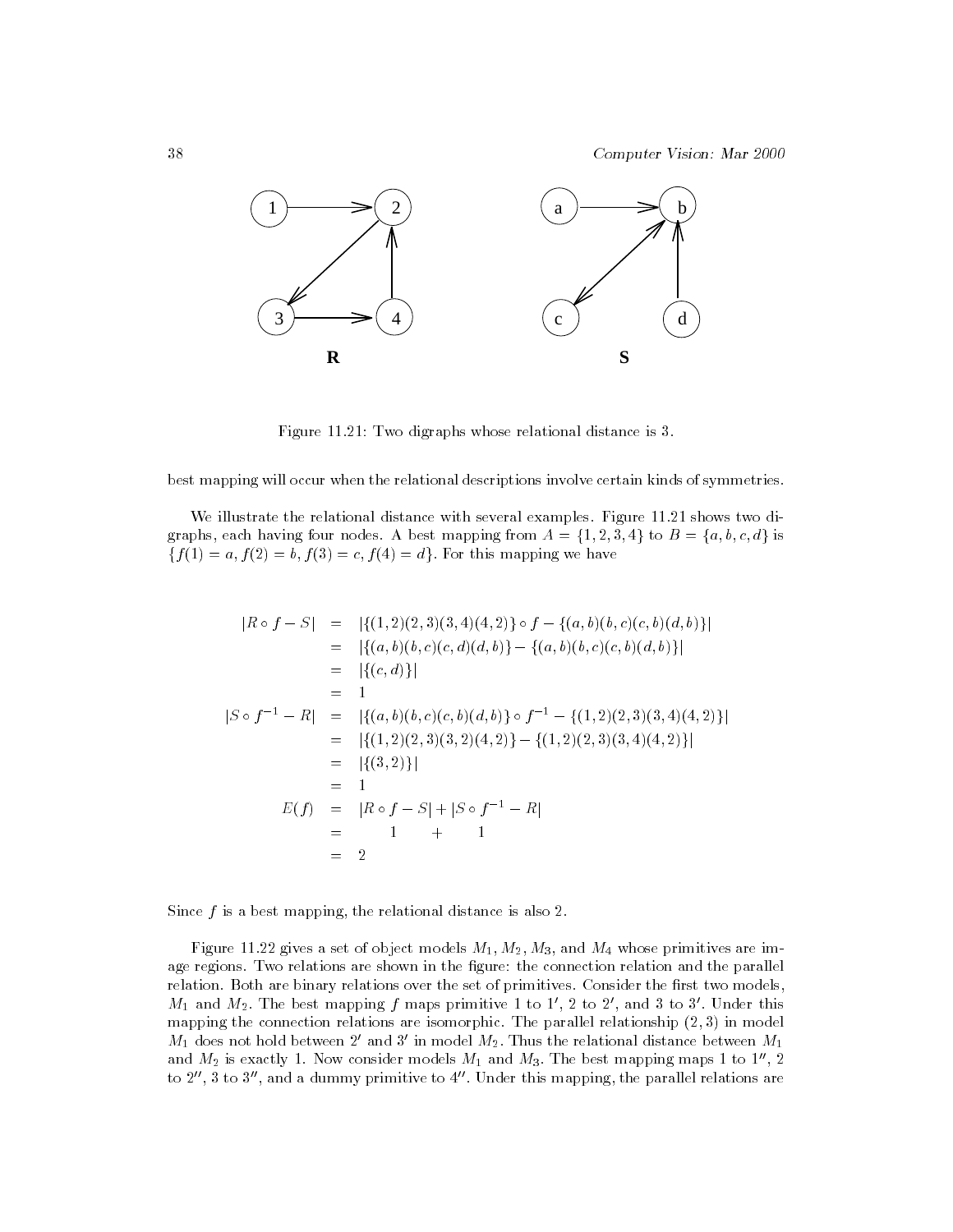

Figure 11.22: Four object models. The relational distance of model  $M_1$  to  $M_2$  and  $M_1$  to  $M_3$  is 1. The relational distance of model  $M_3$  to  $M_4$  is 6.

now isomorphic but there is one more connection in  $M_3$  than in  $M_2$ . Again the relational distance is exactly 1.

Finally consider models  $M_3$  and  $M_4$ . The best mapping maps 1'' to 1<sup>\*</sup>, 2'' to 2<sup>\*</sup>, 3'' to 3<sup>\*</sup>,  $4''$  to  $4^*$ ,  $5_d$  to  $5^*$ , and  $6_d$  to  $6^*$ .  $(5_d$  and  $6_d$  are dummy primitives.) For this mapping we have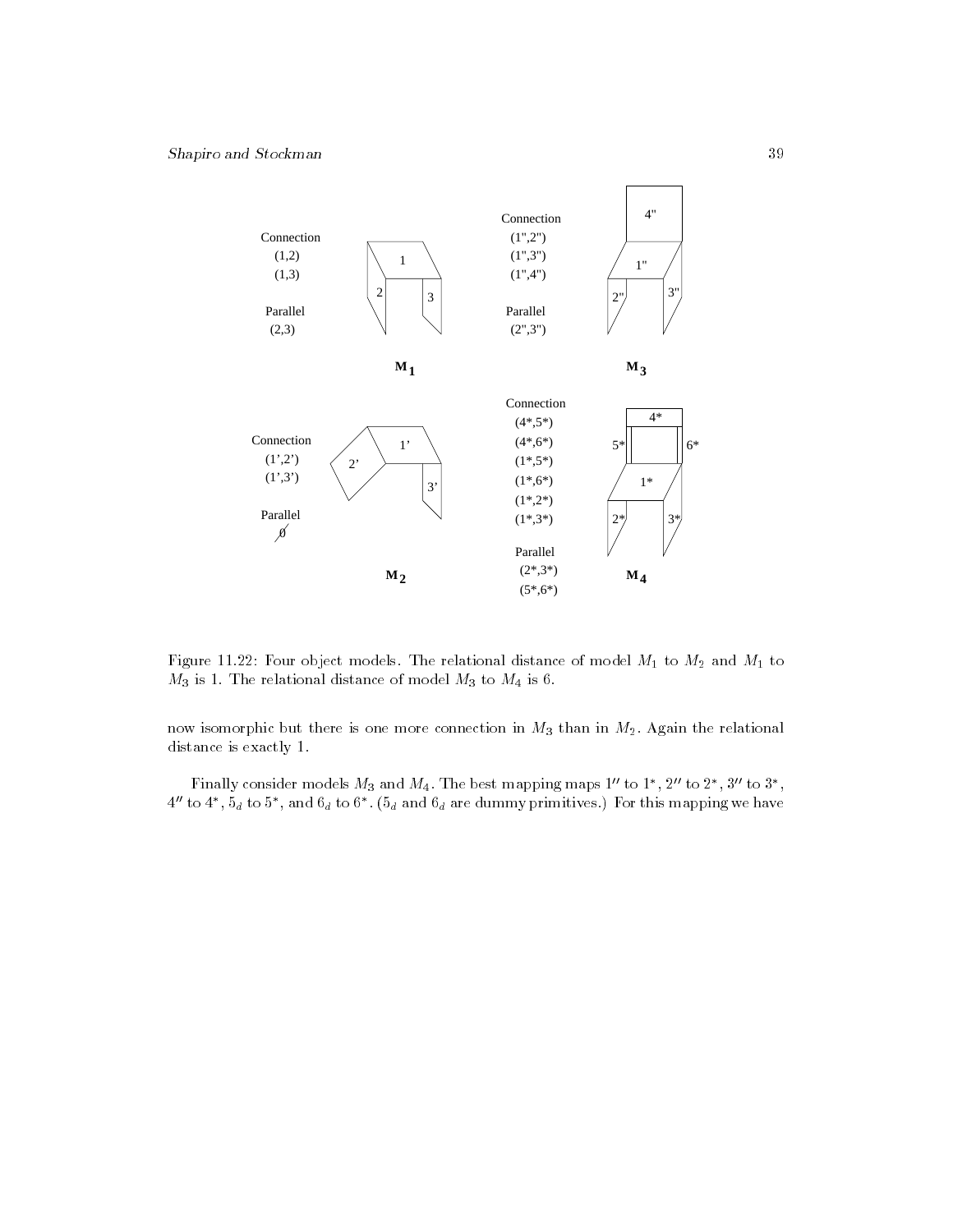$$
|R_1 \circ f - S_1| = | \{ (1'', 2'') (1'', 3'') (1'', 4'') \} \circ f -
$$
  
\n
$$
\{ (4^*, 5^*)(4^*, 6^*)(1^*, 5^*)(1^*, 6^*)(1^*, 2^*)(1^*, 3^*) \} |
$$
  
\n
$$
= | \{ (1^*, 2^*)(1^*, 3^*)(1^*, 4^*) \} -
$$
  
\n
$$
\{ (4^*, 5^*)(4^*, 6^*)(1^*, 5^*)(1^*, 6^*)(1^*, 2^*)(1^*, 3^*) \} |
$$
  
\n
$$
= | \{ (1^*, 4^*) \} |
$$
  
\n
$$
= |
$$
  
\n
$$
|S_1 \circ f^{-1}R_1| = | \{ (4^*, 5^*)(4^*, 6^*)(1^*, 5^*)(1^*, 6^*)(1^*, 2^*)(1^*, 3^*) \} \circ f^{-1} -
$$
  
\n
$$
\{ (1'', 2'') (1'', 3'') (1'', 4'') \} |
$$
  
\n
$$
= | \{ (4'', 5_d) (4', 6_d) (1'', 5_d) (1'', 6_d) (1'', 2'') (1'', 3'') \} -
$$
  
\n
$$
= | \{ (4'', 5_d) (4'', 6_d) (1'', 5_d) (1'', 6_d) \} |
$$
  
\n
$$
= | \{ (2'', 3'') \} \circ f - \{ 2^*, 3^*)(5^*, 6^*) \} |
$$
  
\n
$$
= | \{ (2^*, 3^*) \} - \{ (2^*, 3^*)(5^*, 6^*) \} |
$$
  
\n
$$
= | \{ (2^*, 3^*)(5_d, 6_d) \} - \{ (2'', 3'') \} |
$$
  
\n
$$
= | \{ (2'', 3'') (5_d, 6_d) \} - \{ (2'', 3'') \} |
$$
  
\n
$$
= | \{ (5_d, 6_d) \} |
$$
  
\n
$$
= 1
$$
  
\n
$$
E_5^2(f) = 1 + 4 = 5
$$
  
\n
$$
E_5^2(f) = 0 + 1 = 1
$$
<

## Exercise 16 Relational Distance Treesearch

Modify the algorithm for Interpretation Tree Search to find the relational distance between two structural descriptions and to determine the best mapping in the process of doing so.

## Exercise 17 One-Way Relational Distance

The above definition of relational distance uses a two-way mapping error, which is useful when comparing two objects that stand alone. When matching a model to an image, we often want to use only a one-way mapping error, checking how many relationships of the model are in the image, but not vice versa. Define a modified one-way relational distance that can be used for model-image matching.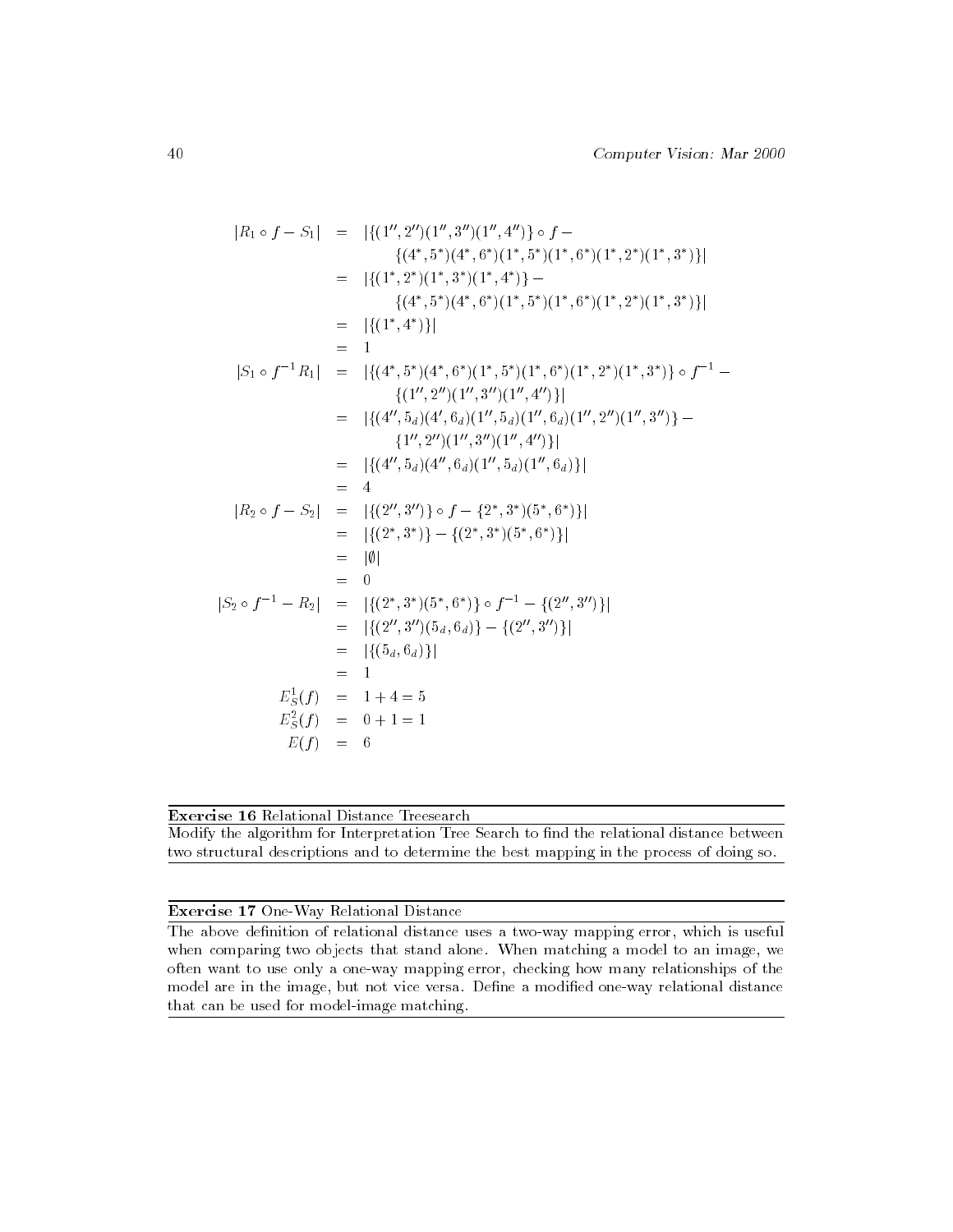Exercise 18 NIL mappings in Relational Distance

The above definition of relational distance does not handle NIL labels explicitly. Instead, if part j has a NIL label, then any relationship  $(i, j)$  will cause an error, since  $(f(i), NIL)$ will not be present. Define a modified relational distance that counts NIL labels as errors only once and does not penalize again for missing relationships caused by NIL labels.

#### Exercise 19 Attributed Relational Distance

The above definition also does not handle attributed relations in which each tuple, in addition to a sequence of parts, contains one or more attributes of the relation. For example, a connection relation for line segments might have as an attribute the angle between the connecting segments. Formally, an attributed *n*-relation  $R$  over part set  $P$  and attribute set as some non-negative  $\eta_i$  is a set of some nonnegative integer m that specific integers that specific of attributes in the relation. Define a modified relational distance in terms of attributed relations.

#### Relational Indexing

Sometimes a tree search even with relaxation filtering is too slow, especially when an image is to be compared to a large database of models. For structural descriptions in terms of labeled relations, it is possible to approximate the relational distance with a simpler voting scheme. Intuitively, suppose we observe two coincentric circles and two 90 degree corners connected by an edge. We would like to quickly find all models that have these structures and match them in more detail. To achieve this, we can build an index that allows us to look up the models given the partial graph structure. Given two coincentric circles, we look up all models containing these related features and give each of those models one vote. Then, we look up all models having connected 90 degree corners: any models repeating from the first test will now have two votes. These lookups can be done rapidly provided that an index is built offline before recognition by extracting significant binary relations from each model and recording each in a lookup table.

Let  $DB = \{M_1, M_2, \ldots, M_t\}$  be a database of t object models. Each object model  $M_t$ consists of a set of attributed parts  $P_T$  plus a labeled relation  $R_T$ . For simplicity of explanation, we will assume that each part has a single label, rather than a vector of attributes and that the relation is a binary relation, also with a single label attached to each tuple. In this case, a model is represented by a set of two-graphs each of which is a graph with two nodes and two directed edges. Each node represents a part, and each edge represents a directed binary relationship. The value in the node is the *label* of the part, rather than a unique identifier. Similarly, the value in an edge is the *label* of the relationship. For example, one node could represent an ellipse and another could represent a pair of parallel lines. The edge from the parallel lines node to the ellipse node could represent the relationship "encloses", while the edge in the opposite direction represents the relationship "is enclosed by".

Relational indexing requires a preprocessing step in which a large hash table is set up. The hash table is indexed by a string representation of a two-graph. When it is completed, one can look up any two-graph in the table and quickly retrieve a list of all models containing that particular two-graph. In our example, all models containing an ellipse between two parallel line segments can be retrieved. During recognition of an object from an image, the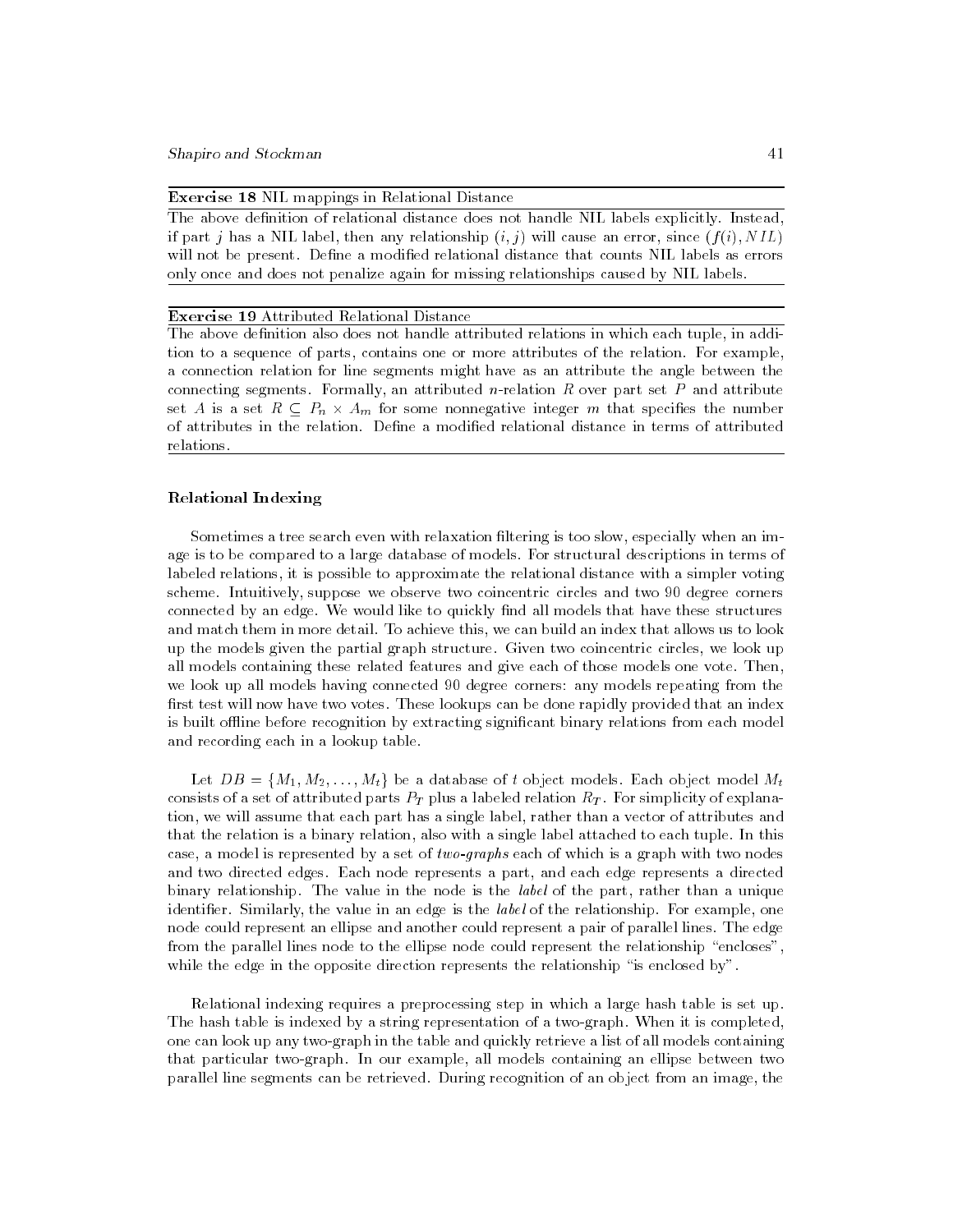|  |  |  |  |  |  |  |   |   | $-1$          |
|--|--|--|--|--|--|--|---|---|---------------|
|  |  |  |  |  |  |  |   |   |               |
|  |  |  |  |  |  |  | ۰ | ۰ |               |
|  |  |  |  |  |  |  |   |   |               |
|  |  |  |  |  |  |  | - |   | -             |
|  |  |  |  |  |  |  |   |   |               |
|  |  |  |  |  |  |  | - |   | -             |
|  |  |  |  |  |  |  |   |   | $-1$          |
|  |  |  |  |  |  |  |   |   |               |
|  |  |  |  |  |  |  |   |   | -             |
|  |  |  |  |  |  |  |   |   |               |
|  |  |  |  |  |  |  | - |   | -<br>-        |
|  |  |  |  |  |  |  |   |   |               |
|  |  |  |  |  |  |  |   |   |               |
|  |  |  |  |  |  |  |   |   | -             |
|  |  |  |  |  |  |  | т |   |               |
|  |  |  |  |  |  |  |   | ۰ |               |
|  |  |  |  |  |  |  |   |   |               |
|  |  |  |  |  |  |  |   |   |               |
|  |  |  |  |  |  |  | - |   | -             |
|  |  |  |  |  |  |  |   |   |               |
|  |  |  |  |  |  |  |   |   | $-$           |
|  |  |  |  |  |  |  |   |   |               |
|  |  |  |  |  |  |  | ۰ |   |               |
|  |  |  |  |  |  |  | ۰ |   | --            |
|  |  |  |  |  |  |  |   |   |               |
|  |  |  |  |  |  |  |   |   | $-$           |
|  |  |  |  |  |  |  |   |   |               |
|  |  |  |  |  |  |  |   |   | --            |
|  |  |  |  |  |  |  |   | ۰ | $+1$          |
|  |  |  |  |  |  |  |   |   |               |
|  |  |  |  |  |  |  | - |   | $\frac{1}{2}$ |
|  |  |  |  |  |  |  |   |   | ᠇             |

Figure 11.23: (Left) Regular grid of lines; (right) grid warped by wrapping it around a cylinder.



Figure 11.24: (Left) Image of center of US\$20 bill; (center) image of Andrew Jackson wrapped around a cylinder of circumference 640 pixels; (right) same as center except circumference is 400 pixels.

features are extracted and all the two-graphs representing the image are computed. A set of accumulators, one for each model in the database are all set to zero. Then each two-graph in the image is used to index the hash table, retrieve the list of associated models, and vote for each one. The discrete version of the algorithm adds one to the vote; a probabilistic algorithm would add a probability value instead. After all two-graphs have voted, the models with the largest numbers of votes are candidates for verification.

## 11.7 Nonlinear Warping

Nonlinear warping functions are also important. We may need to rectify nonlinear distortion in an image; for example, radial distortion from a fisheye lens. Or, we may want to distort an image in creative ways. Figure 11.23 shows a nonlinear warp which maps a regular grid onto a cylinder. The effect is the same as if we wrapped a flat image around a cylinder and then viewed the cylinder from afar. This same warp applied to a twenty dollar bill is shown in Figure 11.24. Intuitively, we need to choose some image axis corresponding to the center of a cylinder and then use a formula which models how the pixels of the input image will "compress" off the cylinder axis in the output image. Figure  $11.24$  shows two warps; the rightmost one uses a cylinder of smaller radius than the center one.

Figure 11.25 shows how to derive the cylindrical warp. We choose an axis for the warp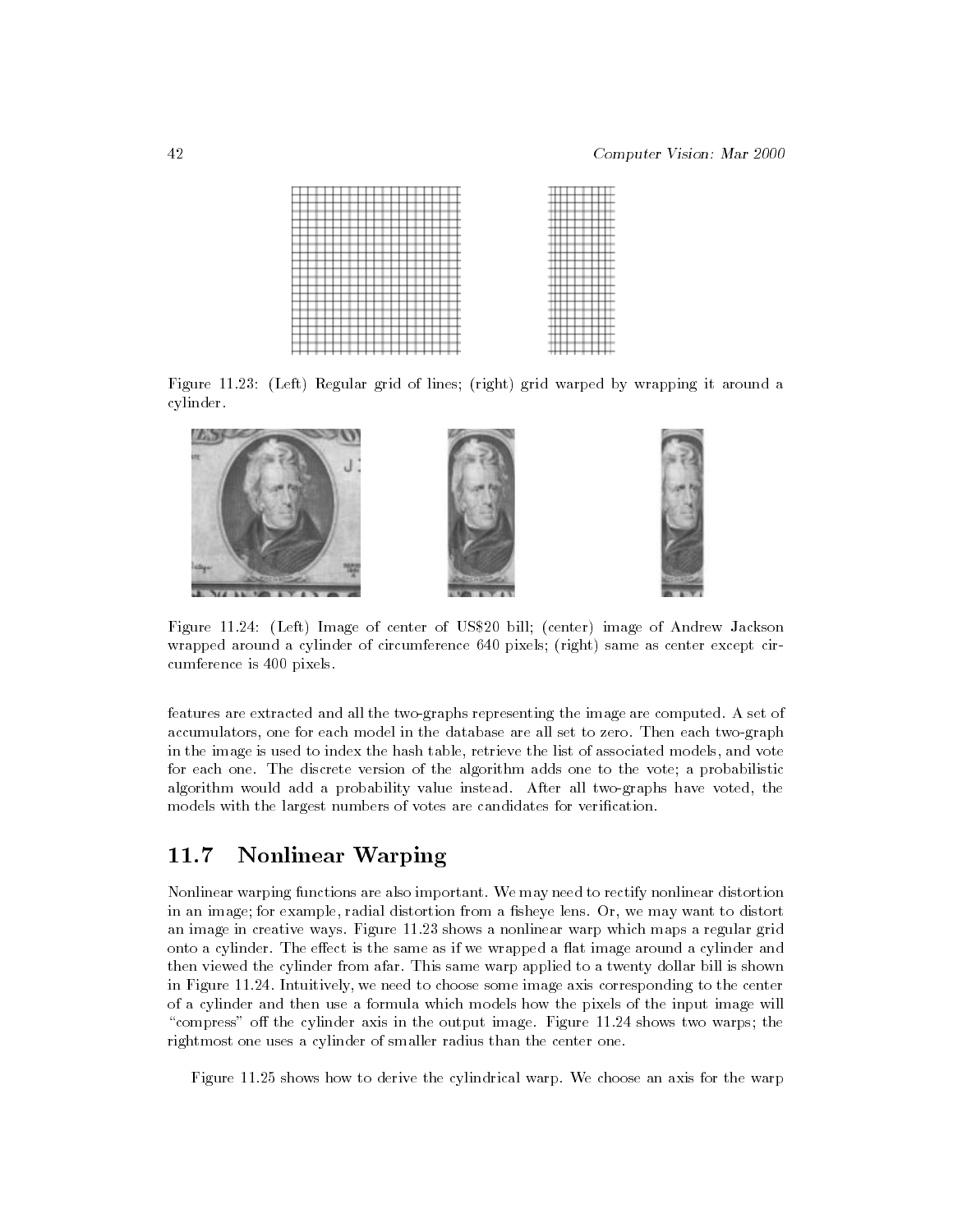

Figure 11.25: The output image at the right is created by "wrapping" the input image at the left around a cylinder (center): distance d in the input image becomes distance d' on output.

(determined by  $x_0$ ) and a width W. W corresponds to one quarter of the circumference of the cylinder. Any length  $d$  in the input image is "wrapped around the cylinder" and then projected to the output image. Actually, d corresponds to the length x x0 where x0 is the x-coordinate of the axis of the cylinder. The y coordinate of the input image point is preserved by the warp, so we have  $v = y$ . From the figure, the following equations are seen to hold. First,  $W = (\pi/2)r$  since W accounts for one quarter of the circumference. d accounts for a fraction of that:  $d/W = \phi/(\pi/2)$  and  $\sin \phi = d'/r$ . Combining these yields  $d = x - x_0 = (2W/\pi) \arcsin((\pi/2W)(u - u_0))$ . Of course,  $d' = u - u_0 = u - x0$ .

We now have a formula for computing input image coordinates  $[x, y]$  from output coordinates [u, v] and the warp parameters  $x_0$  and W. This seems to be backwards; why not take each pixel from the input image and transform it to the output image? Were we to do this, there would be no guarantee that the output image would have each pixel set. For a digital image, we would like to generate each and every pixel of output exactly once and obtain the pixel value from the input image as the following algorithm shows. Moreover, using this approach it is easily possible for the output image to have more or fewer pixels than the input image. The concept is that in generating the output image, we map back into the input image and sample it.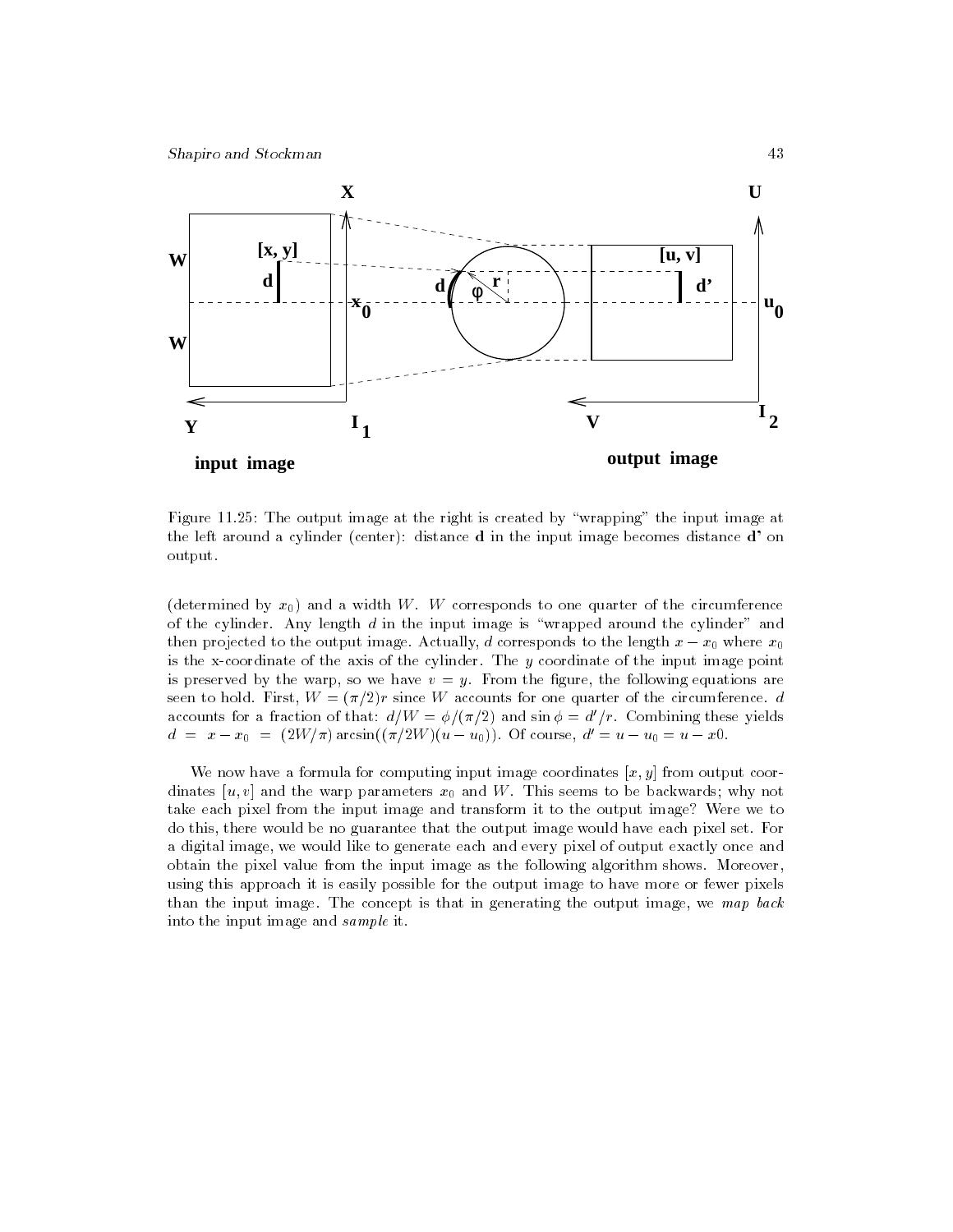Perform a cylindrical warp operation.  ${}^{1}I[x, y]$  is the input image.  $x_0$  is the axis specification.  $\boldsymbol{W}$  is the width.  $^{2}I[u, v]$  is the output image. procedure Cylindrical Warp $({}^{1}I[x, y])$  $\{$  $r = 2W/\pi;$ for  $u:=0$ , Nrows-1 for  $v:=0$ , Ncols-1  $\int_{0}^{1} f[u, v] = 0$ ; // set as background if  $(|u - u_0| \leq r)$ for the contract of the contract of  $\sim$   $\sim$  0 +  $\sim$  arcsing((u)=  $\sim$  0  $\mu$  ;  $\mu$  $\int_{a}^{g} I[u, v] = {}^{1}I[round(x), round(y)];$  $\mathcal{F}$  $\}$  $\mathbf{return}(^{2}I[u, v]);$  $\}$ 

Algorithm 7: Cylindrical Warp of Image Region

## Exercise 20

(a) Determine the transformation that maps a circular region of an image onto a hemisphere and then projects the hemisphere onto an image. The circular region of the original image is defined by a center  $(x_c, y_c)$  and radius  $r_0$ . (b) Develop a computer program to carry out the mapping.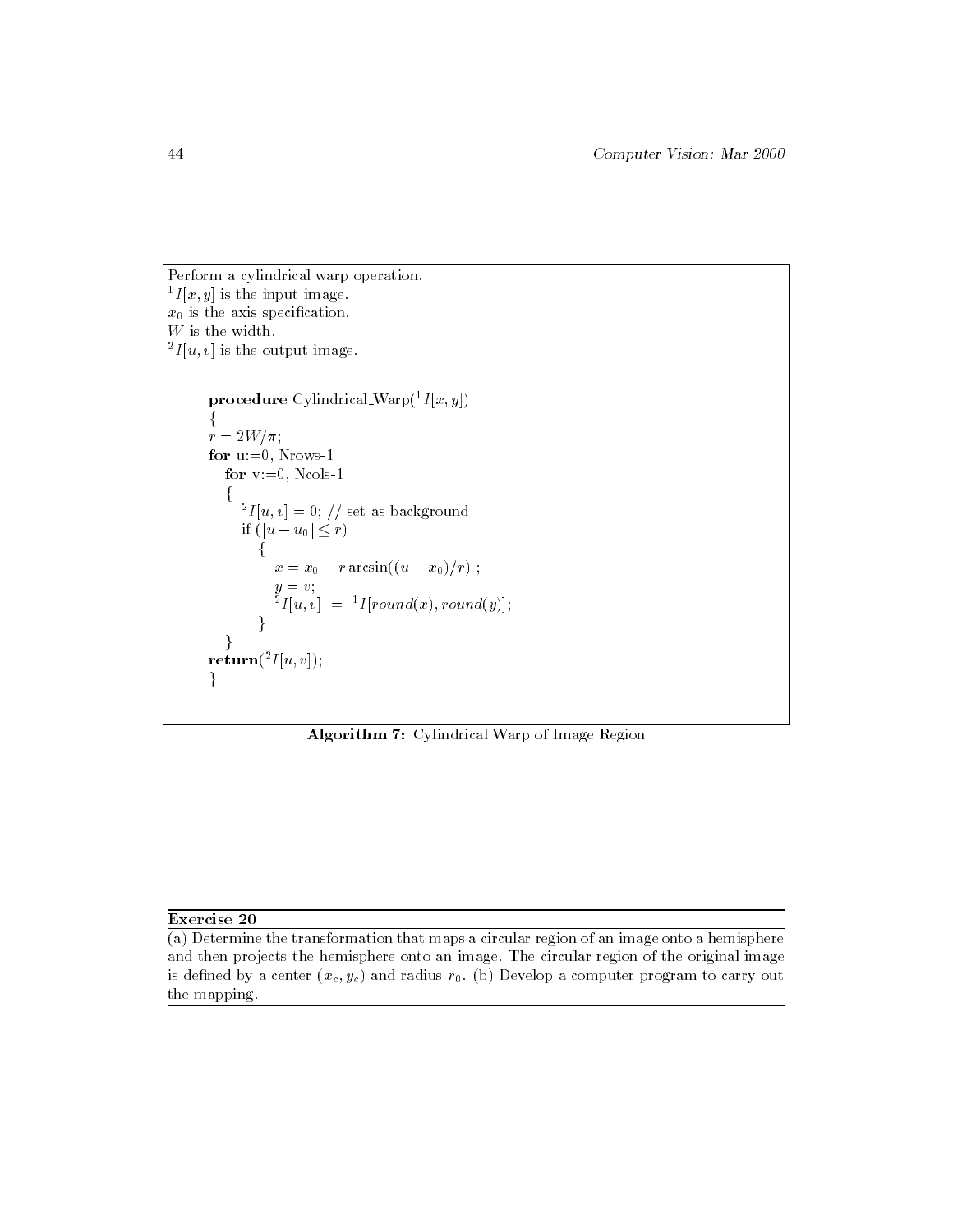## Shapiro and Stockman 45



Figure 11.26: Two types of radial distortion, barrel (left) and pincushion (center) which can be removed by warping to produce a rectified image (right).

#### Rectifying Radial Distortion

Radial distortion is present in most lenses: it might go unnoticed by human interpreters, but sometimes can produce large errors in photometric measurements if not corrected. Physical arguments deduce that radial distortion in the location of an imaged point is proportional to the distance from that point to the optical axis. Figure 11.26 shows two common cases of radial distortion along with the desirable rectied image. If we assume that the optical axis passes near the image center, then the distortion can be corrected by displacing all image points either toward or away from the center by a displacement proportional to the square of the distance from the center. This is not a linear transformation since the displacement varies across the image. Sometimes, more even powers of the radial distance are used in the correction, as the mathematical model below shows. Let  $[x_c, y_c]$  be the image center which we are assuming is also where the optical axis passes through the image. The corrections for the image points are as follows, assuming we need the first two even powers of the radial distance to compute the radial distortion. The best values for the constants  $c_2$ and  $c_4$  can be found by empirical study of the radial displacements of known control points or by formally using least-squares fitting in a calibration process.

$$
R = \sqrt{((x - x_c)^2 + (y - y_c)^2)}
$$
  
\n
$$
D_r = (c_2 R^2 + c_4 R^4)
$$
  
\n
$$
x = x_c + (x - x_c) D_r
$$
  
\n
$$
y = y_c + (y - y_c) D_r
$$
  
\n(11.21)

#### Polynomial Mappings

Many small global distortion factors can be rectied using polynomial mappings of maximum degree two in two variables as defined in Equation  $11.22$ . Twelve different coefficients must be estimated in order to adapt to the different geometric factors. To estimate these coefficients, we need the coordinates of at least six control points before and after mapping; however, many more points are used in practice. (Each such control point yields two equations.) Note that if only the first three terms are used in Equation 11.22 the mapping is an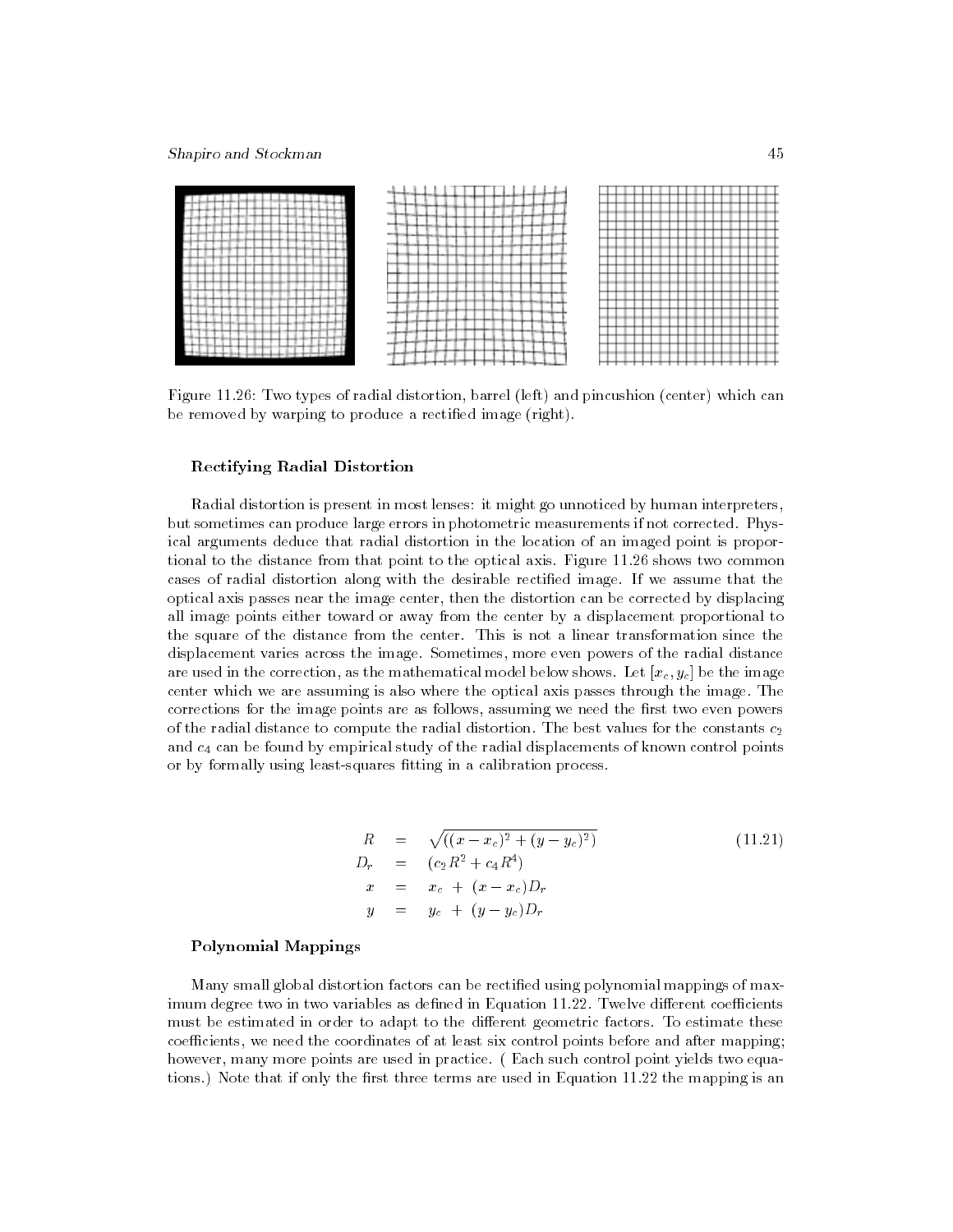affine mapping.

$$
u = a_{00} + a_{10}x + a_{01}y + a_{11}xy + a_{20}x^2 + a_{02}y^2
$$
  
\n
$$
v = b_{00} + b_{10}x + b_{01}y + b_{11}xy + b_{20}x^2 + b_{02}y^2
$$
\n(11.22)

#### Exercise 21

Show that radial distortion in Equation 11.21 with  $c_4 = 0$  can be modeled exactly by a polynomial mapping of the form shown in Equation 11.22.

## 11.8 Summary

Multiple concepts have been discussed in this chapter under the theme of 2D matching. One major theme was 2D mapping using transformations. These could be used as simple image processing operations which could extract or sample a region from an image, register two images together in the same coordinate system, or remove or creatively add distortion to 2D images. Algebraic machinery was developed for these transformations and various methods and applications were discussed. This development is continued in Chapter 13 as it relates to mapping points in 3D scenes and 3D models. The second major theme of this chapter was the interpretation of 2D images through correspondences with 2D models. A general paradigm is recognition-by-alignment: the image is interpreted by discovering a model and an RST transformation such that the transformation maps known model structures onto image structures. Several different algorithmic approaches were presented, including poseclustering, interpretation tree search, and the feature focus method. Discrete relaxation and relational matching were also presented: these two methods can be applied in very general contexts even though they were introduced here within the context of constrained geometric relationships. Relational matching is potentially more robust than rigid alignment when the relations themselves are more robust than those depending on metric properties. Image distortions caused by lens distortions, slanted viewing axes, quantification effects, etc, can cause metric relations to fail; however, topological relationships such as cotermination, connectivity, adjacency, and insideness are usually invariant to such distortions. A successful match using topological relationships on image/model parts might then be used to find a large number of matching points, which can then be used to find a mapping function with many parameters that can adapt to the metric distortions. The methods of this chapter are directly applicable to many real world applications. Subsequent chapters extend the methods to 3D.

## 11.9 References

The paper by Van Wie and Stein (1977) discusses a system to automatically bring satellite images into registration with a map. An approximate mapping is known using the time at which the image is taken. This mapping is used to do a refined search for control points using templates: the control points are then used to obtain a refined mapping. The book by Wolberg gives a complete account of image warping including careful treatment of sampling the input image and lessening aliasing by smoothing. The treatment of 2D matching via pose clustering was drawn from Stockman et al (1982), which contained the airplane detection example provided. A more general treatment handling the 3D case is given in Stockman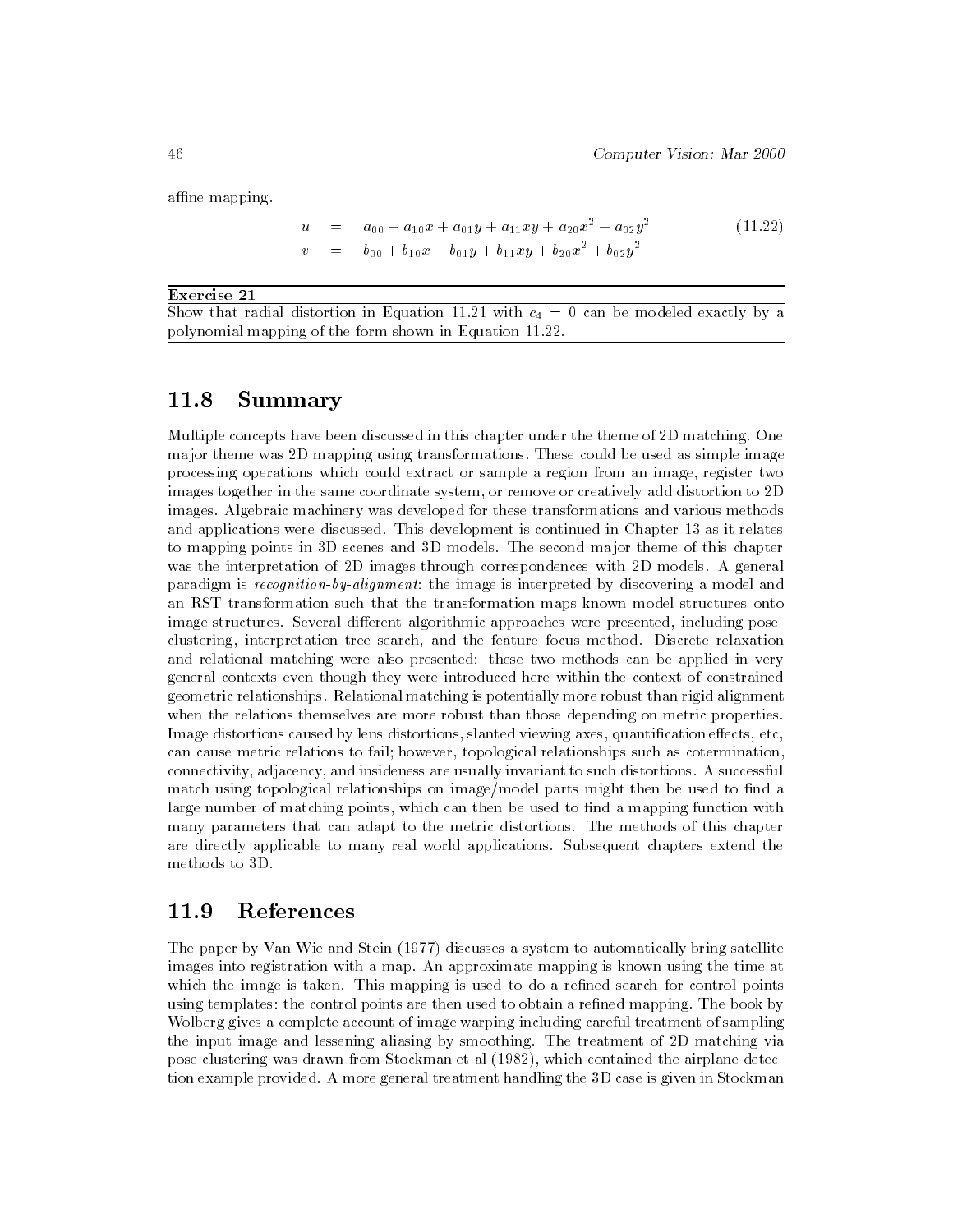### Shapiro and Stockman 47

1987. The paper by Grimson and Lozano-Perez demonstrates how distance constraints can be used in matching model points to observed data points. Least squares fitting is treated very well in other references and is a topic of much depth. Least squares techniques are in common use for the purpose of estimating transformation parameters in the presence of noise by using many more than the minimal number of control points. The book by Wolberg (1990) treats several least squares methods within the context of warping while the book by Daniel and Wood (1971) treats the general fitting problem. In some problems, it is not possible to find a good geometric transformation that can be applied globally to the entire image. In such cases, the image can be partitioned into a number of regions, each with its own control points, and separate warps can be applied to each region. The warps from neighboring regions must smoothly agree along the boundary between them. The paper by Gostasby (1988) presents a flexible way of doing this.

Theory and algorithms for the consistent labeling problems can be found in the papers by Haralick and Shapiro (1979,1980). Both discrete and continuous relaxation are defined in the paper by Rosenfeld, Hummel, and Zucker (1976), and continuous relaxation is further analyzed in the paper by Hummel and Zucker (1983). Methods for matching using structural descriptions have been derived from Shapiro (1981); relational indexing using 2-graphs can be found in Costa and Shapiro (1995). Use of invariant attributes of structural parts for indexing into models can be found in Chen and Stockman (1996).

- 1. J.L. Chen and G. Stockman, Indexing to 3D Model Aspects using 2D Contour Features, Proc. Int. Conf. Computer Vision and pattern Recognition (CVPR), San Francisco, CA June 18-20, 1996. Expanded paper to appear in the journal CVIU.
- 2. M. Clowes (1971) On seeing things, Artifical Intelligence, Vol. 2, pp79-116.
- 3. M. S. Costa and L. G. Shapiro (1995), Scene Analysis Using Appearance-Based Models and Relational Indexing, IEEE Symposium on Computer Vision, November, 1995, pp. 103-108.
- 4. C. Daniel and F. Wood (1971) Fitting Equations to Data John Wiley and Sons, Inc., New York.
- 5. A.Goshtasby (1988) Image Registration by Local Approximation Methods, Image and Vision Computing, Vol. 6, No. 4 (Nov 1988) pp255-261.
- 6. W. Grimson and T. Lozano-Perez (1984) Model-Based Recognition and Localization From Sparse Range or Tactile Data, Int. Journal of Robotics Research, Vol. 3, No. 3 pp3-35.
- 7. R. Haralick and L. Shapiro (1979) The consistent labeling problem I, IEEE Trans. PAMI-1, pp173-184.
- 8. R. Haralick and L. Shapiro (1980) The consistent labeling problem II, IEEE Trans. PAMI-2, pp193-203.
- 9. R. Hummel and S. Zucker (1983) On the Foundations of Relaxation Labeling Processes, IEEE Trans. PAMI-5, pp267-287.